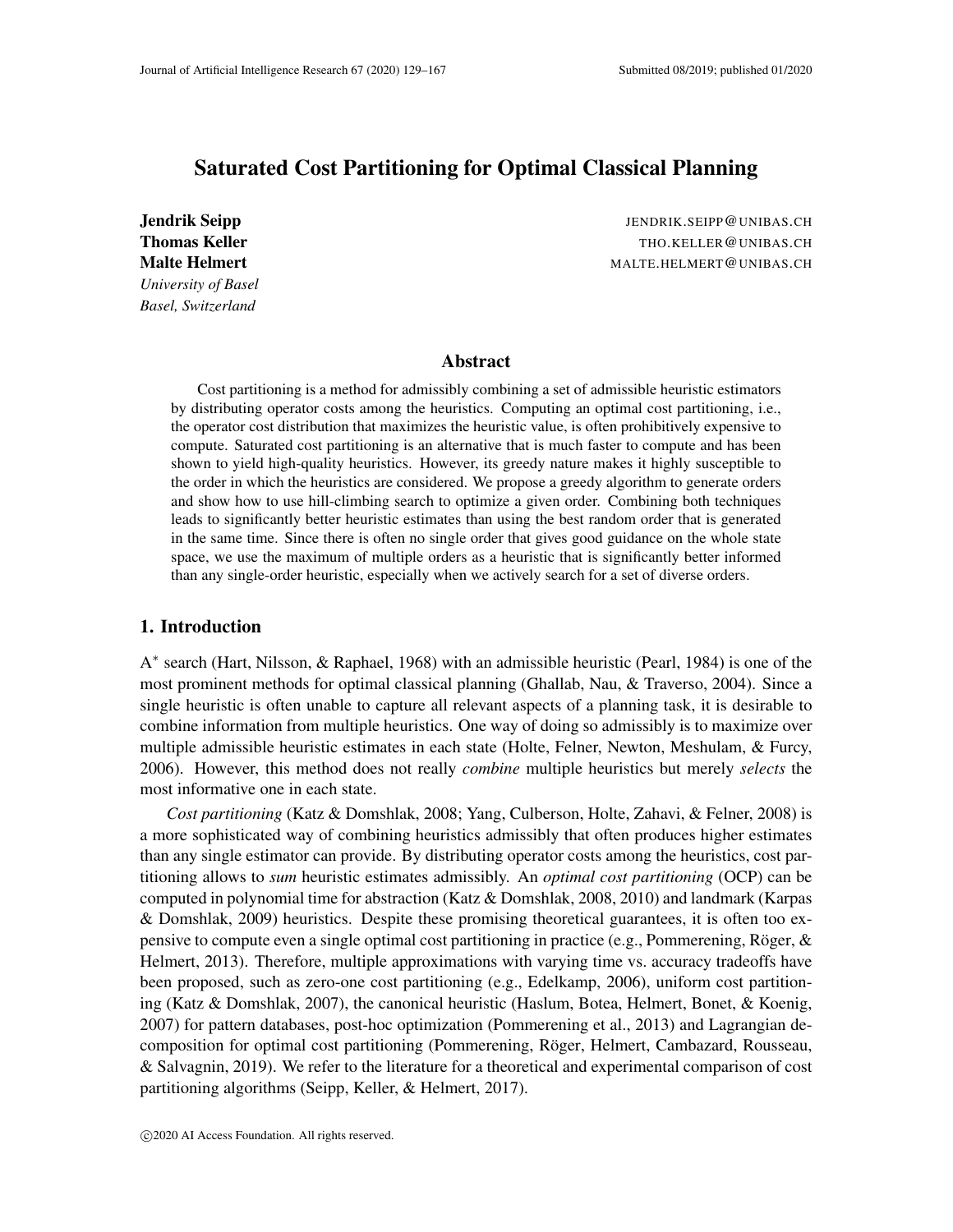More recently, we introduced the *saturated cost partitioning* (SCP) algorithm (Seipp & Helmert, 2014, 2018), which exploits that operator costs can sometimes be decreased in a heuristic without affecting the quality of the heuristic. Given an ordered sequence of admissible heuristics and a cost function, the saturated cost partitioning algorithm computes all heuristic values under the given cost function. It then assigns the smallest cost function that preserves these heuristic values to the heuristic and continues the process with the next heuristic in the sequence and the remaining costs that have not been assigned to a heuristic so far.

Saturated cost partitioning assigns costs greedily and is therefore susceptible to the order in which the heuristics are considered. Our analysis reveals that just changing the order of heuristics for saturated cost partitioning can make the difference between a perfect distance estimate and a highly inaccurate one. To find good orders, we propose two methods: a greedy algorithm and a hill climbing search in the space of all orders. The greedy orders and the orders that are optimized by hill-climbing search significantly improve over random orders, and we obtain the best results using a combination of both techniques. However, we show that it is often impossible to find a *single* order that provides good guidance across the state space: orders that are accurate for some states often turn out to be poor for others.

Maximizing over saturated cost partitioning heuristics for *multiple* orders allows us to use accurate heuristics for many different states. Our empirical evaluation of using multiple orders shows a significant improvement over single-order heuristics. This approach is similar to the one by Karpas, Katz, and Markovitch (2011), who maximize over multiple precomputed cost partitionings that are optimized for a set of sample states. Our method has the advantage that it never computes an optimal cost partitioning, which can be prohibitively expensive even for a single state.

Finally, we show that the sets of saturated cost partitioning heuristics that are derived from multiple orders often contain heuristics that do not contribute any additional information during the search. Similarly to other work on heuristic subset selection (e.g., Lelis, Franco, Abisrror, Barley, Zilles,  $\&$  Holte, 2016), we try to pick a subset of heuristics that complement each other by actively searching for multiple *diverse* orders. The resulting heuristic not only improves over using multiple non-diverse orders but also compares favorably to the state of the art for optimal classical planning.

# 2. Transition Systems

Cost partitioning can be applied to any collection of heuristics for state-space search, and therefore our definitions are not specific to classical planning. We first define transition systems, which are also known as state spaces.

Definition 1 (transition systems). *A* transition system T *is a directed, labeled graph defined by a finite set of states*  $S(\mathcal{T})$ *, a finite set of labels*  $\mathcal{L}(\mathcal{T})$ *, a set*  $T(\mathcal{T})$  *of labeled* transitions  $s \stackrel{\ell}{\to} s'$  with  $s, s' \in S(\mathcal{T})$  *and*  $\ell \in \mathcal{L}(\mathcal{T})$ *, an* initial state  $s_0(\mathcal{T})$ *, and a set*  $S_{\star}(\mathcal{T})$  *of* goal states.

The objective in state-space search is to find a path from the initial state to a goal state.

**Definition 2** (paths and goal paths). Let  $\mathcal T$  *be a transition system.* A path *from*  $s \in S(\mathcal T)$  *to*  $s' \in$  $S(\mathcal{T})$  is a sequence of transitions from  $T(\mathcal{T})$  of the form  $\pi = \langle s^0 \xrightarrow{\ell_1} s^1, s^1 \xrightarrow{\ell_2} s^2, \ldots, s^{n-1} \xrightarrow{\ell_n}$  $\langle s^n \rangle$ , where  $s^0 = s$  and  $s^n = s'$ . The length of  $\pi$ , denoted by  $|\pi|$ , is n. The empty path (of length 0) *is permitted if*  $s = s'$ .

*A* goal path *from*  $s \in S(T)$  *is a path from s to any goal state*  $s' \in S_\star(T)$ *. Goal paths are also called* plans. We write  $\Pi_*(\mathcal{T}, s)$  *for the set of goal paths from s in*  $\mathcal{T}$ *.*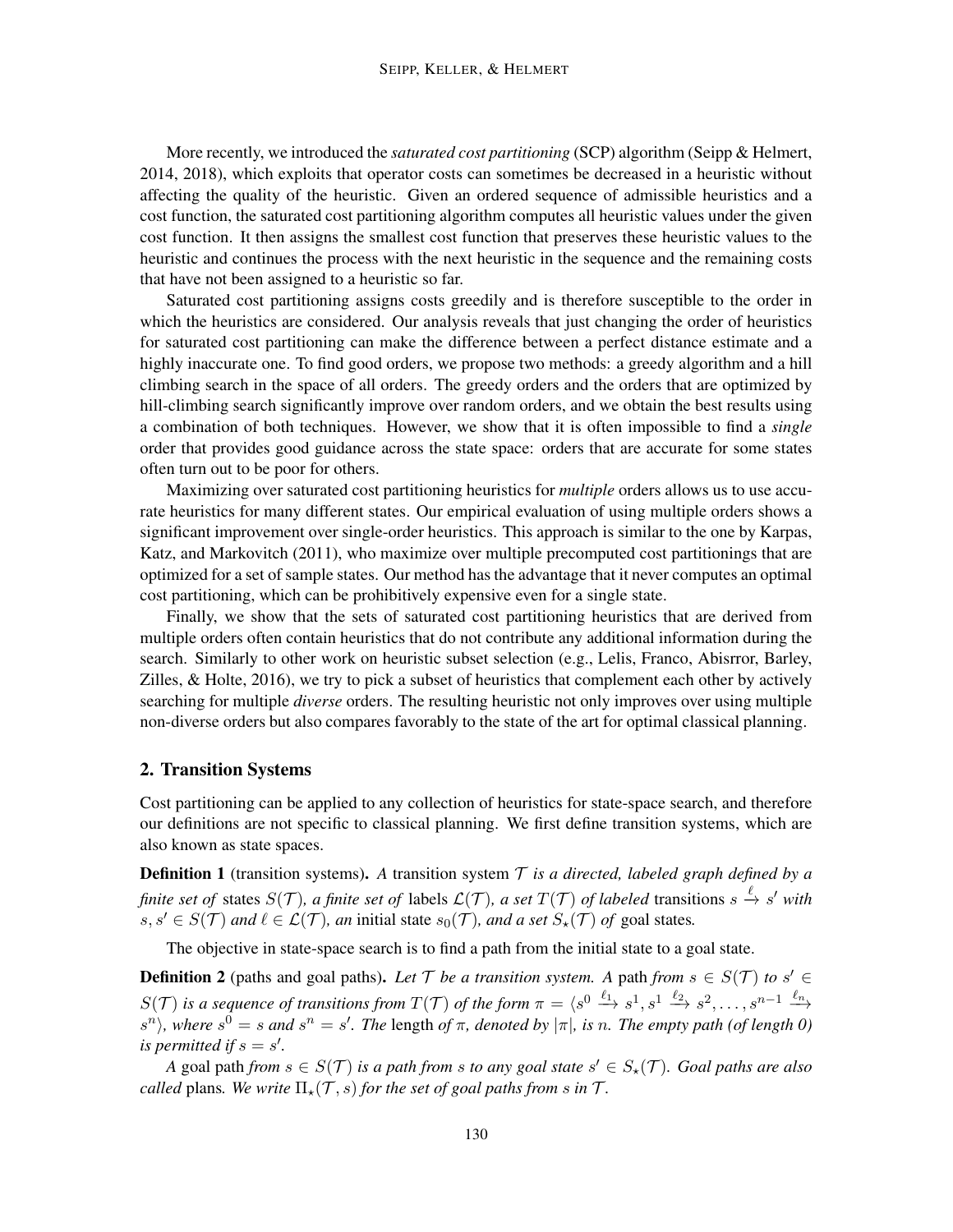So far, we have not introduced a notion of (label or path) *cost*. This does not mean that we consider the unit-cost setting but rather that cost functions must be provided *in addition to* the transition system. This separation makes it easier to consider the same transition system with varying cost functions, which is a key concept for cost partitioning.

**Definition 3** (cost functions). A cost function *for transition system* T *is a function cost* :  $\mathcal{L}(\mathcal{T}) \rightarrow$ <sup>R</sup>∪{−∞, ∞}*. A cost function cost is* finite *if* −∞ <sup>&</sup>lt; *cost*(`) <sup>&</sup>lt; <sup>∞</sup> *for all labels* `*. It is* non-negative *if cost*( $\ell$ )  $> 0$  *for all labels*  $\ell$ *.* 

*We write*  $C(T)$  *for the set of all cost functions for*  $T$ *.* 

For brevity, especially in examples, we sometimes use tuple notation for cost functions, writing  $cost = \langle cost(l_1), \ldots, cost(l_k) \rangle$ , assuming an (arbitrary) order on the labels of the transition system. We speak of *general* cost functions when we want to emphasize that a cost function is not required to be non-negative or finite.

### 3. Dealing with Negative and Infinite Values

Negative costs were already considered in previous work (Pommerening, Helmert, Röger, & Seipp, 2015). However, allowing infinite costs in cost functions goes beyond previous work and is necessary to cleanly state some of our formal definitions and results. Furthermore, this extension is useful for *subset-saturated* cost partitioning (Seipp & Helmert, 2019), a variant of saturated cost partitioning that only preserves a subset of heuristic estimates. Note that in this paper, we only consider the variant that preserves all heuristic estimates.

Allowing infinities means that we must take care in arithmetic expressions that involve both +∞ and −∞. We will consider two different kinds of addition. *Left addition* is denoted by the regular summation operators + (infix) and  $\sum$  (prefix) and handles infinities as  $\infty + x = \infty$  and  $-\infty + x = -\infty$  for all x, including  $x \in \{\infty, -\infty\}$ . In particular, sums involving both kinds of infinities evaluate to the leftmost infinite value in the sum. This operation is associative, but not commutative. We will use left addition to combine multiple heuristic estimates within cost partitioning.

*Path addition* is denoted by the operators  $\oplus$  (infix) and  $\oplus$  (prefix) and handles infinities as  $x \oplus y = \infty$  iff  $x = \infty$  or  $y = \infty$ , and  $x \oplus (-\infty) = -\infty \oplus x = -\infty$  for all  $x \neq \infty$ . In other words, sums involving mixed infinities evaluate to  $+\infty$ . This operation is associative and commutative. Path addition is used to combine the costs of multiple transitions along a path. We will interpret transitions of cost  $-\infty$  as "infinitely cheap" and transitions of cost  $\infty$  as "non-existent", which explains why  $-\infty \oplus \infty = \infty$ : a path that uses a non-existent transition cannot really be used and therefore has infinite cost even if it uses an infinitely cheap transition. Of course, this is just an intuitive interpretation. The formal reason for these definitions is that they allow the usual theorems on properties of heuristics and cost partitioning to generalize to cases involving infinite costs.

With finite values, both kinds of summation follow the usual rules of addition. Note that both operations behave identically when at least one of the two operands is finite. In fact, in sums involving two operands, the only difference is that  $-\infty + \infty = -\infty$ , while  $-\infty \oplus \infty = \infty$ .

#### 4. Weighted Transition Systems

By combining transition systems and cost functions, we obtain *weighted* transition systems.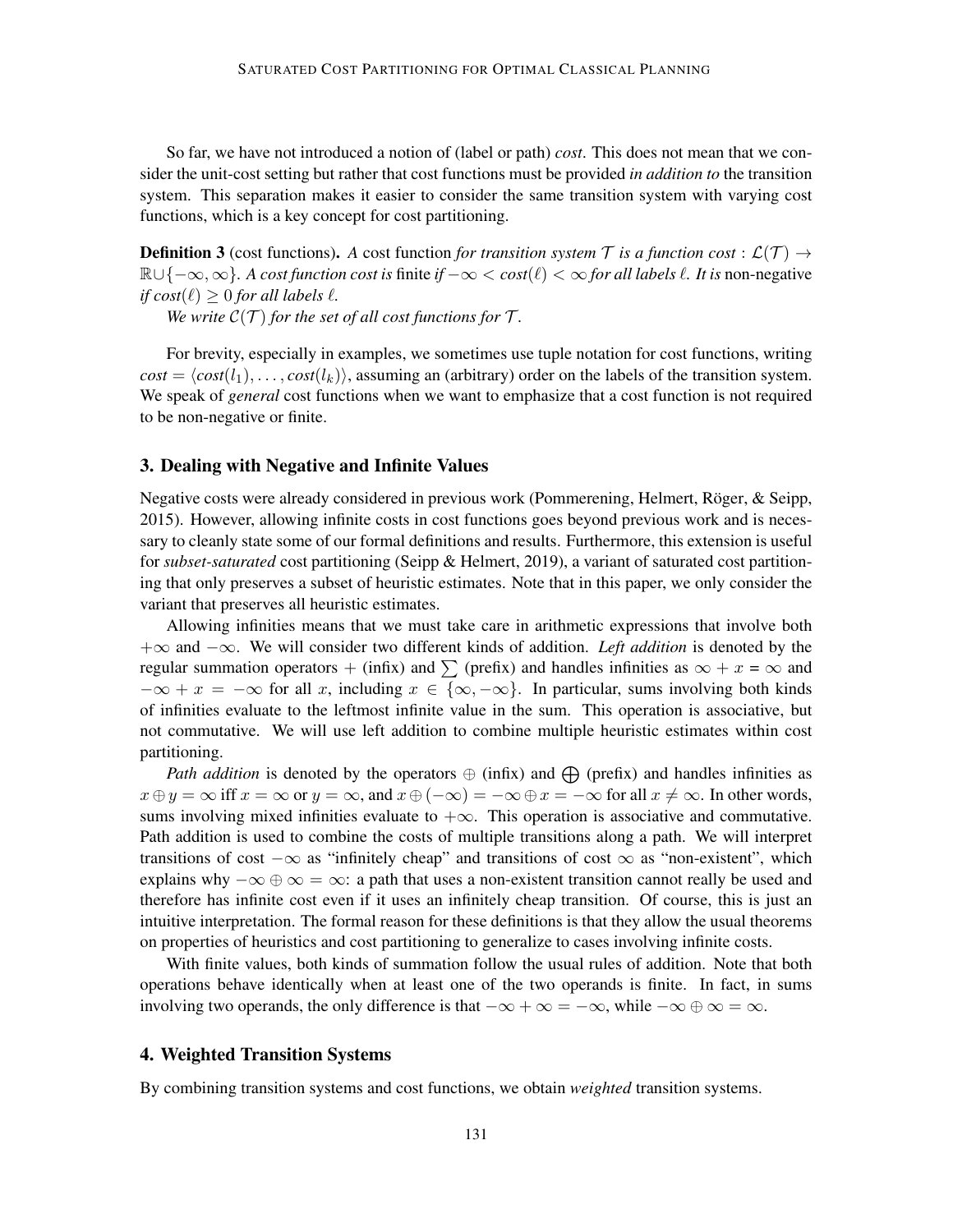**Definition 4** (weighted transition systems). A weighted transition system *is a pair*  $\langle T, cost \rangle$  *where*  $\mathcal T$  *is a transition system and cost is a cost function for*  $\mathcal T$ *.* 

As usual, we extend cost functions from labels to paths.

**Definition 5** (cost of a path). *The* cost *of a path*  $\pi = \langle s^0 \xrightarrow{\ell_1} s^1, \ldots, s^{n-1} \xrightarrow{\ell_n} s^n \rangle$  *in a weighted transition system*  $\langle \mathcal{T}, cost \rangle$  *is defined as*  $cost(\pi) = \bigoplus_{i=1}^{n} cost(\ell_i)$ *.* 

Note that by our definition of path addition  $(\bigoplus)$ , the cost of any path including a label of cost  $\infty$  is  $\infty$ , even if the path also includes labels of cost  $-\infty$ .

We can now define the notion of optimal paths.

**Definition 6** (goal distances and optimal paths). *The* goal distance *of a state*  $s \in S(\mathcal{T})$  *in a weighted transition system*  $\langle \mathcal{T}, cost \rangle$  *is defined as*  $\inf_{\pi \in \Pi_{\star}(\mathcal{T},s)} cost(\pi)$ *, where*  $\Pi_{\star}(\mathcal{T},s)$  *is the set of goal paths from s* in  $\mathcal{T}$ *. (The infimum of the empty set is*  $\infty$ *)* 

We write  $h^*_{\mathcal{T}}(cost, s)$  for the goal distance of s in  $\langle \mathcal{T}, cost \rangle$  and omit  $\mathcal{T}$  from the notation where *the transition system does not matter or is clear from context.*

*A* goal path  $\pi$  from *s* is optimal *under the given cost function if cost*( $\pi$ ) =  $h^*_{\mathcal{T}}(cost, s)$ .

We define the goal distances as an infimum rather than a minimum because it is possible that no minimum exists if there are negative-cost cycles in the transition system.

In general, we have  $h^*(cost, s) \in \mathbb{R} \cup \{-\infty, \infty\}$ , so goal distances can be negative or infinite. If *cost* is non-negative, then so is  $h^*$ . However, finite *cost* does not imply finite  $h^*$ :  $h^*(cost, s) = -\infty$ can follow from cycles with negative finite cost and  $h^*(cost, s) = \infty$  from lack of goal paths.

In *optimal classical planning*, we are given a compact description of a transition system and a finite non-negative cost function, and the objective is to find an optimal goal path for the initial state or show that no such goal path exists.

#### 5. Heuristics

Heuristics are functions that estimate the distance of a given state to a goal state (Pearl, 1984). The literature usually defines heuristics as functions only of states, i.e., for a fixed cost function. We define them as functions of cost functions and states so that we can introduce the notion of cost partitioning cleanly.

Definition 7 (heuristics, goal-awareness, admissibility and consistency). *A* heuristic *for a transition system*  $\mathcal T$  *is a function*  $h : \mathcal C(\mathcal T) \times S(\mathcal T) \to \mathbb R \cup \{-\infty, \infty\}.$ 

- *Heuristic* h *is* goal-aware *if*  $h(\text{cost}, s) \leq 0$  *for all cost functions cost*  $\in \mathcal{C}(\mathcal{T})$  *and goal states*  $s \in S_\star(\mathcal{T})$ .
- *Heuristic* h *is* admissible *if*  $h(cost, s) \leq h^*_{\mathcal{T}}(cost, s)$  *for all cost functions cost*  $\in \mathcal{C}(\mathcal{T})$  *and all states*  $s \in S(\mathcal{T})$ *.*
- *Heuristic* h *is* consistent *if*  $h(cost, s) ≤ cost(l) ⊕ h(cost, s')$  *for all cost functions cost*  $∈ C(T)$ and all transitions  $s \xrightarrow{\ell} s' \in T(\mathcal{T})$ .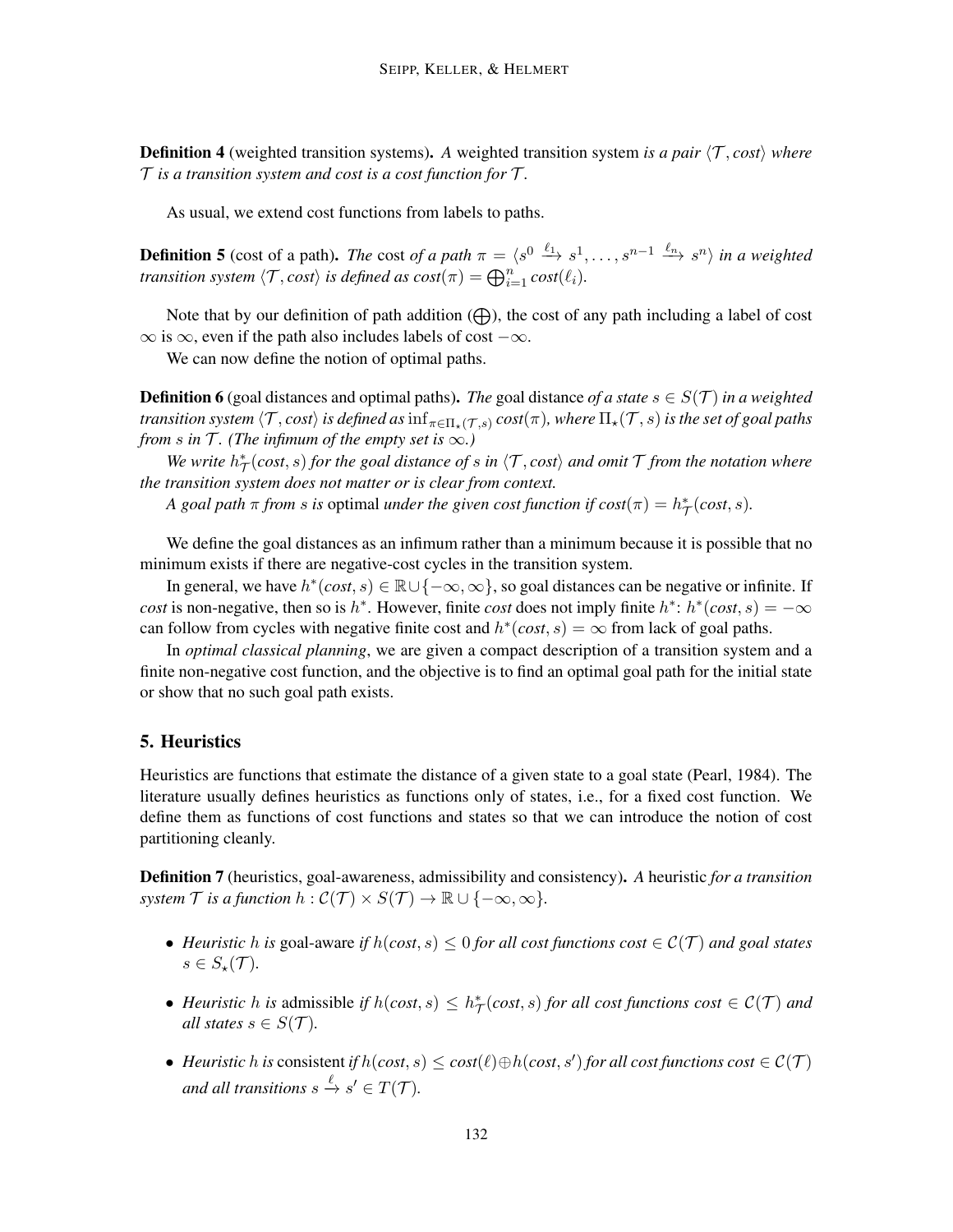Heuristics are used in *heuristic search algorithms* like A<sup>∗</sup> (Hart et al., 1968) or greedy best-first search (Doran & Michie, 1966) to find a path from the initial state to a goal. Greedy best-first search does not guarantee optimality of solutions, and A<sup>∗</sup> requires an admissible heuristic to guarantee that solutions are optimal. Consistency is usually desirable for A<sup>∗</sup> to avoid the extra work that is caused by *reopening* of states. It is well-known that if only finite non-negative cost functions are permitted, goal-aware and consistent heuristics are admissible (Russell & Norvig, 1995). In Appendix A.1, we show that this result continues to hold for general cost functions.

#### 6. Abstraction Heuristics

In all cases where we consider specific heuristics in this paper, these are *abstraction heuristics* (e.g., Edelkamp, 2001; Helmert, Haslum, & Hoffmann, 2007; Katz & Domshlak, 2008, 2010). An abstraction heuristic for a transition system  $\mathcal T$  is defined by a transition system  $\mathcal T'$  called the *abstract transition system* and a function  $\alpha$  :  $S(\mathcal{T}) \rightarrow S(\mathcal{T}')$  called the *abstraction function*. The abstraction mapping must preserve goal states and transitions; we refer to the literature for details (Helmert et al., 2007). Heuristic values are computed by mapping states of T (*concrete states*) to states of  $T'$  (*abstract states*) and computing the goal distance in the abstract transition system:  $h(cost, s) = h^*_{\mathcal{T}'}(cost, \alpha(s))$ . We introduced goal distances for general cost functions in Definition 6, so abstraction heuristics for general cost functions are well-defined. Abstraction heuristics for finite non-negative cost functions are admissible and consistent (e.g., Helmert et al., 2007). We show in Appendix A that admissibility and consistency generalize to arbitrary cost functions.

Note, however, that generalizing *implementations* of abstraction heuristics is more challenging than generalizing their definition. For non-negative cost functions, abstract goal distances can be computed with Dijkstra's algorithm (Dijkstra, 1959), which can be implemented with worst-case runtime  $O(N \log N + M)$ , where  $N = |S(\mathcal{T}')|$  and  $M = |T(\mathcal{T}')|$  (Cormen, Leiserson, & Rivest, 1990). For possibly negative cost functions, no algorithms are known that substantially outperform the Bellman-Ford algorithm (Bellman, 1958) in the worst case, whose worst-case runtime is  $O(NM)$ . If we consider a (not particularly large) abstract transition system with  $N = 10000$  states and at least  $N \log N$  transitions, this means that the Bellman-Ford algorithm is 10000 times slower than Dijkstra's algorithm (ignoring the constant factors hidden in the big-O notation).

General cost functions give rise to another issue: it is well-known that using an admissible heuristic in an A<sup>∗</sup> search results in optimal solutions if only non-negative cost functions are allowed (Hart et al., 1968). This result does not hold for general cost functions since A<sup>∗</sup> (like Dijkstra's algorithm) cannot handle negative cost-cycles.

Neither issue is problematic for our work, however. Even though we allow general cost functions in cost partitionings, we only need to compute abstract goal distances under non-negative cost functions (see Appendix D). As a consequence, all goal distances are non-negative, which in turn ensures that all cost-partitioned heuristic estimates are non-negative (see Appendix E). Therefore, we can use Dijkstra's algorithm to compute abstract goal distances and A<sup>\*</sup> to find optimal plans.

# 7. Cost Partitioning

For finding solutions in huge transition systems, it can be beneficial to use multiple heuristics that focus on different parts of the state space (e.g., Holte et al., 2006). The question is how to com-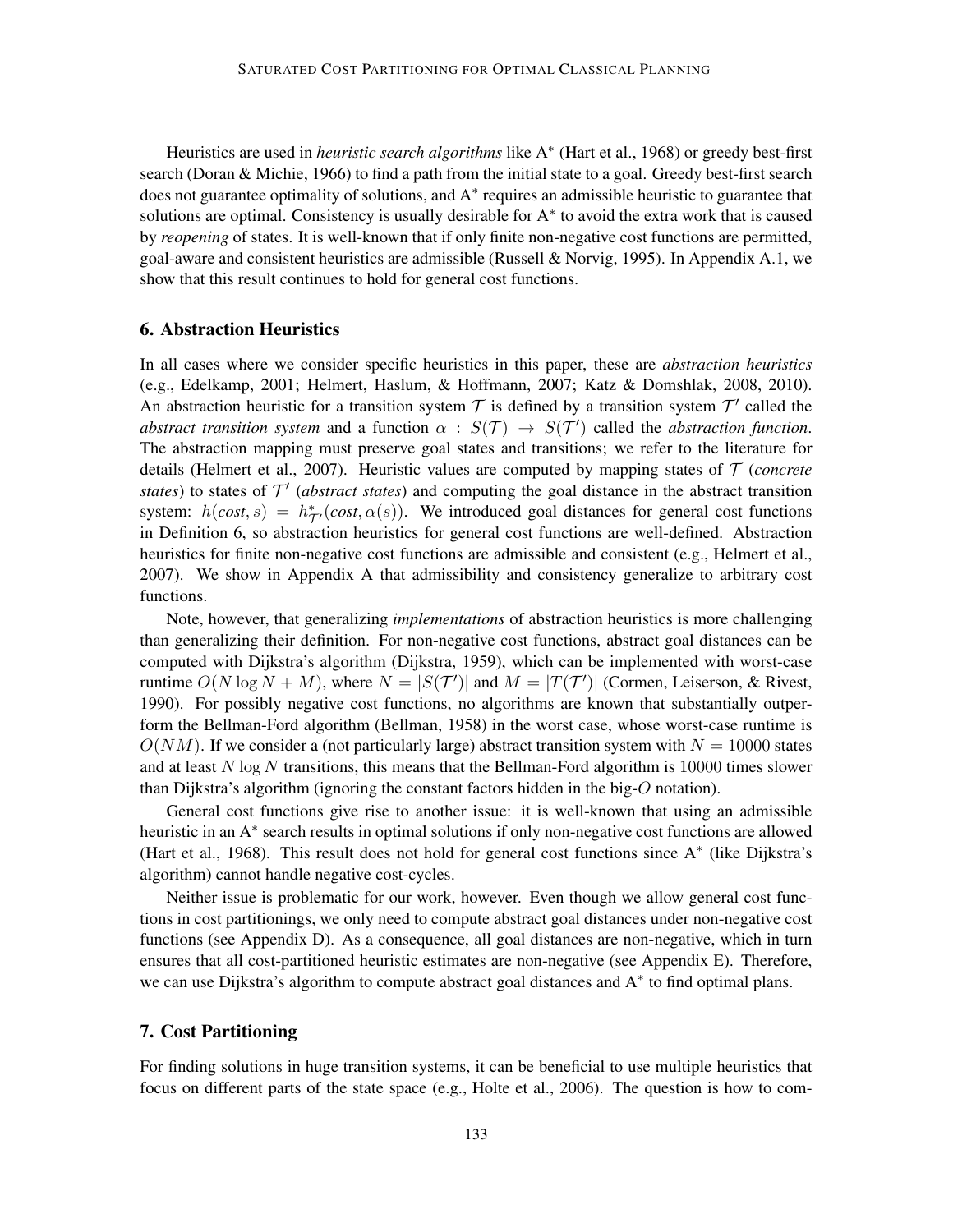

Figure 1: Example abstraction heuristics. The cost function is  $cost = \langle 4, 1, 4, 1 \rangle$ , i.e., operators  $o_1$  and  $o_3$  cost 4, whereas  $o_2$  and  $o_4$  cost 1. In all figures depicting abstraction heuristics, circles depict concrete states, rounded rectangles are abstract states and dotted arrows stand for abstract self-loops.

bine admissible heuristics so that the resulting heuristic is both informative and remains admissible. Maximizing over the heuristic estimates in each state guarantees admissibility if each component heuristic is admissible, but the resulting heuristic is only as strong as the strongest component heuristic in each state.

In contrast, *cost partitioning* combines the information contained in the component heuristics and yields a heuristic that is often much stronger than any of its components. It preserves admissibility by distributing the costs of a task among the component heuristics (Katz & Domshlak, 2008, 2010). Cost partitioning is more general than maximizing over multiple heuristics, as the cost partitioning that assigns all costs to the heuristic with the highest estimate yields the same result as a heuristic that maximizes over all component heuristics.

Definition 8 (cost partitioning). *Let* T *be a transition system. A* cost partitioning *for a cost function*  $cost \in \mathcal{C}(\mathcal{T})$  *is a tuple*  $\langle cost_1, \ldots, cost_n \rangle \in \mathcal{C}(\mathcal{T})^n$  *whose sum is bounded by cost:*  $\sum_{i=1}^n cost_i(\ell) \leq$ *cost*( $\ell$ ) *for all*  $\ell \in \mathcal{L}(\mathcal{T})$ *.* 

*A* cost partitioning algorithm *for a transition system*  $\mathcal T$  *and a tuple of heuristics*  $\mathcal H = \langle h_1, \ldots, h_n \rangle$  $\langle h_n \rangle$  *takes a cost function cost as its input and produces a cost partitioning*  $\langle cost_1, \ldots, cost_n \rangle$  *for cost as its output. It induces the* cost-partitioned heuristic  $h(cost, s) = \sum_{i=1}^{n} h_i(cost_i, s)$ .

Cost-partitioned heuristics derived from admissible (consistent) component heuristics are admissible (consistent). Cost partitioning forms the basis of most state-of-the-art heuristics in optimal classical planning (e.g., Karpas & Domshlak, 2009; Helmert & Domshlak, 2009; Pommerening et al., 2013; Seipp & Helmert, 2014; Pommerening et al., 2015; Seipp et al., 2017; Seipp, 2017).

Katz and Domshlak (2008) studied cost partitioning in the case where the overall cost function *cost* and component cost functions *cost*<sup>i</sup> are finite and non-negative. Pommerening et al. (2015) generalized this by allowing negative costs in  $cost_i$  (but not in *cost*). We show in Appendices B and C that the consistency and admissibility results also apply to our more general definition.

**Example 1.** We illustrate the concept of cost partitioning with the two abstraction heuristics  $h_1$ *and*  $h_2$  *in Figure 1 and the cost function cost* =  $\langle 4, 1, 4, 1 \rangle$ *. We have*  $h_1(cost, s_1) = 5$  *and*  $h_2(cost, s_1) = 5$ . Therefore, maximizing over the two estimates also yields a heuristic value of *5. With a suitable cost partitioning we can obtain a more accurate heuristic estimate. For example, the cost partitioning*  $C = \langle cost_1, cost_2 \rangle$  *with cost*<sub>1</sub> =  $\langle 4, 0, 1, 1 \rangle$  *and cost*<sub>2</sub> =  $\langle 0, 0, 3, 0 \rangle$  *yields the admissible estimate*  $h^{\mathcal{C}}(cost, s_1) = 5 + 3 = 8$ *.*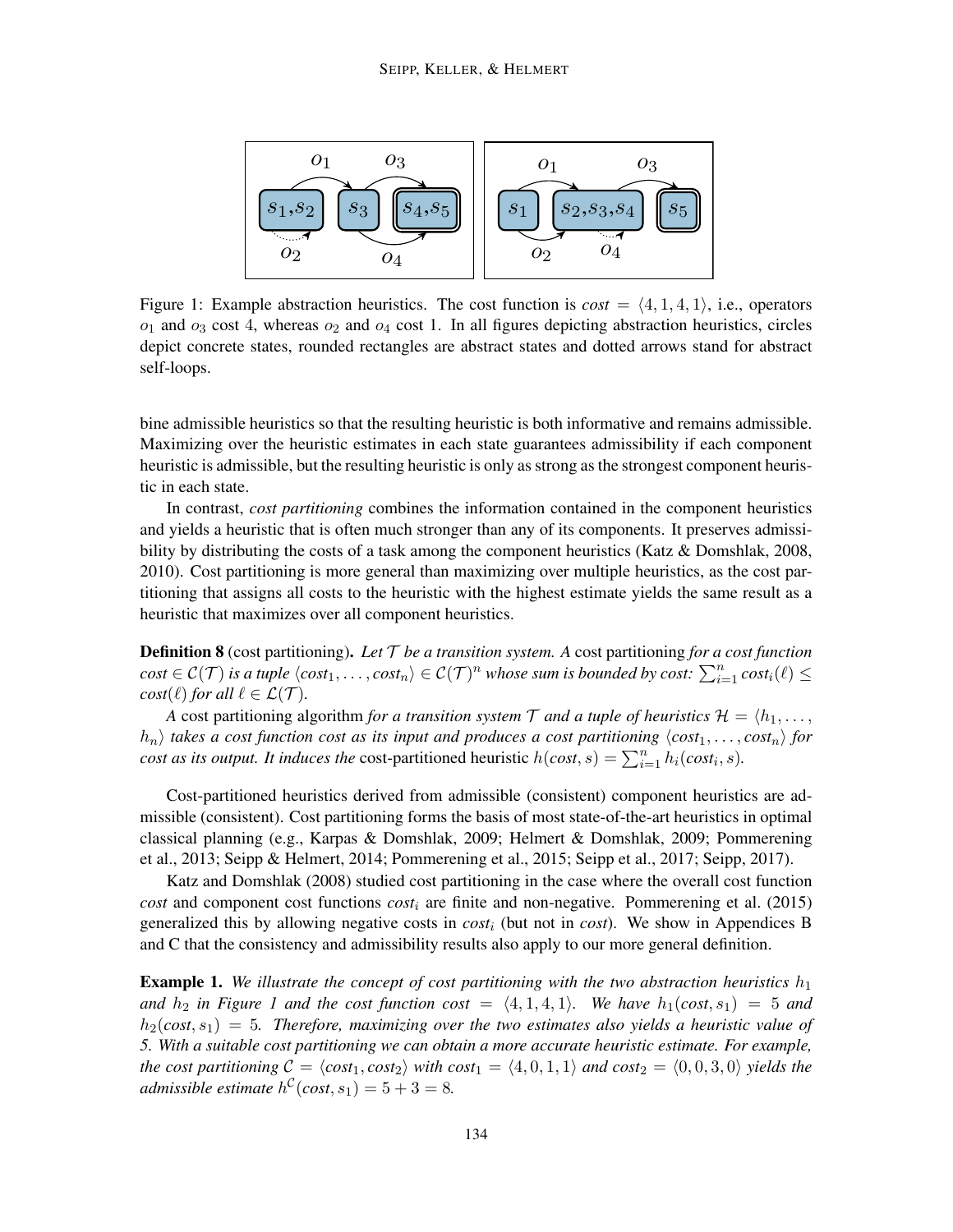It is possible to compute an optimal cost partitioning for a given state (i.e., a cost partitioning resulting in the largest possible heuristic value for the given state) in polynomial time for abstraction (Katz & Domshlak, 2008, 2010) and landmark (Karpas & Domshlak, 2009) heuristics. These results were initially proved for non-negative cost functions, later generalized to possibly negative cost functions (Pommerening et al., 2015), and it is not difficult to further generalize them to handle infinite costs.

**Definition 9** (optimal cost partitioning). Let  $\mathcal{H} = \langle h_1, \ldots, h_n \rangle$  be a tuple of heuristics for a *weighted transition system*  $\langle T, cost \rangle$ . A cost partitioning  $C^*$  is optimal for cost, H and a state  $s \in S(\mathcal{T})$  *if*  $h^{\mathcal{C}^*}(s)$  *is maximal among all cost partitionings for cost and*  $\mathcal{H}$ *.* 

**Example 2.** For the abstraction heuristics  $h_1$  and  $h_2$  in Figure 1 the example cost partitioning C *from Example 1 is an optimal cost partitioning:*  $C = \langle \text{cost}_1, \text{cost}_2 \rangle$  with  $\text{cost}_1 = \langle 4, 0, 1, 1 \rangle$  and  $cost_2 = \langle 0, 0, 3, 0 \rangle$  yields  $h^{\mathcal{C}}(cost, s_1) = 5 + 3 = 8$ *. However, there are multiple optimal cost* partitionings: for example, the cost partitioning  $C' = \langle cost_1, cost_2 \rangle$  with  $cost_1 = \langle 3.5, 0, 1, 1 \rangle$  and  $cost_2 = \langle 0.5, 1, 3, 0 \rangle$  *also yields*  $h^{\mathcal{C}'}(cost, s_1) = 4.5 + 3.5 = 8.$ 

Computing optimal cost partitionings for some or even all states encountered during search has been shown to be a practically viable approach for landmark heuristics and certain classes of implicit abstraction heuristics (Karpas & Domshlak, 2009; Katz & Domshlak, 2010; Karpas et al., 2011). However, despite the promising theoretical guarantees, computing optimal cost partitionings can already be prohibitively expensive for *explicit* abstractions of modest size (Pommerening et al., 2013). We give further evidence for the impractical time and memory requirements of optimal cost partitioning in Section 13.1.

### 8. Saturated Cost Partitioning

*Saturated cost partitioning* (Seipp & Helmert, 2014, 2018) is a greedy algorithm that quickly computes suboptimal cost partitionings. It has been shown to perform significantly better experimentally than other techniques such as optimal cost partitioning, uniform cost partitioning, greedy zero-one cost partitioning, and the canonical heuristic for pattern databases (Seipp et al., 2017). Saturated cost partitioning is based on the observation that parts of the costs are "wasted" on a component heuristic if they do not contribute to its heuristic estimate. In this case, we can obtain the same heuristic values even if we use lower costs. The unneeded costs can then be "saved" for subsequent heuristics.

For an example of this situation, consider the abstract transition system  $\mathcal{T}'$  associated with abstraction heuristic h in Figure 2. The abstract states in  $\mathcal{T}'$  are labeled with their goal distances  $(h = X)$ . The cost function *cost* is depicted in the table to the right of Figure 2. It assigns  $o<sub>1</sub>$ a cost of 5, but no goal distance changes if the cost of  $o<sub>1</sub>$  is reduced to 4. Consequently, a part of the cost for  $o_1$  can be "saved" and used for a different heuristic. The cost of  $o_4$ , which only occurs as a self loop in the transition system, can even be reduced to 0 without affecting any goal distance. Similarly, decreasing the cost of operator  $o_6$  to  $-1$  does not change any goal distance. In a subsequent heuristic,  $o_1$  can therefore have a cost of  $5 - 4 = 1$ ,  $o_4$  can have a cost of 4 and  $o_6$  can have a cost of  $7 - (-1) = 8$ .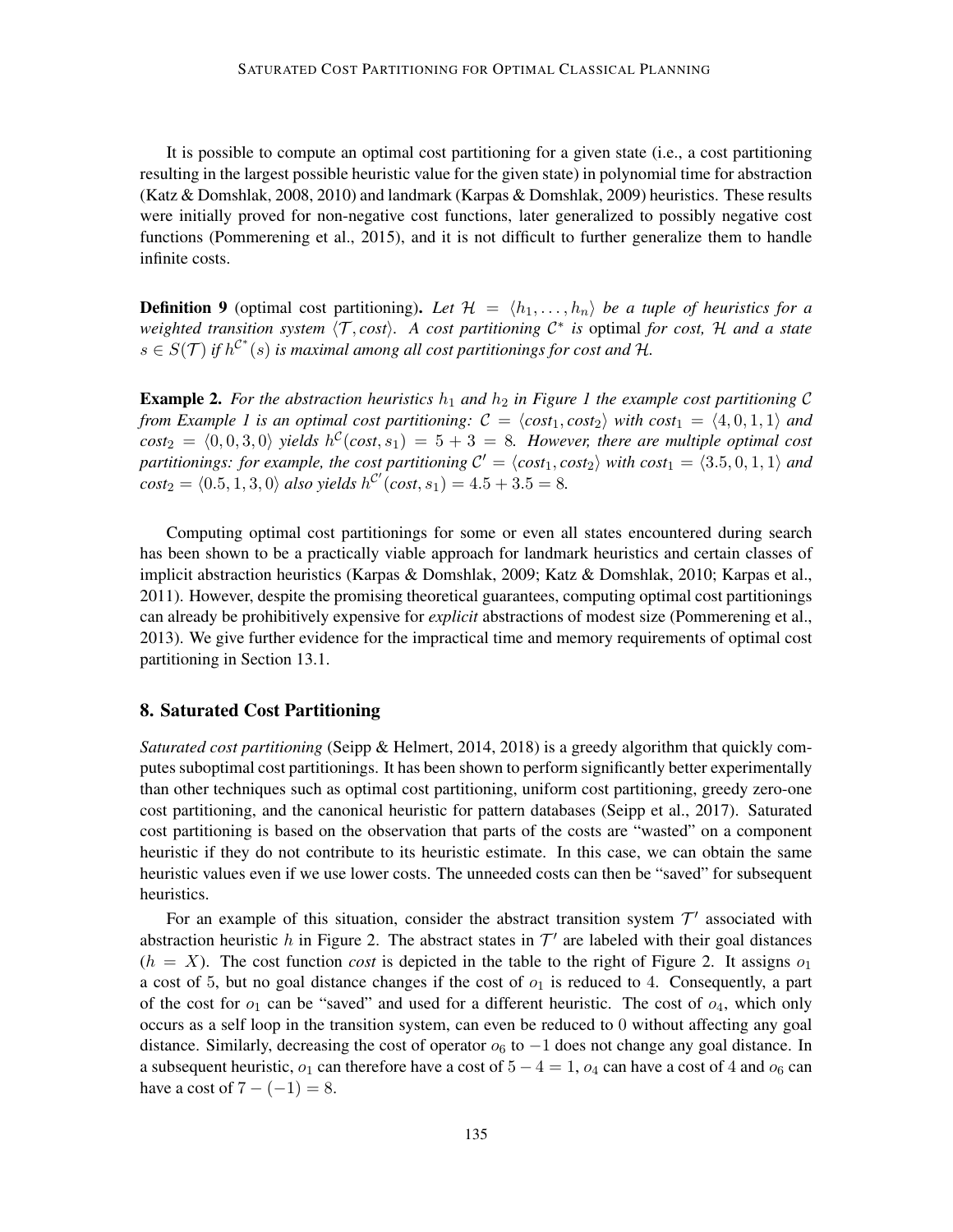

Figure 2: (Figure 8 in Seipp & Helmert, 2018) Left: abstract transition system of an example planning task. Every transition is labeled with an operator. Right: costs and minimum saturated costs that suffice to preserve all goal distances in the abstract transition system.

### 8.1 Saturated Cost Functions

The insight that we can use a lower cost function without changing any heuristic values is captured formally by the concept of *saturated cost functions*. For a given heuristic h and cost function *cost*, we call a cost function *saturated* if it preserves all heuristic estimates that h yields under *cost* and assigns each label  $\ell$  at most cost  $cost(\ell)$ .

**Definition 10** (saturated cost function). *Consider a transition system* T, a heuristic h for T and a *cost function cost*  $\in \mathcal{C}(\mathcal{T})$ *. A cost function scf*  $\in \mathcal{C}(\mathcal{T})$  *is saturated for h and cost if* 

- *1.*  $\text{scf}(\ell) \leq \text{cost}(\ell)$  *for all labels*  $\ell \in \mathcal{L}(\mathcal{T})$  *and*
- 2.  $h(scf, s) = h(cost, s)$  *for all states*  $s \in S(\mathcal{T})$ *.*

Note that in addition to these two requirements the original definition of saturated cost functions (Seipp & Helmert, 2014) required a saturated cost function to be minimal. We drop this requirement since for some classes of heuristics (e.g., the  $h^{\text{max}}$  heuristic by Bonet & Geffner, 2001) it is not guaranteed that there is a unique minimum. Using Definition 10, a saturated cost function exists for all heuristics h and cost functions *cost*, since *cost* itself is a saturated cost function for h and *cost*. 1

Obviously, only saturated cost functions  $\text{scf}$  with  $\text{scf}(l) < \text{cos}t(\ell)$  for at least one label  $\ell$  are useful for partitioning a cost function *cost*. If  $\mathit{scf} = \mathit{cost}$ , no costs are left for other heuristics. Whether and how we can compute a useful saturated cost function for a given heuristic and cost function depends on the type of heuristic. We call functions that perform this computation *saturators*.

#### **Definition 11** (saturators). *Consider a transition system*  $\mathcal T$  *and a heuristic h for*  $\mathcal T$ *.*

*A* saturator *for* h *is a function saturate* :  $C(\mathcal{T}) \to C(\mathcal{T})$  *such that saturate*(*cost*) *is a saturated cost function for* h *and cost.*

<sup>1.</sup> We can also define saturated cost functions for a subset of states in a transition system (Seipp & Helmert, 2019), but in this work we only consider saturated cost functions that preserve the heuristic values of all states.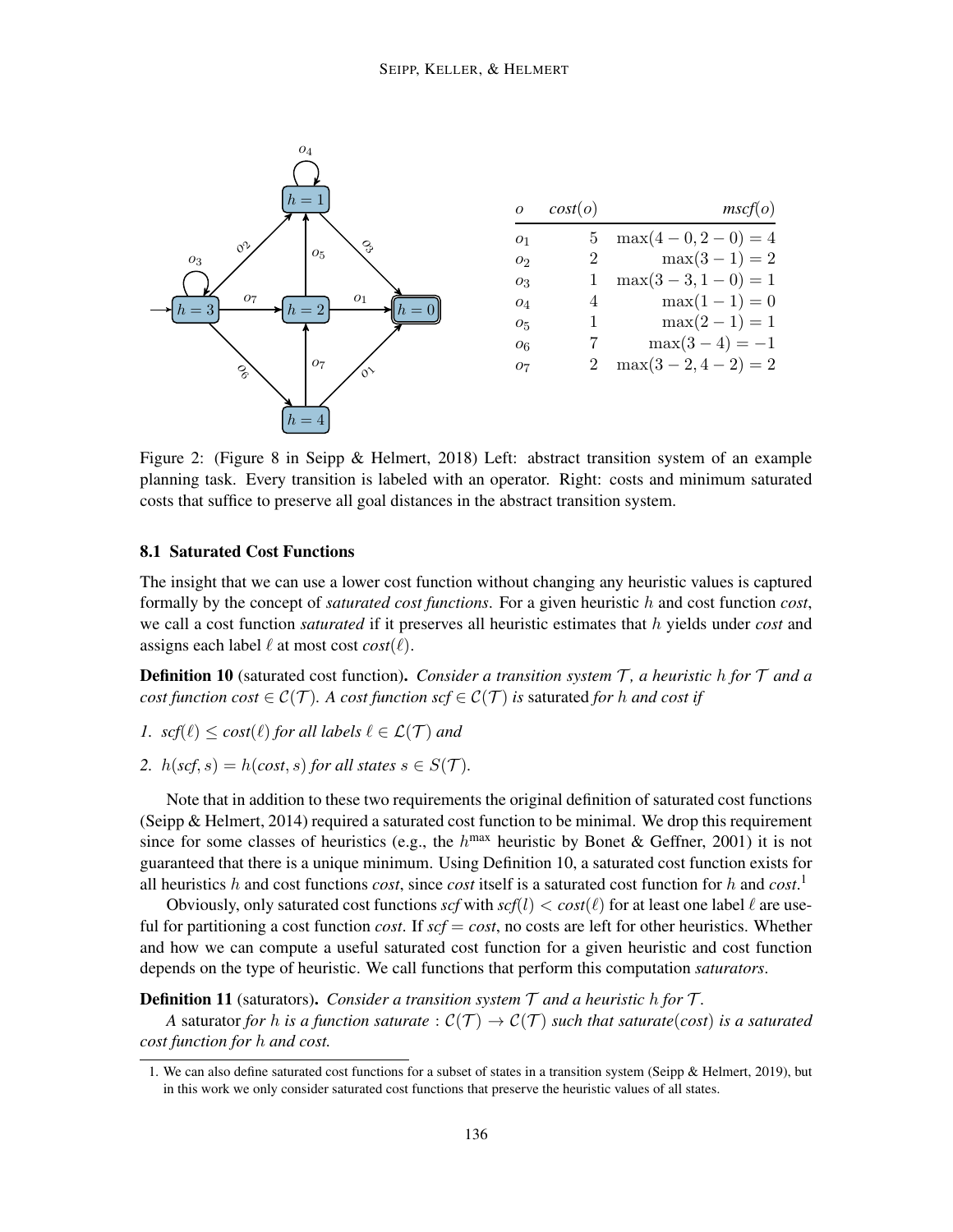Saturators have not previously been introduced in the literature: earlier work exploited results on the uniqueness of minimal saturated cost functions for abstraction heuristics to simply speak of "the" minimal saturated cost function. We introduce the concept of saturators here to generalize the definition of saturated cost partitioning to heuristics without a unique minimum saturated cost function.

Saturated cost partitioning considers an ordered sequence of heuristics.

**Definition 12** (heuristic orders). Let  $H$  be a finite non-empty set of heuristics. An order  $\omega$  of  $H$  is a *sequence of heuristics that contains each heuristic in* H *exactly once. We write* Ω(H) *for the set of all orders of* H*.*

We can now formally define saturated cost partitioning. The main differences to earlier definitions (e.g., Seipp & Helmert, 2018) are that we consider general cost functions and parameterize the definition by saturators.

**Definition 13** (saturated cost partitioning). *Consider a weighted transition system*  $\langle T, cost \rangle$ , a *heuristic order*  $\omega = \langle h_1, \ldots, h_n \rangle \in \Omega(H)$  *for*  $\mathcal T$  *and a sequence*  $\langle$ *saturate*<sub>1</sub>, ..., *saturate*<sub>n</sub> $\rangle$  *such that saturate<sub>i</sub> is a saturator for*  $h_i$  *for all*  $1 \leq i \leq n$ *.* 

*The* saturated cost partitioning  $\langle cost_1, \ldots, cost_n \rangle$  *of the cost function cost for order*  $\omega$  *induced by the sequence of saturators*  $\langle$ *saturate*<sub>1</sub>, . . . , *saturate*<sub>n</sub> $\rangle$  *is defined as:* 

$$
remain_0 = cost
$$
  
\n
$$
cost_i = saturate_i(remain_{i-1})
$$
 for all  $1 \le i \le n$   
\n
$$
remain_i = remain_{i-1} - cost_i
$$
 for all  $1 \le i \le n$ ,

*where the auxiliary cost functions remain*<sup>i</sup> *represent the remaining costs after processing the first* i *heuristics in* ω*.*

*We write*  $h_{\omega}^{SCP}$  *for the heuristic that is cost-partitioned by saturated cost partitioning for order* ω*.*

The subtraction in the definition of *remain*<sub>i</sub> follows the rules of left addition and the definition  $a - b := a + (-b)$ . Hence, if *remain*<sub>i-1</sub>( $\ell$ ) is (positively or negatively) infinite, then we always obtain *remain<sub>i</sub>*( $\ell$ ) = *remain<sub>i−1</sub>*( $\ell$ ). In particular, when the leftover costs for a label are  $\infty$ , we may allocate cost  $\infty$  to all further cost functions because  $\infty - \infty = \infty$  under left addition.

It is easy to see that the saturated cost partitioning is indeed a cost partitioning (Definition 8), i.e.,  $\sum_{i=1}^n cost_i(\ell) \leq cost(\ell)$  for all labels  $\ell$ . For labels  $\ell$  with  $cost(\ell) = \infty$  this holds trivially. For labels  $\ell$  with  $cost(\ell) = -\infty$ , we must have *remain*<sub>i</sub> $(\ell) = -\infty$  for all  $0 \le i \le n$  because  $-\infty - x = -\infty$  for all  $x \in \mathbb{R} \cup \{-\infty, \infty\}$ . Hence we get  $cost_i(\ell) = -\infty$  for all  $1 \leq i \leq n$ because  $cost_i$  is bounded by  $remain_{i-1}$  by the definition of saturated cost functions. With  $n \geq 1$ , this shows  $\sum_{i=1}^{n} cost_i(\ell) = -\infty = cost(\ell).$ 

It remains to consider the case where  $cost(\ell)$  is finite. If all  $cost_i(\ell)$  are finite or  $-\infty$ , the cost partitioning property is easy to show, so consider the case where  $cost_i(\ell) = \infty$  for some  $1 \leq i \leq n$ . Let  $i_0$  be the smallest index with this property. Then we must have *remain*<sub>i0</sub>−1( $\ell$ ) = ∞. With finite *cost*( $\ell$ ), this is only possible if  $cost_j(\ell) = -\infty$  for some  $j < i_0$ , which implies  $\sum_{i=1}^n cost_i(\ell) =$  $-\infty < \text{cost}(\ell)$  due to the rules of left addition (there must be a  $-\infty$  before  $\infty$  in the sum).

The quality of the resulting saturated cost partitioning strongly depends on the choice of saturators. For example, if we only use the identity function, all costs are assigned to the first heuristic,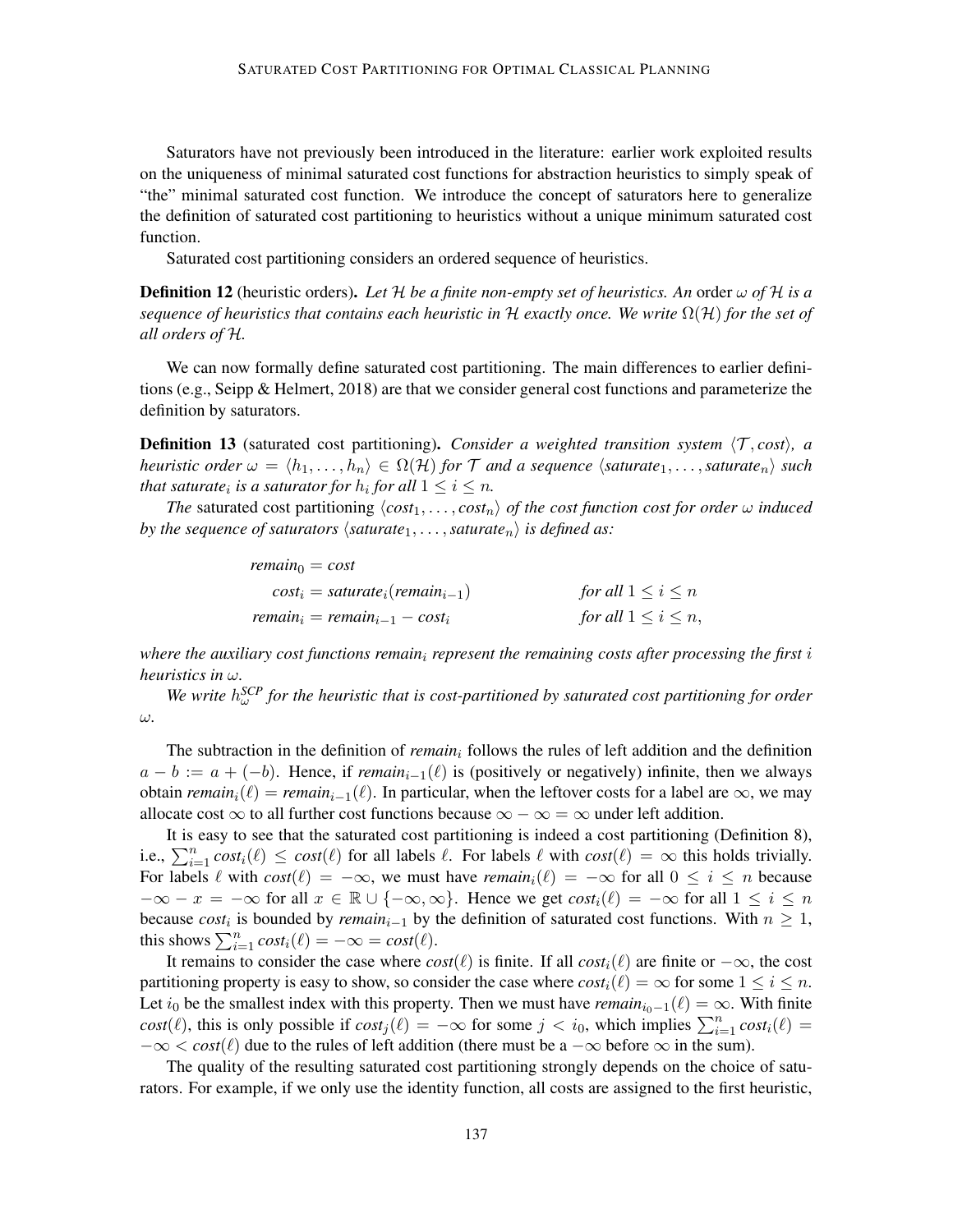leaving no costs for subsequent heuristics. Ideally, we want saturators which return minimal saturated cost functions. However, it is an open research question which properties a heuristic must have for it to possess a saturator that always returns a minimum saturated cost function.

#### 8.2 Minimum Saturated Cost Function for Abstraction Heuristics

We showed in previous work that for an abstraction heuristic h and a cost function *cost* there is always a saturator that computes the unique minimum saturated cost function *mscf* for h and *cost* (Seipp & Helmert, 2018). The key idea is to make sure that for each label  $\ell$ , the consistency constraint  $h(mscf, s) \leq mscf(\ell) + h(mscf, s')$  is tight for at least one state transition  $s \stackrel{\ell}{\to} s'$ . This can be enforced by setting

$$
mscf(\ell) = \sup_{a \xrightarrow{\ell} b \in T(\mathcal{T}')} (h_{\mathcal{T}'}^*(cost, a) \ominus h_{\mathcal{T}'}^*(cost, b)),
$$
\n(1)

where  $\mathcal{T}'$  is the abstract transition system underlying h. The  $\ominus$  operator behaves like regular subtraction for finite values and handles infinities as  $x \ominus y = -\infty$  iff  $x = -\infty$  or  $y = \infty$ , and  $x \ominus y = \infty$  iff  $x = \infty \neq y$  or  $x \neq -\infty = y$ . We prove in Appendix F that *mscf* is the minimum saturated cost function even for general cost functions.

The minimum saturated cost function can be computed with negligible overhead during the construction of pattern databases (Culberson & Schaeffer, 1998; Edelkamp, 2001), Cartesian abstractions (Ball, Podelski, & Rajamani, 2001; Seipp & Helmert, 2013) and merge-and-shrink abstractions not using *label reduction* (Sievers, Wehrle, & Helmert, 2014).<sup>2</sup>

Figure 2 demonstrates how to compute the minimum saturated cost function (shown in the table on the right) for an abstraction heuristic (the underlying abstract transition system is depicted on the left). For example, since operator  $o_4$  only induces a self-looping transition in the abstract transition system, its minimum saturated cost is 0, reflecting the intuition that  $o_4$  contributes nothing to the solution under this abstraction. In contrast, operator  $o<sub>1</sub>$  induces two transitions and we need to take both of them into account when computing the minimum saturated cost to ensure that no goal distance changes.

For all abstraction heuristics h and cost functions *cost*, we use Equation 1 to obtain a saturator *saturate-abstraction*<sub>h</sub> which returns the minimum saturated cost function for h and *cost*.

**Example 3.** We use the two abstraction heuristics  $h_1$  and  $h_2$  from Figure 1 to show a complete *run of the saturated cost partitioning algorithm. We choose the order*  $\langle h_1, h_2 \rangle$  *and the saturators*  $\langle$ saturate-abstraction<sub>h1</sub>, saturate-abstraction<sub>h2</sub> $\rangle$ . The first remaining cost function is remain<sub>0</sub> =  $cost = \langle 4, 1, 4, 1 \rangle$ *. Under remain*<sub>0</sub> *the abstract goal distances of the three abstract states in*  $\mathcal{T}_{h_1}$ are 5, 1 and 0. The minimum saturated cost function saturate-abstraction $_{h_1}$ (remain $_0) = \langle 4, 0, 1, 1\rangle$ 

<sup>2.</sup> Computing the minimum saturated cost function is more expensive for merge-and-shrink heuristics using label reduction. In the final abstract transition system  $\mathcal T$  of a merge-and-shrink heuristic using label reduction all transitions with the same weight share the same label. Consequently,  $\mathcal T$  does not hold the information which original label induces which abstract transitions. To compute the minimum saturated cost function for  $T$  we therefore need to compute the set of transitions that each original label induces in  $T$ . This requires knowing the preimage of each abstract state in  $\mathcal T$ . For merge-and-shrink heuristics using linear merge strategies, we can represent the preimage of an abstract state as a binary decision diagram (BDD). Computing whether there is a transition with a given label between two abstract states represented as BDDs is expensive, but polynomial. For non-linear merge strategies we can represent each preimage as a sentential decision diagram (SDD), but it is unknown whether the corresponding test runs in polynomial time.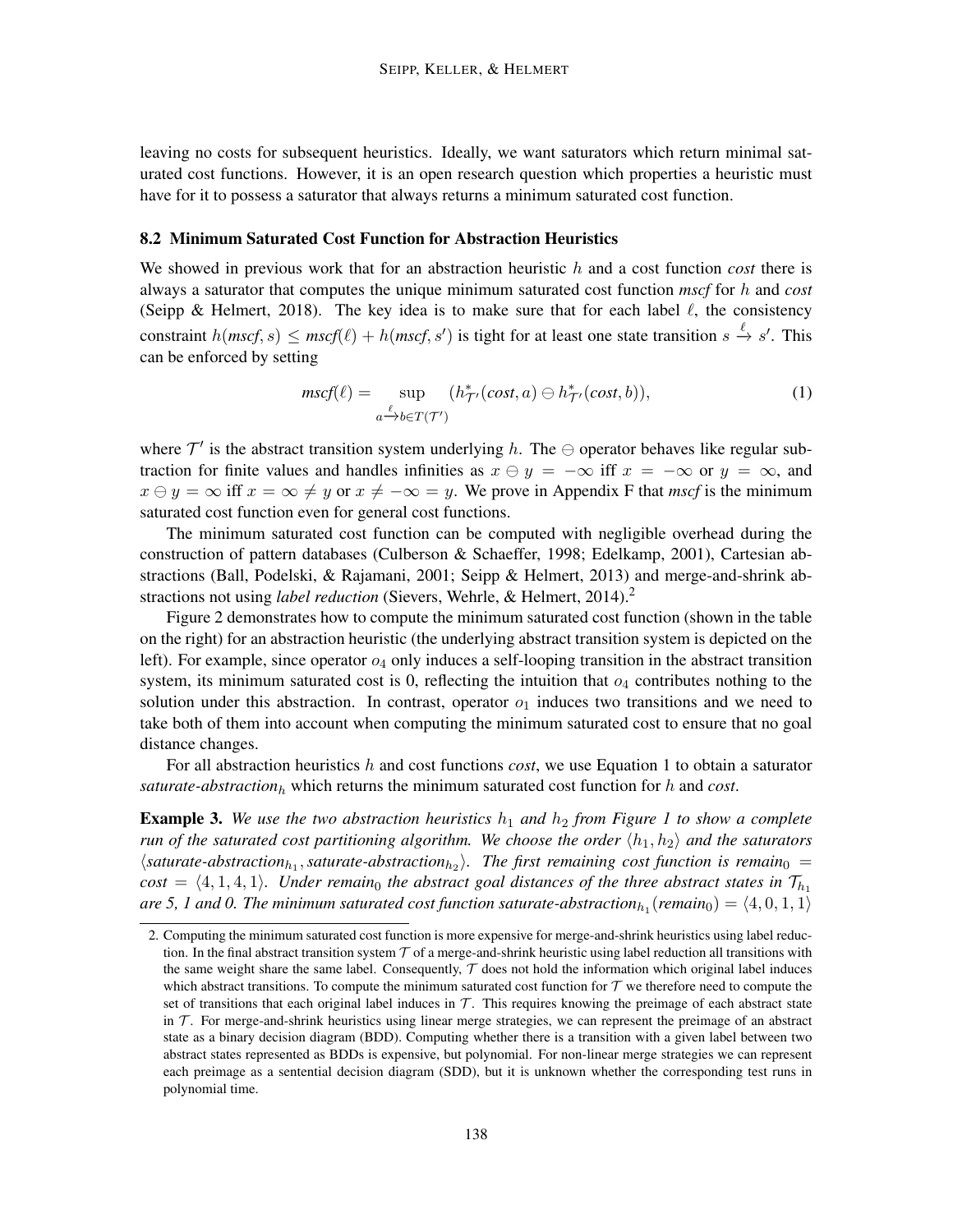Algorithm 1 Interleaved saturated cost partitioning algorithm. Given a weighted transition system, it computes a set of abstraction heuristics and corresponding minimum saturated cost functions that form a cost partitioning.

|    | 1: <b>procedure</b> INTERLEAVEDSATURATEDCOSTPARTITIONING( $\langle T, cost \rangle$ ) |
|----|---------------------------------------------------------------------------------------|
| 2: | while not TERMINATIONCONDITION do                                                     |
|    | 3: $\mathcal{T}' \leftarrow$ compute abstraction of $\mathcal{T}$ using <i>cost</i>   |
| 4: | $h \leftarrow$ abstraction heuristic corresponding to $\mathcal{T}'$                  |
| 5: | $mscf \leftarrow$ minimum saturated cost function for h and cost                      |
| 6: | $cost \leftarrow cost - mscf$                                                         |

*tells us that we can decrease the cost for operators*  $o_2$  *and*  $o_3$  *in*  $h_1$  *without affecting any goal distances. Subtracting the saturated costs from remain*<sup>0</sup> *yields our new remaining cost function remain*<sub>1</sub> =  $\langle 0, 1, 3, 0 \rangle$ *. Under remain*<sub>1</sub> *the goal distances in*  $\mathcal{T}_{h_2}$  *are* 3*,* 3 *and* 0 *and we have* saturate-abstraction<sub>h2</sub>(remain<sub>1</sub>) =  $\langle 0, 0, 3, 0 \rangle$ . The two saturated cost functions form a cost parti*tioning and we have*  $h_{\langle h_1,h_2\rangle}^{SCP}(\text{cost},s_1)=5+3=8.$  *Note that the cost of operator*  $o_2$  *is not needed to justify this estimate (i.e., remain*<sub>2</sub> =  $\langle 0, 1, 0, 0 \rangle$ *) and we could use it for other heuristics.* 

# 9. Implementation and Evaluation Details

Before we describe the main contributions of this paper, we briefly discuss some details concerning the implementation and evaluation of our work.

### 9.1 Interleaved Saturated Cost Partitioning Algorithm

In earlier work (Seipp & Helmert, 2018), we exploited the fact that saturated cost partitioning only needs to hold one abstract transition system in memory at a time by interleaving abstraction computation and cost partitioning. Algorithm 1 shows in pseudo-code how this approach computes abstraction heuristics for a weighted transition system  $\langle \mathcal{T}, cost \rangle$  that are cost-partitioned with saturated cost partitioning: starting with *cost*, it iteratively creates an abstract transition system  $T'$ using *cost*, obtains the corresponding abstraction heuristic h, computes the minimum saturated cost function *mscf* for h and *cost*, subtracts *mscf* from *cost* and proceeds to the next iteration with the remaining costs.

The procedure terminates after computing a given number of abstractions or once no further useful abstractions can be found. The sequence of saturated cost functions computed by the procedure then forms a cost partitioning.

In this procedure, we compute the abstractions "just-in-time", guiding the computation of abstractions by the current remaining cost function. In the present work, we want to evaluate the impact of different heuristic orderings on saturated cost partitioning. Therefore, we need to ensure that all ordering algorithms work on the same heuristics. Consequently, in contrast to our original approach, we fix the set of heuristics before computing saturated cost partitionings. We never encountered memory problems in our experimental evaluation because of the fact that we have to maintain all abstractions in memory until the search starts.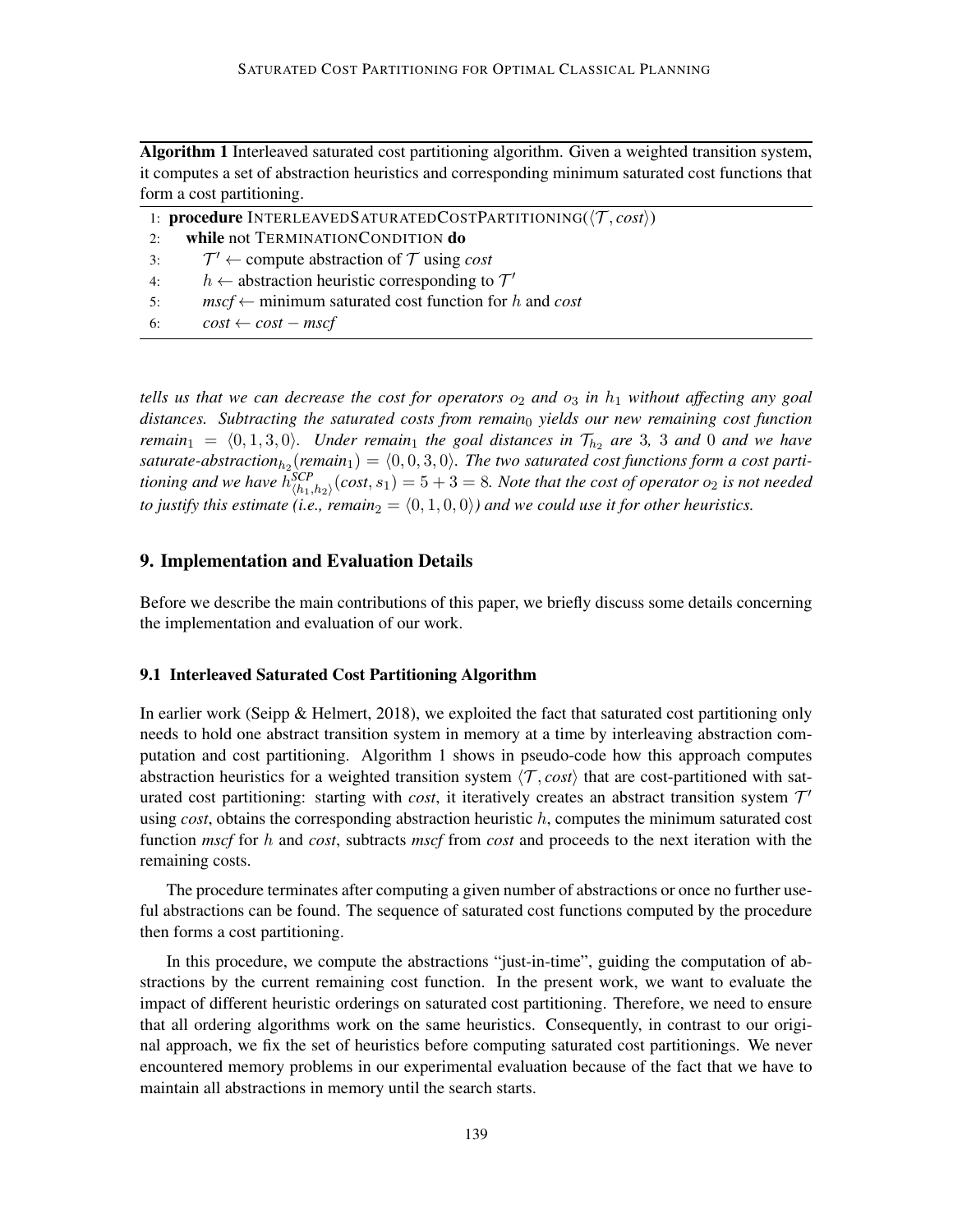

Figure 3: Number of abstraction heuristics computed for the tasks from our benchmark set.

# 9.2 Storing Only Useful Lookup Tables

As is common, we make the evaluation of an abstraction heuristic  $h$  with abstract transition system  $T'$  efficient by precomputing all goal distances in  $T'$  under the given cost function *cost* and storing them in a *lookup table* before the A<sup>∗</sup> search starts. If we compute saturated cost partitioning heuristics for n abstraction heuristics and m orders, we need to store  $n \cdot m$  lookup tables. To reduce the memory usage and the time needed for looking up goal distances in the tables, we only store *useful* lookup tables.

A lookup table is useful if it contains at least one positive finite goal distance. To see this, first note that all distances in the lookup tables are non-negative, since the remaining cost function is always non-negative. Second, if a lookup table contains only 0-values, we can ignore the table without changing any heuristic estimates. Finally, if the original cost function is finite and nonnegative, the remaining cost function only assigns  $\infty$  to a label  $\ell$  if  $\ell$  can never be on a goal path. Therefore, whether a heuristic h yields  $h(cost, s) = \infty$  does not depend on *cost*. Consequently, we can store infinite estimates once for each abstraction, instead of once per lookup table.

# 9.3 Experimental Setup

Since the techniques we introduce build upon one another, we interleave theoretical and experimental analyses. Before starting with the first analysis, we briefly describe our setup for all experiments in the paper. We use all 1827 tasks without conditional effects from the optimization tracks of the 1998–2018 International Planning Competitions (IPC) and limit time to 30 minutes and memory to 3.5 GiB. As our set of heuristics we use the combination of pattern databases found by hill climbing in the space of pattern collections (Haslum et al., 2007), systematic pattern databases of sizes 1 and 2 (Pommerening et al., 2013) and Cartesian abstractions of *landmark* and *goal* task decompositions (Seipp & Helmert, 2018). We choose the combination of these heterogeneous heuristics instead of a homogeneous subset, because having more (and different) heuristics makes ordering them more difficult, which increases the impact of the ordering algorithms and therefore makes their evaluation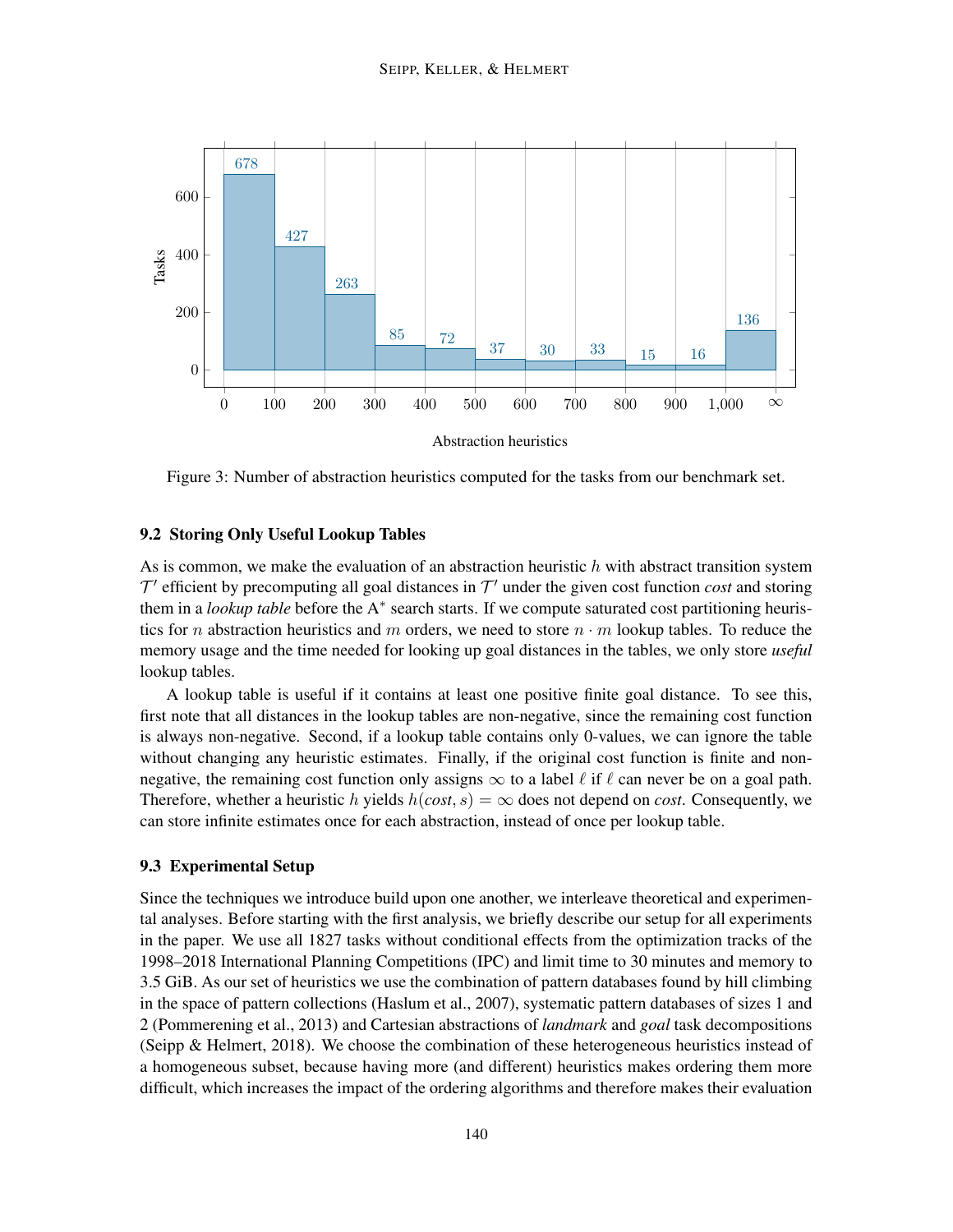

Figure 4: Concrete transition system  $T$  (top) with abstraction heuristics  $h_1$  (middle) and  $h_2$  (bottom). All labels have cost 1.

easier. Figure 3 shows that the number of heuristics varies a lot between tasks. For 678 tasks we compute at most 100 heuristics, but there is also one task for which we obtain more than 45 000 heuristics.

All algorithms are implemented in the Fast Downward planning system (Helmert, 2006) and we use the Downward Lab toolkit (Seipp, Pommerening, Sievers, & Helmert, 2017) to conduct experiments. All benchmarks<sup>3</sup>, code<sup>4</sup> and experimental data<sup>5</sup> have been published online.

# 10. Single Orders

The order in which saturated cost partitioning considers the heuristics is very important for the accuracy of the resulting cost-partitioned heuristic: two orders of the same heuristics can lead to different heuristic estimates for the same state.

**Theorem 1** (importance of good orders). *There exist weighted transition systems*  $\langle \mathcal{T}, cost \rangle$ *, sets of heuristics* H *for* T *and states*  $s \in S(T)$  *such that*  $h_{\omega}^{SCP}(cost,s) > h_{\omega'}^{SCP}(cost,s)$  *for two orders*  $\omega, \omega' \in \Omega(\mathcal{H}).$ 

*Proof.* Consider the example in Figure 1. For the two abstraction heuristics  $h_1$  and  $h_2$ , we have  $h_{\langle h_1,h_2 \rangle}^{\rm{SCP}}(s_2, cost) = 8 > h_{\langle h_2,h_1 \rangle}^{\rm{SCP}}(s_2, cost) = 7.$ 

Note that we can easily enlarge the accuracy gap between two heuristics resulting from two different orders. For the example in Figure 1, it suffices to raise the cost of labels  $o_1$  and  $o_2$  simultaneously to increase the difference between  $h_{(h_1,h_2)}^{SCP}(cost,s_2)$  and  $h_{(h_2,h_1)}^{SCP}(cost,s_2)$ . Similar instances can also be constructed for unit-cost tasks, and Figure 4 shows an example: for the concrete transition system  $\langle \mathcal{T}, cost \rangle$  with  $cost(\ell) = 1$  for all labels  $\ell \in \mathcal{L}(\mathcal{T})$  and the two abstraction heuristics  $h_1$  and  $h_2$  for T, we have  $h_{\langle h_1,h_2 \rangle}^{\text{SCP}}(cost, s_1) = n$  and  $h_{\langle h_2,h_1 \rangle}^{\text{SCP}}(cost, s_1) = 0$ . Note that this

<sup>3.</sup> Benchmarks: https://doi.org/10.5281/zenodo.2616479

<sup>4.</sup> Code: https://doi.org/10.5281/zenodo.3497367

<sup>5.</sup> Experimental data: https://doi.org/10.5281/zenodo.3497396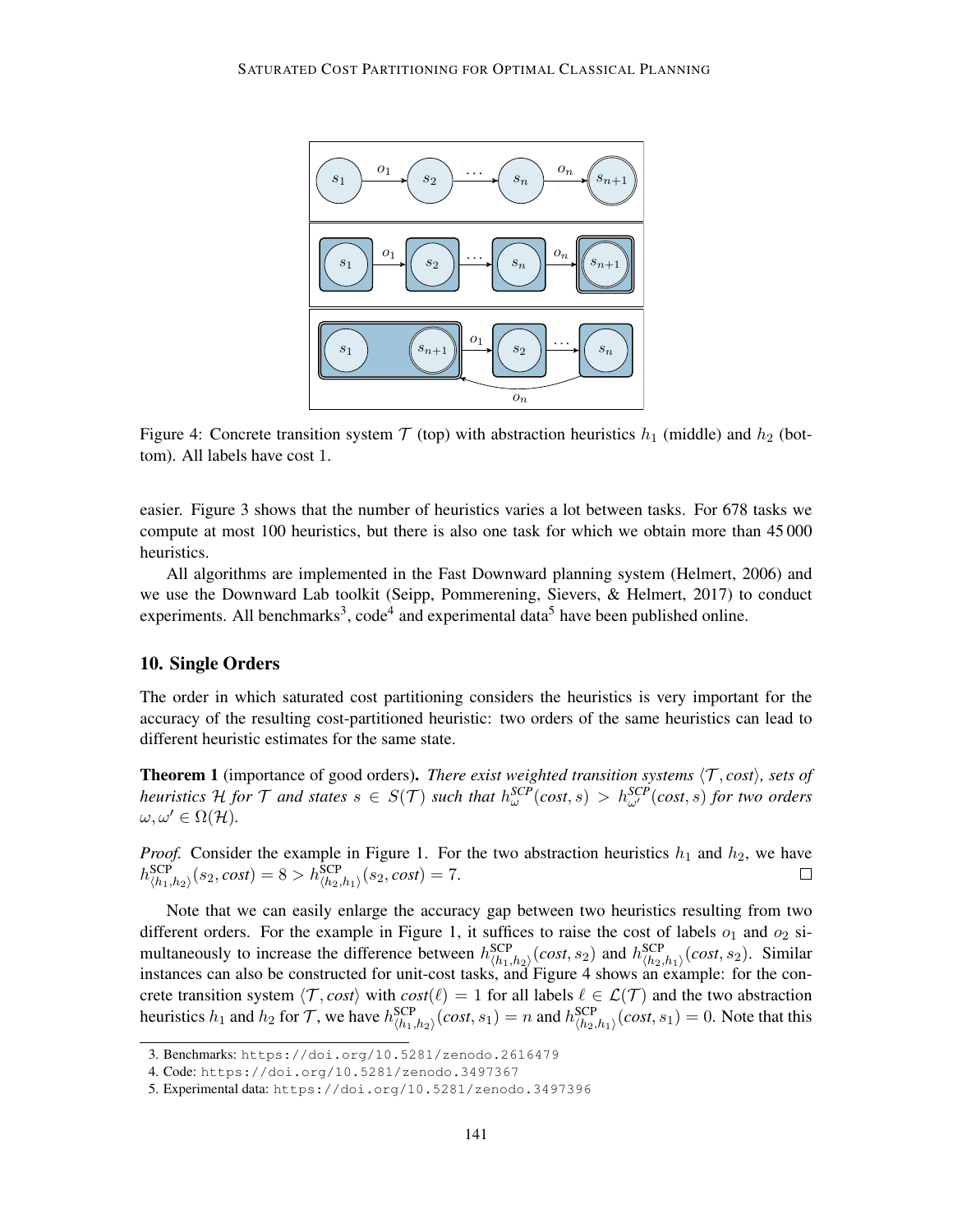example also works if the abstraction underlying  $h_1$  does not map each concrete state to a different abstract state.

Although Theorem 1 highlights the importance of choosing good orders, previous work on saturated cost partitioning (Seipp & Helmert, 2014) only considered two non-random ordering methods based on the  $h^{\text{add}}$  heuristic (Bonet & Geffner, 2001). Seipp and Helmert showed experimentally that neither order consistently outperforms the other nor the random order. Due to this disappointing result and the fact that both orders only work for the landmark and goal task decompositions by Seipp and Helmert (2014) and not for other abstraction heuristics, we do not investigate these orders further and present more general approaches for finding good orders instead.

There are two challenges when trying to find good orders for saturated cost partitioning: first, we need to deal with a combinatorial search space of  $n!$  possible orders for a set of  $n$  heuristics. Second, we are looking for orders that provide good guidance in all states visited during search and not only in a single state. We will deal with the second challenge later and focus on finding a good order for a single state for now.

Formally, given a weighted transition system  $\langle \mathcal{T}, cost \rangle$ , a set of n heuristics H for T and a state  $s \in S(\mathcal{T})$ , our goal is to find an order  $\omega \in \Omega(\mathcal{H})$  which yields a heuristic with an accurate estimate  $h_{\omega}^{\text{SCP}}(s)$ . Except for very small n, it is obviously impossible to consider all n! orders. Instead, we use hill climbing, a well-known local search technique (Russell & Norvig, 1995), to actively *search* in the space of orders.

#### 10.1 Greedy Orders

Before we can start the search, however, we need to address one of the most important questions for local search: where do we start searching? Using a good initial solution is a key ingredient for finding high-quality solutions fast via local search and many problems allow finding a good initial solution *greedily* (e.g., Korte & Vygen, 2001). We use the same approach here and propose an algorithm that starts with an empty order  $\omega$  and iteratively appends an unordered heuristic to  $\omega$  until  $\omega$  contains all heuristics.

But how do we decide which heuristic to append next in each iteration? We could prefer to append heuristics with high estimates for the given state first. This makes it more likely that an accurate heuristic is offered all of the costs it needs for justifying its estimate. However, we also have to keep in mind that usually only the first heuristic is allowed to use all the costs it can exploit. Subsequent heuristics operate on the costs that have not already been consumed by previous heuristics. To preserve costs for as many heuristics as possible, we could let orders begin with the heuristics that "steal" the lowest amount of costs from other heuristics. Finally, we could also prefer heuristics that yield high heuristic estimates *and* steal few costs. To measure the importance of each objective we introduce three *scoring functions* and we order heuristics by their assigned scores in descending order.

Definition 14 (heuristic scoring functions). *Let* T *be a transition system and let* H *be a set of admissible heuristics for*  $\mathcal{T}$ *, where each*  $h \in \mathcal{H}$  *has a corresponding saturator saturate*<sub>h</sub>. A scoring function *for*  $\mathcal T$  *and*  $\mathcal H$  *is a function*  $q: \mathcal H \times \mathcal C(\mathcal T) \times S(\mathcal T) \to \mathbb R$ .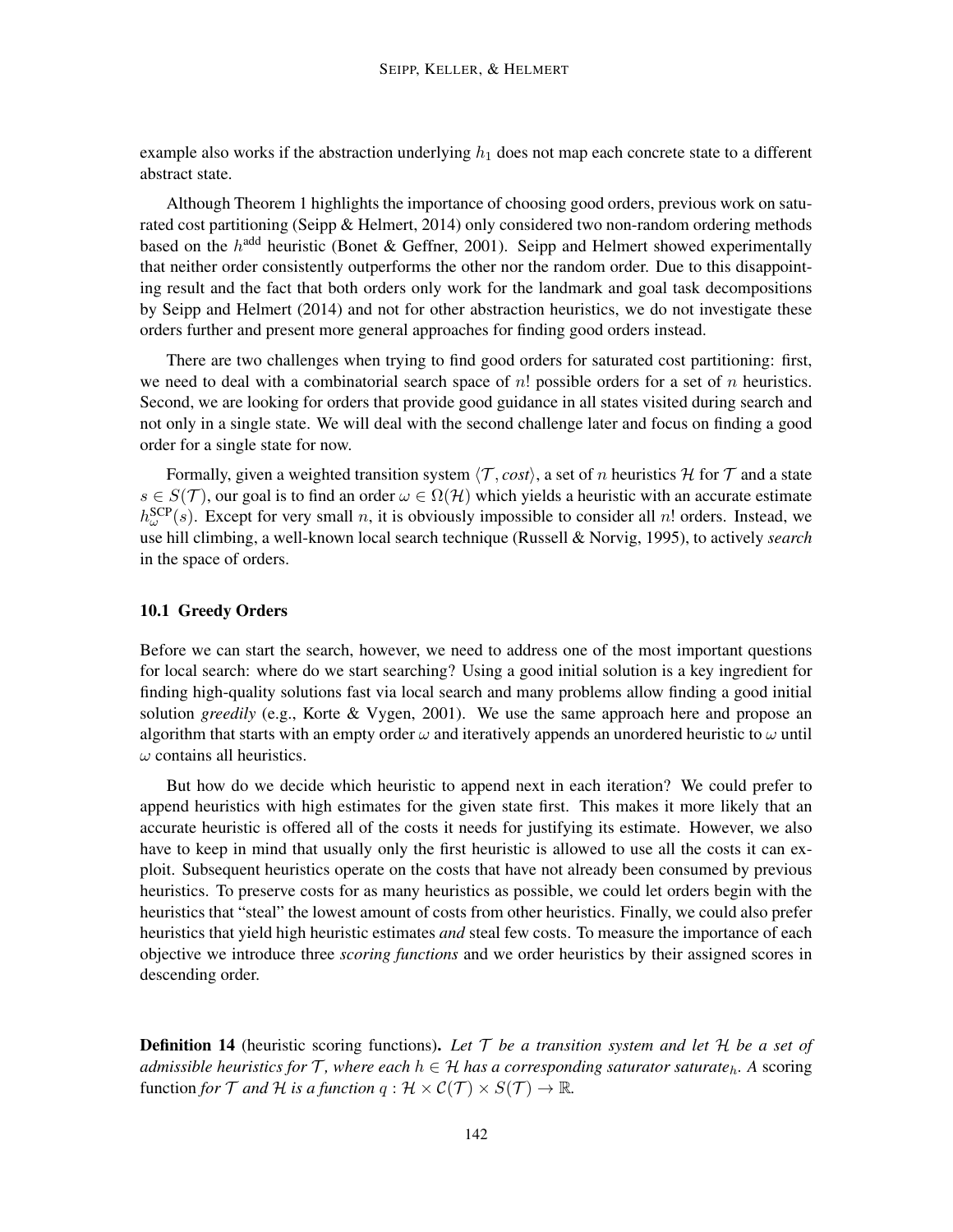| $cost(\ell)$ | wanted $(h', cost, \ell)$ free $(h, cost, \ell)$ wanted $(h, cost, \ell)$ |                         |    | stolen $(h, cost, \ell)$    |
|--------------|---------------------------------------------------------------------------|-------------------------|----|-----------------------------|
| 20           |                                                                           | $5 \t 20 - 5 = 15$      | 10 | $max(0, 10 - 15) = 0$       |
| 20           |                                                                           | $15 \t 20 - 15 = 5$     | 10 | $\max(0, 10 - 5) = 5$       |
| 20           |                                                                           | $5 \t 20 - 5 = 15$      |    | $-2$ max $(0, -2 - 15) = 0$ |
| 20           |                                                                           | $25 \quad 20 - 25 = -5$ |    | 10 $\max(10, -5) = 10$      |
| 20           |                                                                           | $25 \quad 20 - 25 = -5$ |    | $-2$ max $(-2,-5) = -2$     |
| 20           |                                                                           | $25 \quad 20 - 25 = -5$ |    | $-10$ max $(-10, -5) = -5$  |

Table 1: Examples showing how to compute  $stolen(h, cost, \ell)$ , i.e., the amount of costs for label  $\ell$ that heuristic  $h$  steals from heuristic  $h'$  under cost function *cost*.

*We define three scoring functions*

$$
q_h(h, cost, s) = h(cost, s),
$$
  
\n
$$
q_{stolen}(h, cost, s) = -\sum_{\ell \in \mathcal{L}(\mathcal{T}_h)} stolen(h, cost, l), and
$$
  
\n
$$
q_{\frac{h}{solen}}(h, cost, s) = \frac{h(cost, s)}{\max(1, \sum_{\ell \in \mathcal{L}(\mathcal{T}_h)} stolen(h, cost, \ell))},
$$

*where*

$$
wanted(h, cost, \ell) = saturate_h(cost)(\ell),
$$
  
\n
$$
free(h, cost, \ell) = cost(\ell) - \sum_{h' \in \mathcal{H} \setminus \{h\}} wanted(h', cost, \ell), and
$$
  
\n
$$
stolen(h, cost, \ell) = \begin{cases} max(0, wanted(h, cost, \ell) - free(h, cost, \ell)) & iff free(h, cost, \ell) \ge 0 \\ max(wanted(h, cost, \ell), free(h, cost, \ell)) & otherwise. \end{cases}
$$

The scoring function q*<sup>h</sup>* assigns high scores to heuristics with high estimates for the given state, while  $q_{stolen}$  gives high scores to heuristics stealing few costs from other heuristics. The function q *<sup>h</sup>* measures how well a heuristic balances the two objectives of having high heuristic value and *stolen*<br>stealing low costs. We ensure that the divisor is at least 1 to guarantee that the division is always defined.

We now explain the definitions of *wanted*, *free* and *stolen* costs for a heuristic h with saturator *saturate*<sub>h</sub>, a cost function *cost* and a label  $\ell$ . We say that the saturated costs *saturate*<sub>h</sub>(*cost*)( $\ell$ ) form the part of  $cost(\ell)$  that h *wants*. Then  $free(h, cost, \ell)$  are the costs of  $\ell$  that remain for h after giving all other heuristics the costs of  $\ell$  that they want.

The costs of label  $\ell$  that a heuristic h steals from the other heuristics, i.e.,  $stolen(h, cost, \ell)$ , mainly depends on *free*(h, *cost*,  $\ell$ ), i.e., the part of the label cost that no other heuristic wants. If the amount of free costs is non-negative,  $h$  steals the costs it wants minus the costs no other heuristic wants. If there are more free costs than  $h$  wants, it steals no costs. If all costs are wanted by the other heuristics, the second case applies. When h wants costs  $\geq 0$ , the stolen costs equal the wanted costs, since  $free(h, cost, \ell) \leq 0$ . Otherwise, the amount of stolen costs is the maximum over the two negative values of wanted and free costs. This implies that  $h$  steals negative costs, i.e., it provides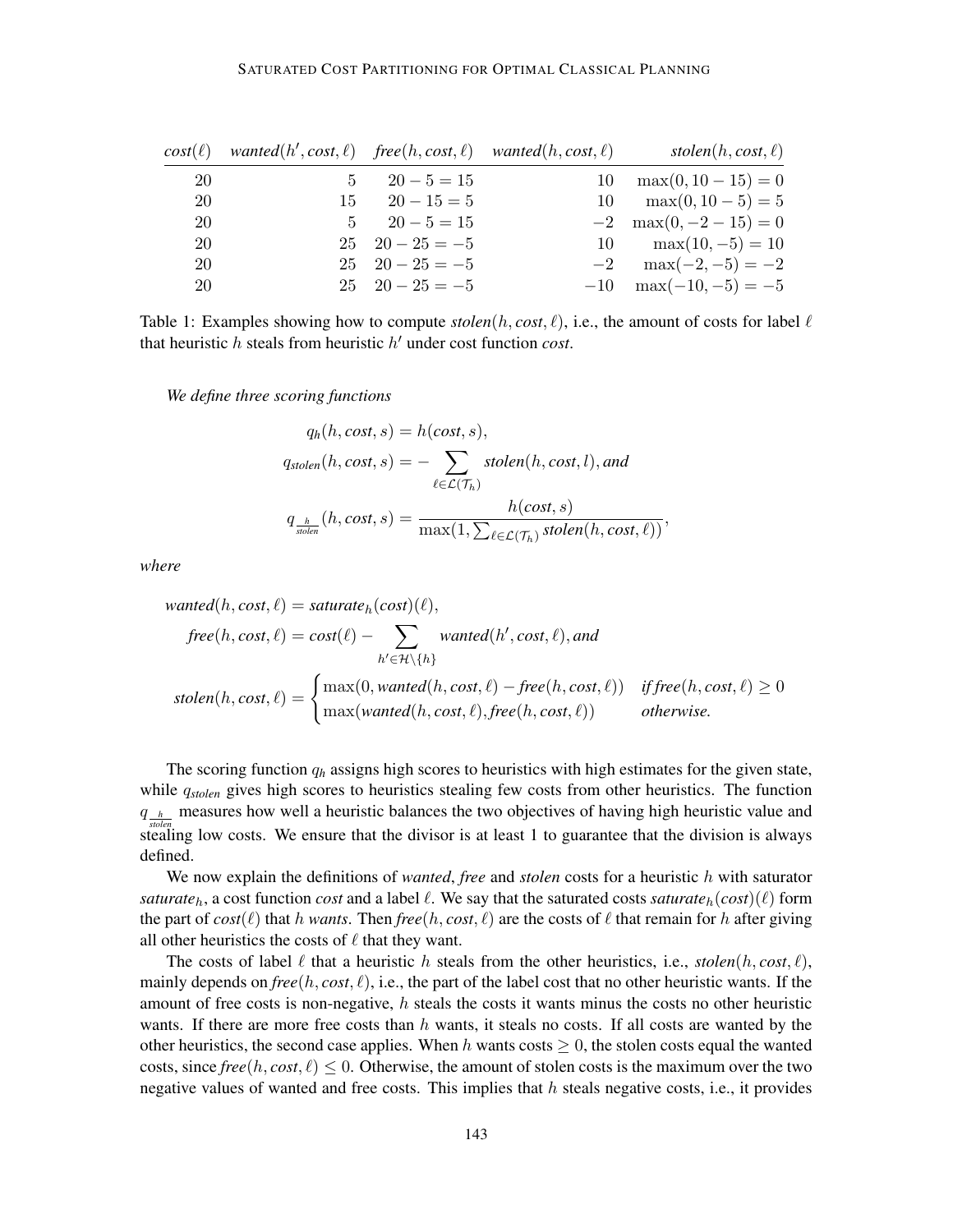Algorithm 2 Dynamic greedy ordering algorithm. Given a set of admissible heuristics  $H$  with corresponding saturators, a cost function *cost*, a state s and a scoring function  $q$ , it computes a dynamic greedy order by iteratively appending the heuristic with the highest score and updating the estimates and saturated costs for each unordered heuristic.

1: **function** DYNAMICGREEDYORDER(*H*, *cost*, *s*, *q*) 2:  $\omega \leftarrow \langle \rangle$ 

2:  $\omega \leftarrow \langle$ <br>3: while  $\partial$ 3: **while**  $\mathcal{H} \neq \emptyset$  **do**<br>4:  $h \leftarrow \arg \max_i$ 4:  $h \leftarrow \arg \max_{h' \in \mathcal{H}} q(h', cost, s)$ 5:  $\omega \leftarrow \omega \oplus \langle h \rangle$ <br>6:  $\mathcal{H} \leftarrow \mathcal{H} \setminus \{h\}$ 6:  $\mathcal{H} \leftarrow \mathcal{H} \setminus \{h\}$ <br>7:  $cost \leftarrow cost$  $cost \leftarrow cost - saturate_h(cost)$ 8: return  $\omega$ 

|                                             | random | h   | stolen | stolen |
|---------------------------------------------|--------|-----|--------|--------|
| random                                      |        | 390 | 548    | 108    |
| h                                           | 1068   |     | 717    | 291    |
| stolen                                      | 892    | 495 |        | 83     |
| $\boldsymbol{h}$<br>$rac{1}{\text{stolen}}$ | 1347   | 677 | 923    |        |

Table 2: Pairwise comparison of random orders and dynamic greedy orders using different scoring functions. The entry in row r and column c holds the number of tasks in which order r yields a heuristic with a higher heuristic estimate for the initial state than order c. For each comparison we highlight the order with more such tasks in bold. The results for *random* are averaged over 10 runs.

costs for other heuristics that want them. Table 1 holds several examples that show how to compute  $stolen(h, cost, \ell).$ 

# 10.1.1 DYNAMIC GREEDY ORDERS

We can plug any of the scoring functions into Algorithm 2 to greedily compute a heuristic order. Given a set of admissible heuristics  $H$ , a cost function *cost*, a state s and a scoring function q, the greedy algorithm starts with an empty order  $\omega$  and then iteratively appends the heuristic with the highest score under q and updates the remaining cost function *cost* until all heuristics are part of  $\omega$ . If there are multiple heuristics with the same score, we break ties randomly. Results from an experiment not reported here in detail show that breaking ties with a second scoring function has a negligible influence on the quality of the resulting heuristic.

# 10.1.2 COMPARISON OF SCORING FUNCTIONS

We evaluate Algorithm 2 and the three scoring functions in a small experiment. For each task in our benchmark set we compute the three different dynamic greedy orders for the initial state and 10 random orders. Table 2 shows a pairwise comparison of the algorithms in terms of the number of tasks where one heuristic computes a higher heuristic estimate for the initial state than the other. The heuristic estimate for *random* corresponds to the average over the 10 random orders. We see that q*<sup>h</sup>* (maximizing heuristic values) and q*stolen* (minimizing the sum of stolen costs) usually yield better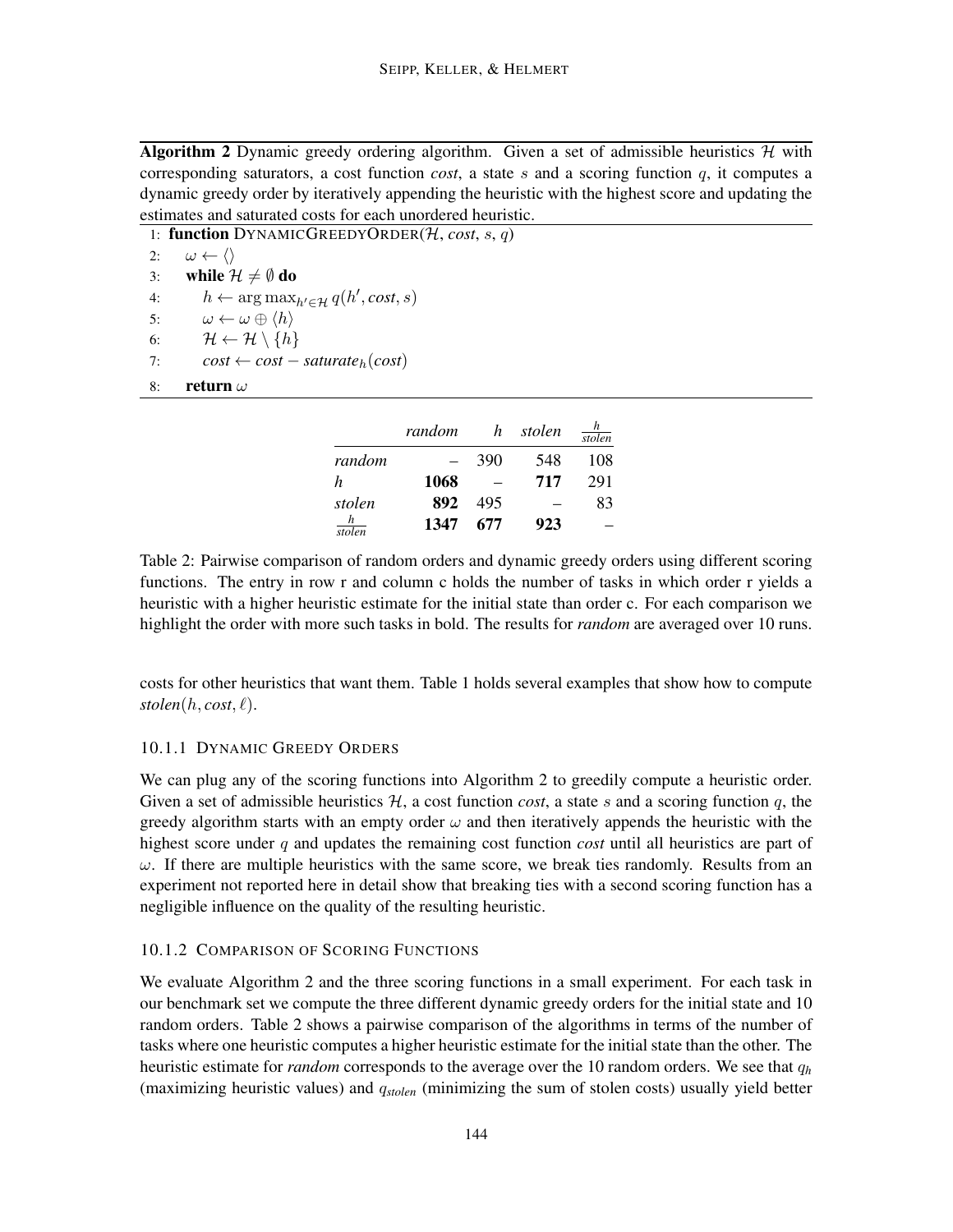Algorithm 3 Static greedy ordering algorithm. Given a set of admissible heuristics  $H$ , a cost function *cost*, a state s and a scoring function q, it sorts the heuristics by their respective scores in descending order.

| 1: function STATICGREEDYORDER( $H$ , cost, s, q)                                                                                               |
|------------------------------------------------------------------------------------------------------------------------------------------------|
| 2: <b>return</b> $\langle h_1, \ldots, h_n \rangle \in \Omega(\mathcal{H})$ with $q(h_i, cost, s) \geq q(h_{i+1}, cost, s)$ for $1 \leq i < n$ |

orders than random orders for the initial state, but there are also many tasks where using random orders is preferable to using q*<sup>h</sup>* or q*stolen*. No clear conclusion can be drawn from comparing q*<sup>h</sup>* to q*stolen*: q*<sup>h</sup>* compares better to random orders, while q*stolen* compares favorably in a direct comparison between the two orders. However, combining the two functions in  $q_{h}$  leads to higher estimates in the vast majority of tasks compared to all other scoring functions and random orders. Due to these results, we only use the scoring function  $q_{\frac{h}{\text{sole}}}$  in subsequent experiments.

The dynamic ordering algorithm has the drawback that all heuristic estimates and all minimum saturated cost functions have to be recomputed for all remaining heuristics  $H$  in each iteration. For each heuristic, this entails running a uniform cost search in the associated abstract transition system, which can take seconds for very large abstractions. Since ordering  $n$  heuristics involves running  $n(n-1)/2$  uniform cost searches, this quadratic scaling behavior can lead to one algorithm run taking minutes.

#### 10.1.3 STATIC GREEDY ORDERS

By removing line 7 from Algorithm 2 we obtain a *static* version of the ordering algorithm. It precomputes the heuristic estimate and saturated cost function for each heuristic under the original cost function once. Since the algorithm does not iteratively update the cost function, we can rewrite it without using a while loop as shown in Algorithm 3.

We compare dynamic and static greedy orders empirically by computing both orders for the initial state of each task in our benchmark set. The dynamic version yields an order that results in a higher heuristic estimate for the initial state for 539 tasks, while the opposite is the case for only 124 tasks.

As noted above, the higher heuristic values come at a price though. Figure 5 shows that static greedy orders are found much faster than dynamic greedy orders for almost all evaluated tasks, often by a margin of several orders of magnitude. There are 9 tasks for which both methods run out of memory while computing an order. For all of the remaining tasks we can compute a static greedy order in less than 100 seconds. In contrast, there are 47 tasks for which we fail to compute a dynamic greedy order in 30 minutes.

The slow computation time for dynamic orders is also a problem when we run an  $A^*$  search using the saturated cost partitioning heuristics computed for the initial state. While the static variant solves 1013 tasks, the dynamic version only solves 1002 tasks.

Since static orders are much faster to compute and lead to solving more tasks than dynamic orders, we only consider static orders in subsequent experiments and often refer to them simply as "greedy orders".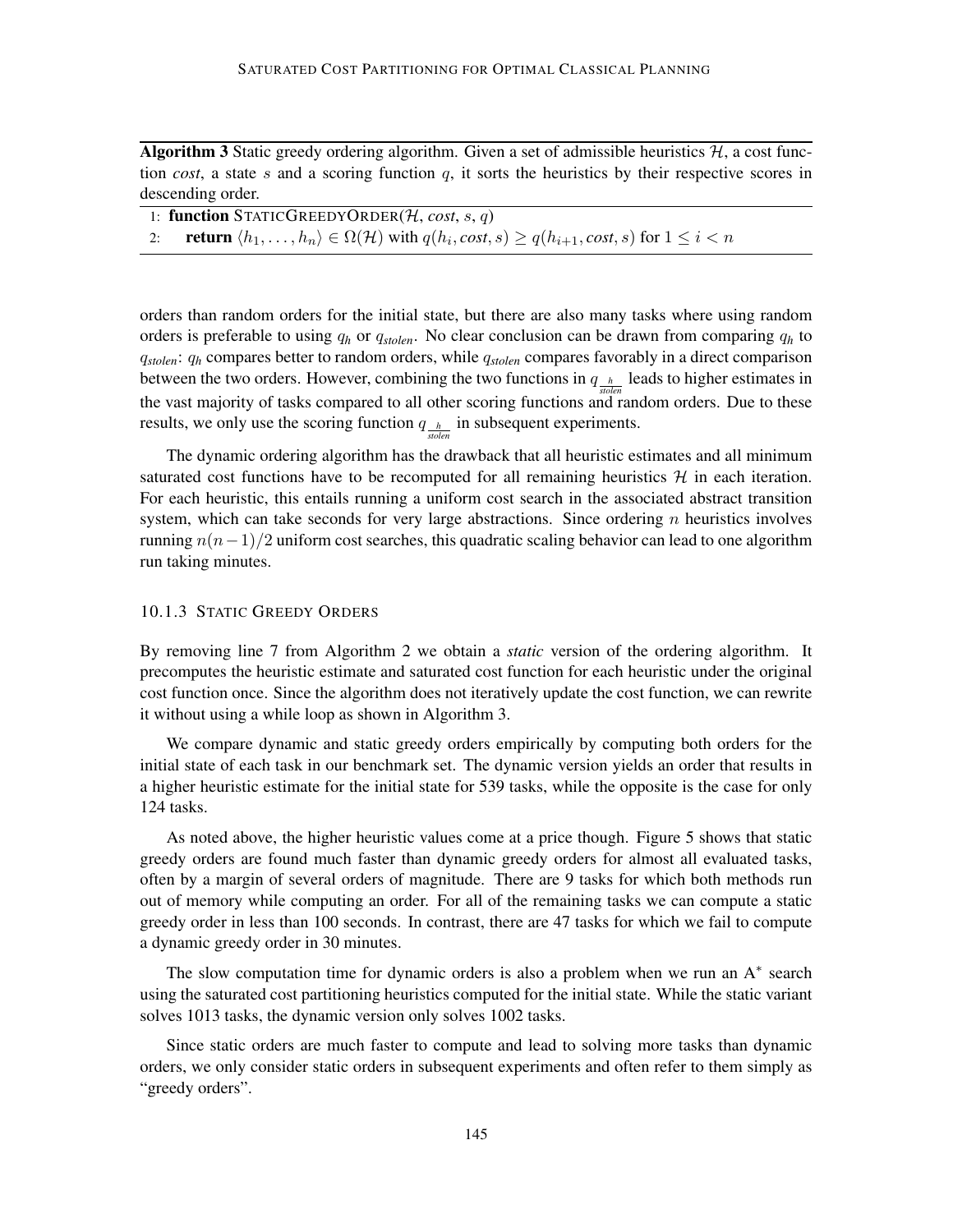

seconds for dynamic order

Figure 5: Time in seconds for computing a single dynamic greedy and static greedy order and the corresponding saturated cost partitioning. Each cross corresponds to a task from the benchmark set.

#### 10.2 Optimized Orders

When solving an optimization problem, finding a greedy order is often just the first step. To further optimize an order  $\omega$  for a given state s and cost function *cost*, we propose a hill-climbing search in the space of orders. Starting from the incumbent order  $\omega$ , we generate neighboring orders by switching any two positions in  $\omega$ . More precisely, we switch positions 1 and 2, 1 and 3, ..., 1 and  $n, 2$  and 3, 2 and 4, ...,  $n-1$  and n. This *two-exchange* neighborhood is common for local search optimization algorithms (Pisinger & Ropke, 2010) and guarantees that all orders can be reached from any initial order. The first neighbor  $\omega'$  with  $h_{\omega'}^{SCP}(cost,s) > h_{\omega}^{SCP}(cost,s)$  becomes the new incumbent. We repeat this procedure until no neighbor is better than the incumbent or until a timeout is reached.

In addition to this *simple* hill climbing version, we also experimented with *steepest-ascent* hill climbing. The difference between the two versions is that the former commits to the first improving neighbor immediately, while the latter evaluates all neighbors before choosing the best neighbor. The quality of the resulting orders is roughly the same for both hill climbing variants, but steepestascent hill climbing usually needs more time to find them. This is not surprising since it has to evaluate  $\binom{n}{2}$  $n_2(n_2) = n(n-1)/2$  neighbors in each iteration, where *n* is the number of heuristics. Due to this result, we only use simple hill climbing below.

Example 4. *Figure 6 shows an example run of the hill climbing algorithm optimizing the order of three heuristics*  $h_1$ ,  $h_2$  *and*  $h_3$ . In our example the first incumbent order is  $\langle h_2, h_3, h_1 \rangle$  with a heuris*tic value of* 5 *for the given state s and cost function cost. Its first neighboring order*  $\langle h_3, h_2, h_1 \rangle$ *yields a lower heuristic value, so we turn to the next neighbor*  $\langle h_1, h_3, h_2 \rangle$ *. This order yields a higher heuristic value*  $(h_{\langle h_1,h_3,h_2 \rangle}^{SCP}(cost,s) = 7)$  than the incumbent order, so we make  $\langle h_1,h_3,h_2 \rangle$ the new incumbent.<sup>6</sup> In the next round, the first neighbor  $\langle h_3, h_1, h_2 \rangle$  becomes the new incumbent.

<sup>6.</sup> Notice that this leads to skipping the third neighbor  $\langle h_2, h_1, h_3 \rangle$ . In contrast, steepest-ascent hill climbing would evaluate all neighbors.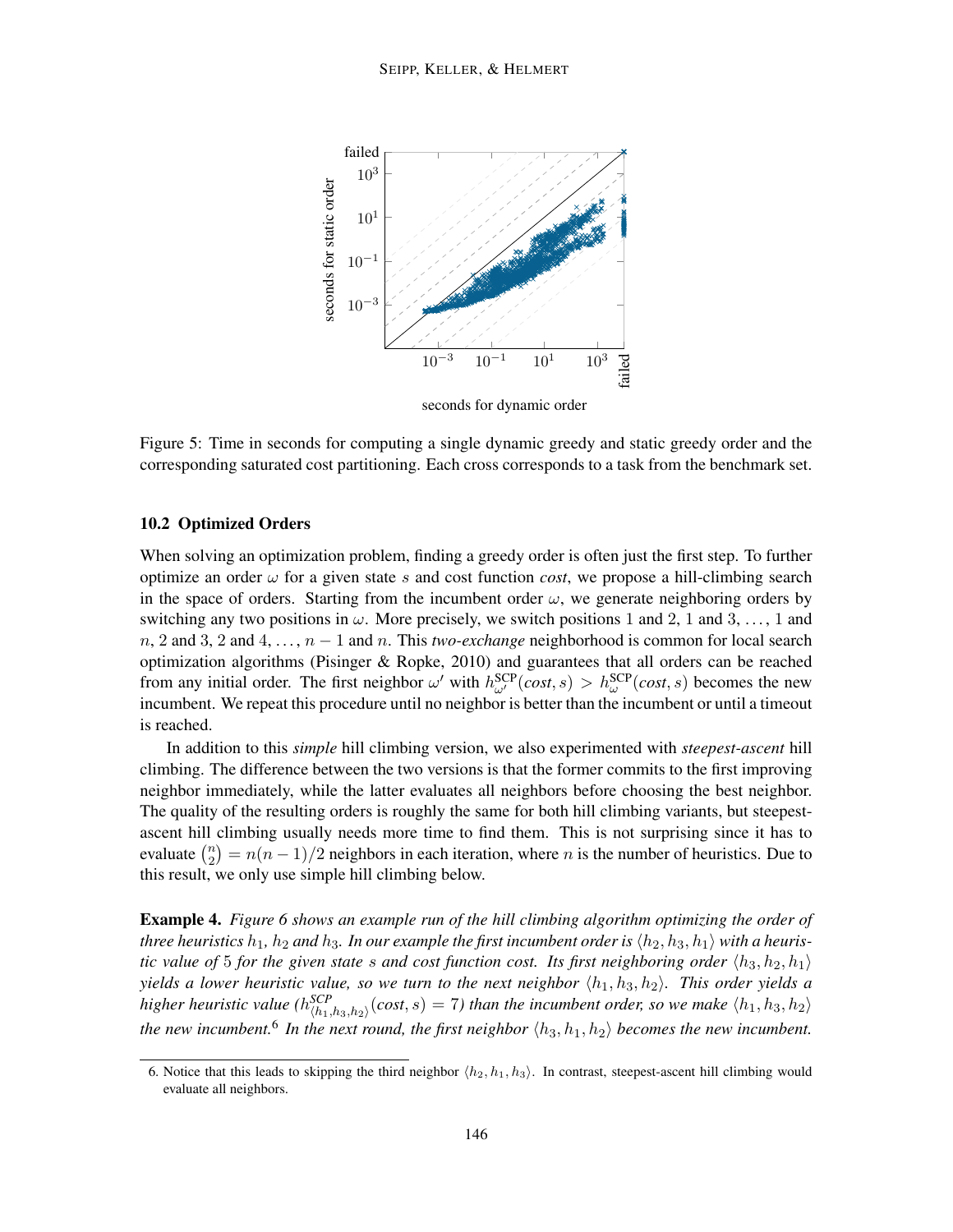$$
\omega = \langle h_2, h_3, h_1 \rangle, h_{\omega}^{\text{SCP}}(s) = 5
$$
  

$$
\omega = \langle h_3, h_2, h_1 \rangle, h_{\omega}^{\text{SCP}}(s) = 4 \qquad \omega = \langle h_1, h_3, h_2 \rangle, h_{\omega}^{\text{SCP}}(s) = 7
$$
  

$$
\omega = \langle h_3, h_1, h_2 \rangle, h_{\omega}^{\text{SCP}}(s) = 8
$$
  

$$
\omega = \langle h_1, h_3, h_2 \rangle, h_{\omega}^{\text{SCP}}(s) = 7 \qquad \omega = \langle h_2, h_1, h_3 \rangle, h_{\omega}^{\text{SCP}}(s) = 5 \qquad \omega = \langle h_3, h_2, h_1 \rangle, h_{\omega}^{\text{SCP}}(s) = 4
$$

Figure 6: Example run of the hill climbing algorithm optimizing the order of three heuristics. We highlight the incumbent order in each iteration of the hill climbing algorithm.

| Time limit $X$       | (x)  | 10s  |           | 100s 1000s 1500s |      |
|----------------------|------|------|-----------|------------------|------|
| $max$ -random- $X_s$ | 943  |      | 1006 1014 | 1013             | 1005 |
| random-opt- $X_s$    | 943  | 980. | 1007      | 1012             | 1003 |
| greedy-opt- $X_s$    | 1013 | 1031 | 1037      | 1041             | 1035 |

Table 3: Number of solved tasks by saturated cost partitioning using different ordering algorithms and optimization time limits. The time limits include the time for computing the initial greedy order.

*Afterwards, none of the neighbors improves upon the incumbent, so we abort the procedure and return the incumbent*  $\langle h_3, h_1, h_2 \rangle$ *.* 

Table 3 compares the number of solved tasks for a random (*random-opt-*X*s*) and (static) greedy (*greedy-opt-*X*s*) initial order that is optimized with the proposed simple hill climbing algorithm using different time limits. In addition, the table holds results for a simple baseline (*max-random-*X*s*) that repeatedly computes random orders for  $X$  seconds and returns the generated order with the highest estimate for the initial state. The purpose of the baseline is to ensure that it is the combination of initial order and search that leads to improved heuristic estimates and not the large amount of orders that is considered in the available time.

All three methods benefit from a larger time limit and, as expected, the variants based on random orders profit more from it than the greedy orders. Total coverage increases from 943 tasks to 1007– 1014 tasks for *max-random-*X*s* and *random-opt-*X*s* when going from a single unoptimized random order to 100–1000 seconds of optimization. Optimizing greedy orders incurs a smaller increase in coverage since a single greedy order already solves 70 more tasks than a single random order and is already on par with the best optimized random orders. Still, the best variant in this experiment optimizes a greedy order for 1000 seconds and solves 1041 tasks, an improvement of 28 tasks compared to a single unoptimized greedy order. This shows that the best orders can be obtained by starting with a greedy order and optimizing it afterwards.

# 11. Online Orders

So far, we have focused on finding an order for a single state. However, as stated above, we need an order that provides good guidance for all states encountered during search. Unfortunately, such an order does not always exist.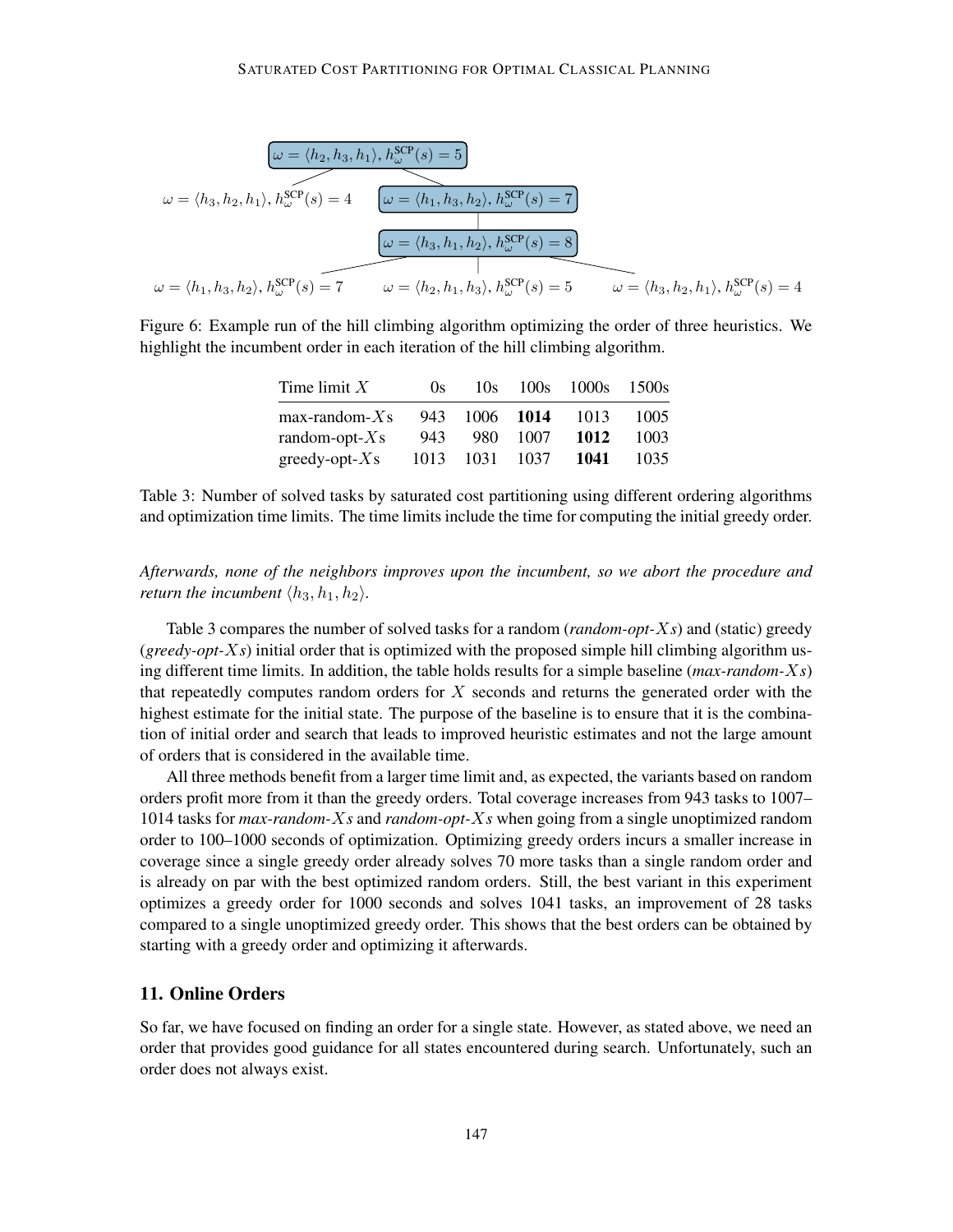

Figure 7: Comparison of  $h_{\text{greedy-opt-1000s}}^{\text{SCP}}$  and  $h_{\text{online}}^{\text{SCP}}$ . Each  $\langle x, y \rangle$  point corresponds to a task for which  $h_{\text{greedy-opt-1000s}}^{\text{SCP}}$  returns a value of x and  $h_{\text{online}}^{\text{SCP}}$  returns  $x \cdot y$ . Therefore, points below  $y = 1$ correspond to tasks where  $h_{\text{online}}^{\text{SCP}}$  yields a lower value than  $h_{\text{greedy-opt-1000s}}^{\text{SCP}}$ . We exclude tasks for which any of the two algorithms needs less than 1000 evaluations. Note that all axes use a log scale.

**Theorem 2** (multiple states need multiple orders). *There exist weighted transition systems*  $\langle T, cost \rangle$ , sets of heuristics  $H$  for  $T$  and states  $s, s' \in S(T)$  such that  $h_{\omega}^{SCP}(cost, s) > h_{\omega'}^{SCP}(cost, s)$ , and  $h_{\omega}^{SCP}(cost, s') < h_{\omega'}^{SCP}(cost, s')$  for two orders  $\omega \neq \omega' \in \Omega(\mathcal{H})$ .

*Proof.* Consider the abstraction heuristics  $h_1$  and  $h_2$  and the cost function *cost* in Figure 1 on page 134. We have  $h_{\langle h_1, h_2 \rangle}^{SCP}(cost, s_2) = 8$ ,  $h_{\langle h_2, h_1 \rangle}^{SCP}(cost, s_2) = 7$ ,  $h_{\langle h_1, h_2 \rangle}^{SCP}(cost, s_4) = 3$ , and  $h^{\rm{SCP}}_{\langle h_2,h_1\rangle}(cost,s_4)=4.$  $\Box$ 

Theorem 2 implies that there are sets of heuristics where no single order yields accurate heuristic estimates for all states. One approach to overcome this problem is to compute a greedy order and the corresponding saturated cost partitioning in every evaluated state. (We hypothesize that computing a saturated cost partitioning for every evaluated state is quite expensive by itself, so we do not spend additional time to optimize the greedy orders.)

The resulting heuristic, called  $h_{\text{online}}^{\text{SCP}}$ , solves 709 tasks in total, 332 fewer tasks than the best saturated cost partitioning heuristic we have seen so far,  $h_{\text{greedy-opt-1000s}}^{\text{SCP}}$ . The difference in coverage stems from the fact that computing a saturated cost partitioning indeed slows down the evaluation significantly. Figure 7a compares the number of evaluations per second between  $h_{\text{greedy-opt-1000s}}^{\text{SCP}}$ and  $h_{\text{online}}^{\text{SCP}}$ . The evaluation is always at least ten times slower for the online version and for many tasks it is more than three orders of magnitude slower. The online version produces somewhat more accurate estimates, as shown in Figure 7b, but this is not enough to compensate for the reduced evaluation speed.

Memory, on the other hand, is not a limiting factor for  $h_{\text{online}}^{\text{SCP}}$ . Even though the algorithm has to hold all abstract transition systems in memory during search,  $h_{\text{online}}^{\text{SCP}}$  never fails to find a plan due to running out of memory.

Our findings for  $h_{\text{online}}^{\text{SCP}}$  are in line with other results from the literature which already contains many examples where increased heuristic accuracy does not compensate for the additional compu-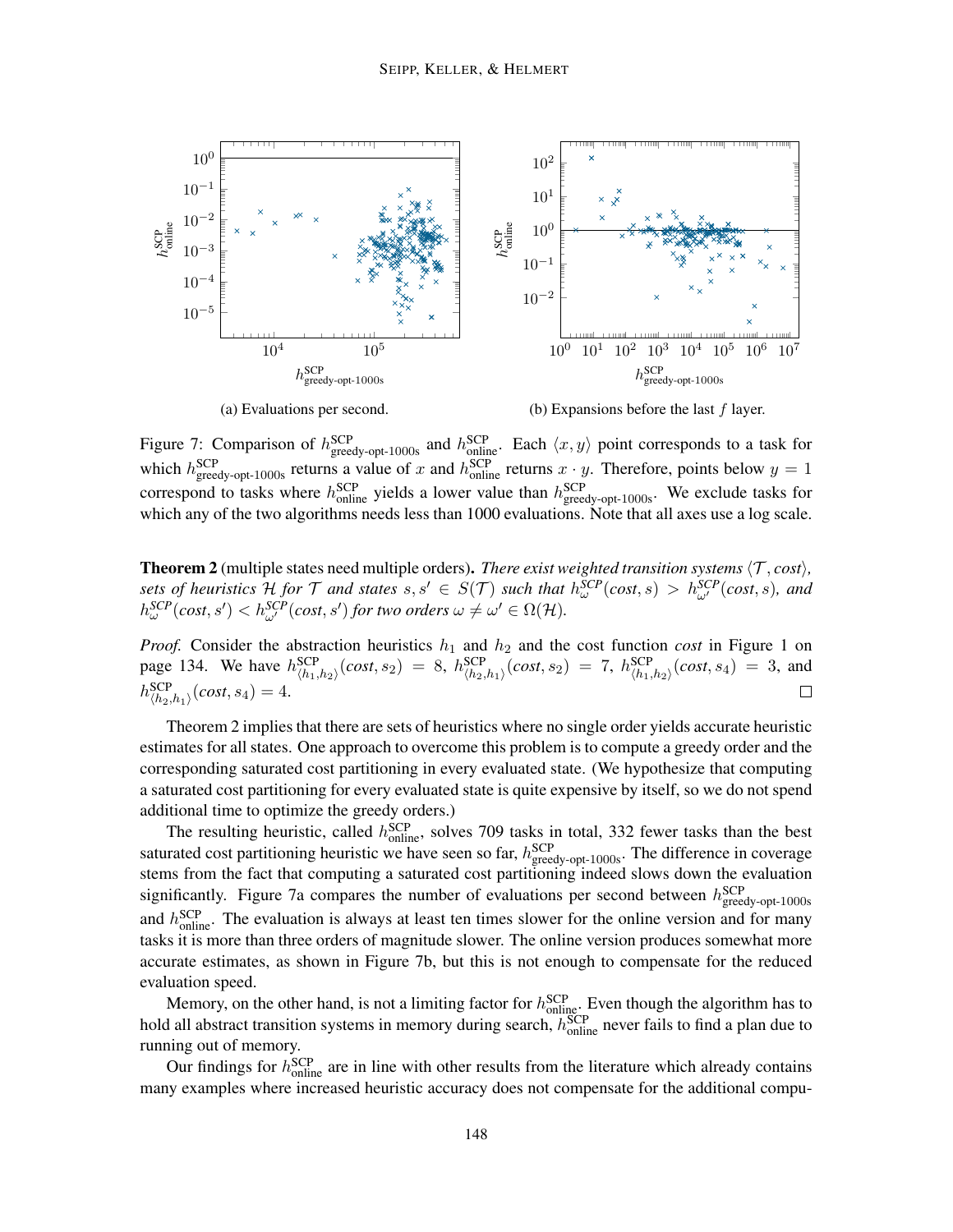| Orders $N$            | Ι.   | 10.            | 100 | 1000 |
|-----------------------|------|----------------|-----|------|
| $N$ -greedy           |      | 1013 1114 1120 |     | 1023 |
| $N$ -greedy-opt-10s   |      | 1031 1134 1136 |     |      |
| $N$ -greedy-opt-100s  | 1037 | -1141          |     |      |
| $N$ -greedy-opt-1000s | 1041 |                |     |      |

Table 4: Number of solved tasks when maximizing over saturated cost partitioning heuristics for  $N$ unoptimized and optimized greedy orders.

tation time spent at every evaluated state (e.g., Karpas et al., 2011; Seipp, Pommerening, & Helmert, 2015).

# 12. Multiple Orders

Since Section 11 showed that computing saturated cost partitionings online for every evaluated state is too slow in practice, we pursue an alternative with a good tradeoff between heuristic accuracy and computation time by generating heuristics for *multiple* orders and using the maximum over their estimates in each state.

To obtain  $N$  greedy orders, we sample  $N$  states and compute a greedy order for each of them. We use the sampling procedure by Haslum et al. (2007), using  $h_{\text{greedy}}^{\text{SCP}}$  to estimate the plan cost and to avoid using samples s with  $h_{\text{greedy}}^{\text{SCP}}(cost, s) = \infty$ . A slight modification of the sampling procedure turned out to have a noticeable effect in our experiments: the resulting heuristics were much stronger in a few domains if we ensured that the initial state was part of the samples. This makes sense if we consider that a state-sampling procedure should ideally return states that are similar to the ones expanded during search. Since the initial state is guaranteed to be expanded, it is beneficial to include it in the set of sample states, and we do so in all experiments below.

The optimization time limit does not include the time for computing the final cost partitioning. This extra time is negligible if we only compute a single order, but can become relevant if  $N$  is large and the task contains many large abstractions. We therefore only consider configurations in the following where the total time spent computing orders and cost partitionings can be limited to at most 1000 seconds (e.g., we consider a configuration where 1 order is optimized for 1000 seconds as well as one where 10 orders are optimized for 100 seconds each, but not the configuration where 10 orders are optimized for 1000 seconds).

#### 12.1 Evaluation of Using Multiple Orders

Table 4 shows the total coverage scores of saturated cost partitioning heuristics maximizing over N orders optimized for at most X seconds for various values of N and X. We analyze the two dimensions  $N$  and  $X$  in isolation before looking at their interaction.

#### 12.1.1 NUMBER OF ORDERS

First, we investigate the impact of changing the number of orders  $(x \text{ axis in Table 4})$ . The number of solved tasks increases from 1013 to 1120 when going from 1 to 100 unoptimized greedy orders. This striking difference in coverage of 107 tasks underlines the importance of Theorem 2: we need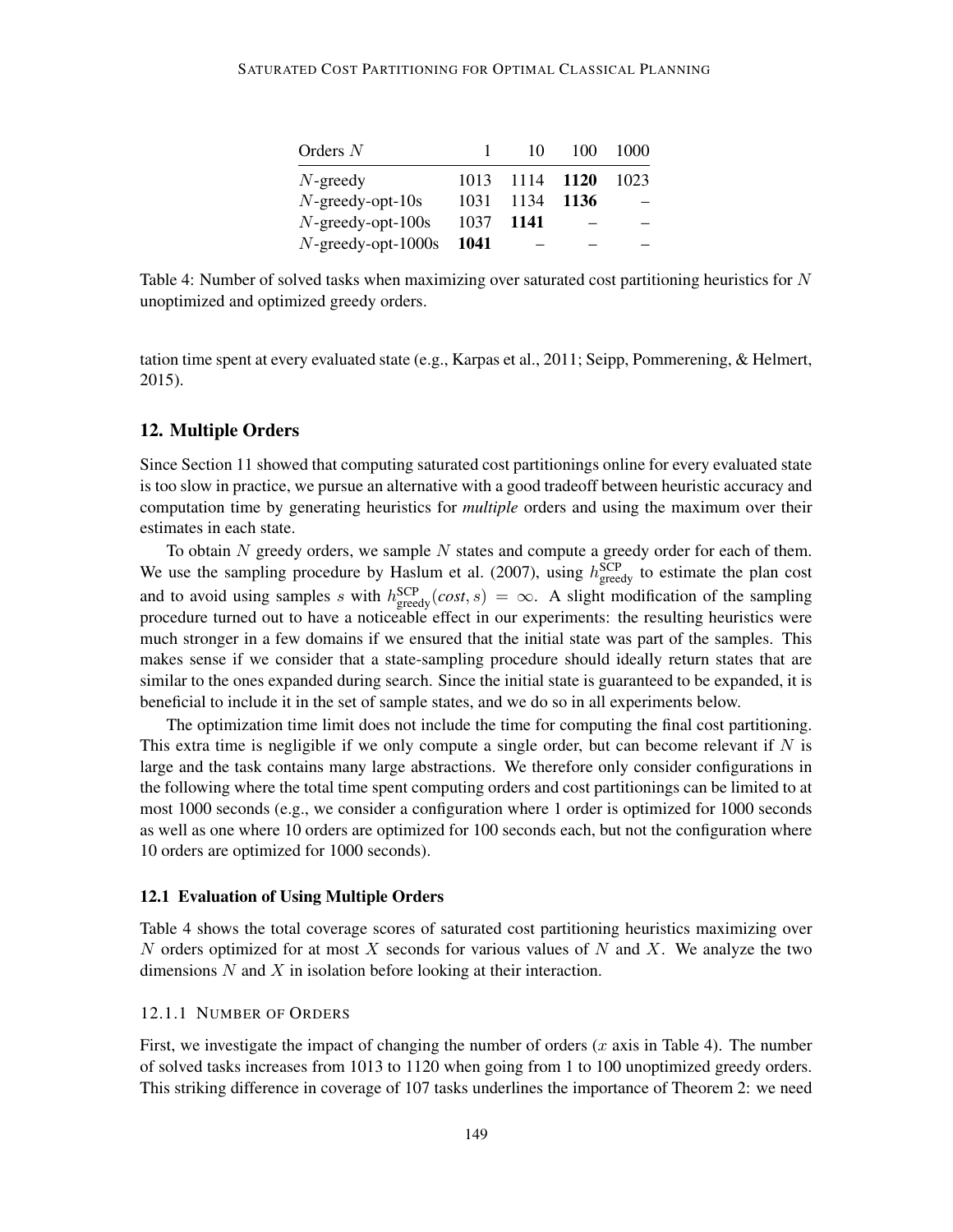

Figure 8: Comparison of 100 and 1000 saturated cost partitioning heuristics using greedy orders. Each  $\langle x, y \rangle$  point corresponds to a task for which  $h_{100\text{-greedy}}^{\text{SCP}}$  has a value of x and  $h_{1000\text{-greedy}}^{\text{SCP}}$  has a value of  $x \cdot y$ . Therefore, points below  $y = 1$  correspond to tasks where  $h_{100\text{-greedy}}^{\text{SCP}}$  has a higher value than  $h_{1000\text{-greedy}}^{\text{SCP}}$ . We exclude tasks for which any of the two algorithms needs less than 1000 evaluations. Note that the  $x$  axis uses a log scale in both plots.

multiple orders to cover multiple states. Coverage decreases to a value close to the coverage score of a single greedy order if 1000 instead of 100 orders are used. See Section 12.1.4 for an in-depth analysis of this result. The results are similar for optimized greedy orders: using more than one optimized order is highly beneficial for all tested optimization time limits.

#### 12.1.2 OPTIMIZATION

Next, we look at the influence of optimization on the quality of the resulting heuristics  $(y$  axis in Table 4). The first column repeats the values from the *greedy-opt-*X*s* row in Table 3. As we saw there, optimizing a single order increases the coverage score. This is also true for the optimization of multiple orders, however the difference in coverage is smaller. This is no surprise, since multiple unoptimized orders already solve many more tasks than a single order. Starting with 10 greedy orders and optimizing them for 10 and 100 seconds raises the number of solved tasks from 1114 to 1134 and 1141, respectively.

### 12.1.3 OPTIMIZATION VS. NUMBER OF ORDERS

Last, we inspect how the number of orders and the optimization time limit interact. The results show that using multiple orders is much more important than optimizing them. For example, if we want to use 100 seconds for computing optimized greedy orders, we can optimize 1 order for 100 seconds and solve 1037 tasks, or 10 orders for 10 seconds and solve 1134 tasks. Overall, the configuration with the highest total coverage (of 1141 tasks) uses 10 greedy orders that are optimized for 100 seconds each.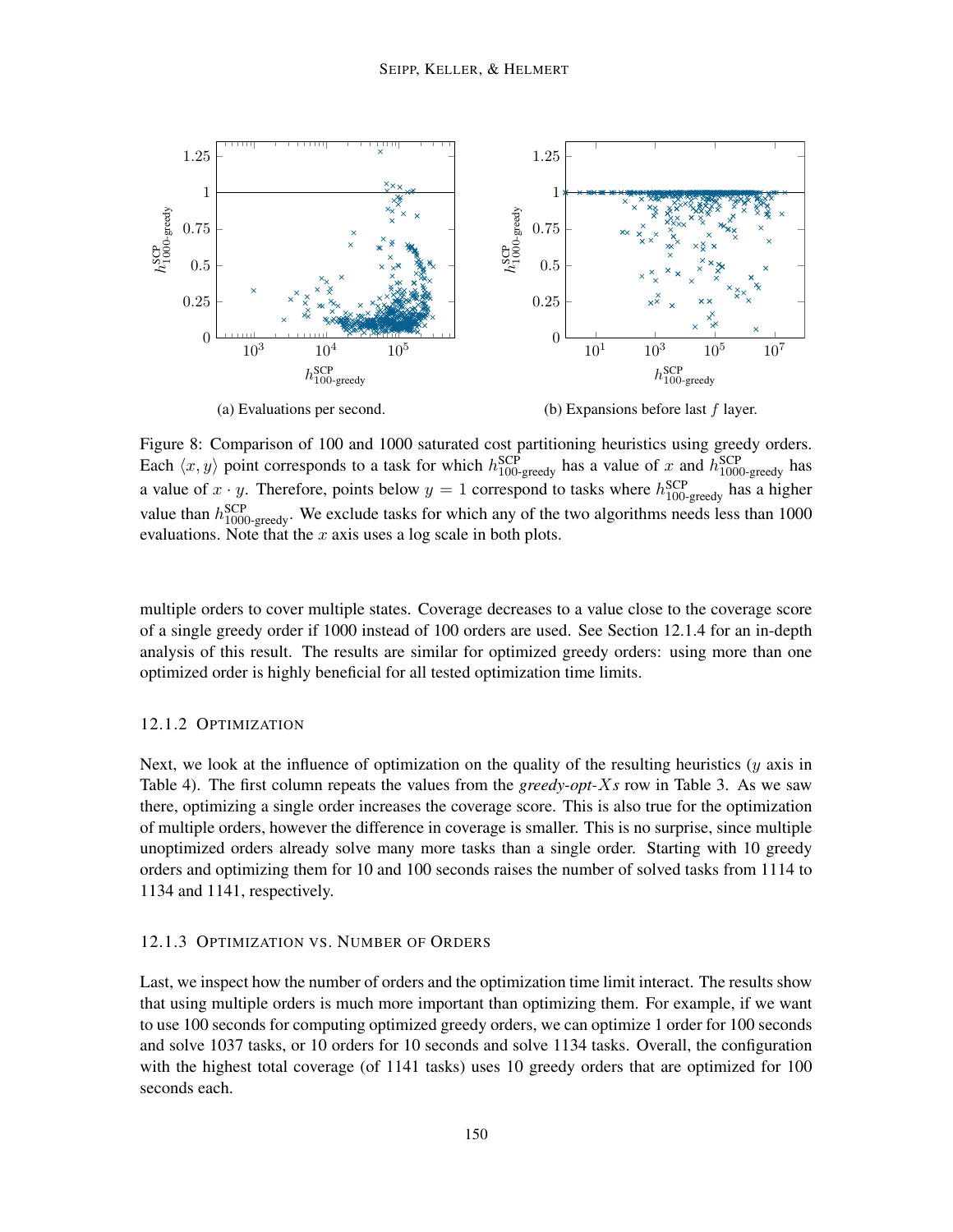### 12.1.4 ACCURACY VS. EVALUATION TIME

We saw above that using 1000 instead of 100 greedy orders leads to solving fewer tasks. Since adding an order to an existing set of orders can only increase the accuracy of the resulting heuristic, the gain in accuracy from including additional orders must be outweighed by the increased computational and memory cost. To test this hypothesis, we compare  $h_{100\text{-greedy}}^{\text{SCP}}$  and  $h_{1000\text{-greedy}}^{\text{SCP}}$  in more detail. For the 101 tasks solved by  $h_{100\text{-greedy}}^{\text{SCP}}$  but not by  $h_{1000\text{-greedy}}^{\text{SCP}}$ ,  $h_{1000\text{-greedy}}^{\text{SCP}}$  runs out of memory while computing cost partitionings in 53 cases and it runs out of memory during the search in 1 case. For the remaining 47 tasks, the A<sup>∗</sup> search runs out of time. We see the reason for this last finding in Figure 8. The left plot (Figure 8a) shows the number of evaluations  $h_{1000\text{-greedy}}^{\text{SCP}}$  makes per second, relative to the number of evaluations per second by  $h_{100\text{-greedy}}^{\text{SCP}}$ . The evaluation speed drops visibly for the vast majority of tasks when multiplying the number of optimized greedy orders by 10. The evaluation speed of  $h_{1000\text{-greedy}}^{\text{SCP}}$  drops below 75% of the speed of  $h_{100\text{-greedy}}^{\text{SCP}}$  for 577 of the 595 commonly solved tasks with at least 1000 evaluations. One might expect that evaluating  $h_{1000\text{-greedy}}^{\text{SCP}}$ takes roughly ten times as long as evaluating  $h_{100\text{-greedy}}^{\text{SCP}}$  for all tasks, but often a significant amount of time is used to look up the abstract states that a given concrete state is mapped to. The time for these computations is independent of the number of orders.

Figure 8b reveals that the number of expansions excluding the last  $f$  layer remains the same or roughly the same for the majority of tasks and only for 75 of the 595 commonly solved tasks with at least 1000 evaluations the number of expansions decreases by more than 75%. Together, the two plots in Figure 8 show that indeed the increase in accuracy does not compensate for the additional evaluation time.

## 12.2 Probably Useful Orders

This analysis suggests that many orders do not contribute to the overall heuristic once the set of orders  $\Omega$  reaches a certain size. To test this hypothesis, we keep track of the sets of orders that induce the highest heuristic estimates for each encountered state. We say that all orders in the *minimal hitting set*<sup>7</sup> of these sets are *useful* for the search, and all others are *useless*. The intuition behind this definition is that a search with a heuristic that discards all useless orders evaluates exactly the same states to the same heuristic values as a search that considers all orders.

As the computation of a minimum hitting set is NP-complete (Karp, 1972), we approximate it by using a greedy algorithm that treats the set of orders  $\Omega$  as a sequence  $\langle \omega_1, \ldots, \omega_n \rangle$  (any order suffices). Let  $\langle T, cost \rangle$  be a weighted transition system. Then an order  $\omega_i$  is *probably useful* for state  $s \in S(\mathcal{T})$  if it is the first order in the sequence that maximizes the heuristic value, i.e.,  $h_{\omega_i}^{\text{SCP}}(cost, s) > h_{\omega_j}^{\text{SCP}}(cost, s)$  for all  $j < i$ , and  $h_{\omega_i}^{\text{SCP}}(cost, s) \ge h_{\omega_j}^{\text{SCP}}(cost, s)$  for all  $j > i$ . We call all orders that are probably useful for at least one state encountered during search *probably useful*. The set of probably useful orders is a hitting set, but not necessarily a minimal one. It therefore serves as an upper bound on the number of orders that contribute to the search.

Figure 9 compares the percentage of probably useful orders for two different heuristics. For the moment, we are only interested in the  $h_{10\text{-greedy-opt-100s}}^{\text{SCP}}$  heuristic on the x-axis, which shows the percentage of probably useful orders out of 10 optimized greedy orders. As we can see, even one of the strongest saturated cost partitioning heuristics we have described so far,  $h_{10\text{-greedy-opt-100s}}^{\text{SCP}}$ , contains many useless orders. In only 25% of the commonly solved tasks at least 80% of the orders

<sup>7.</sup> We can break ties arbitrarily, so for the sake of simplicity, we assume that there is exactly one minimal hitting set.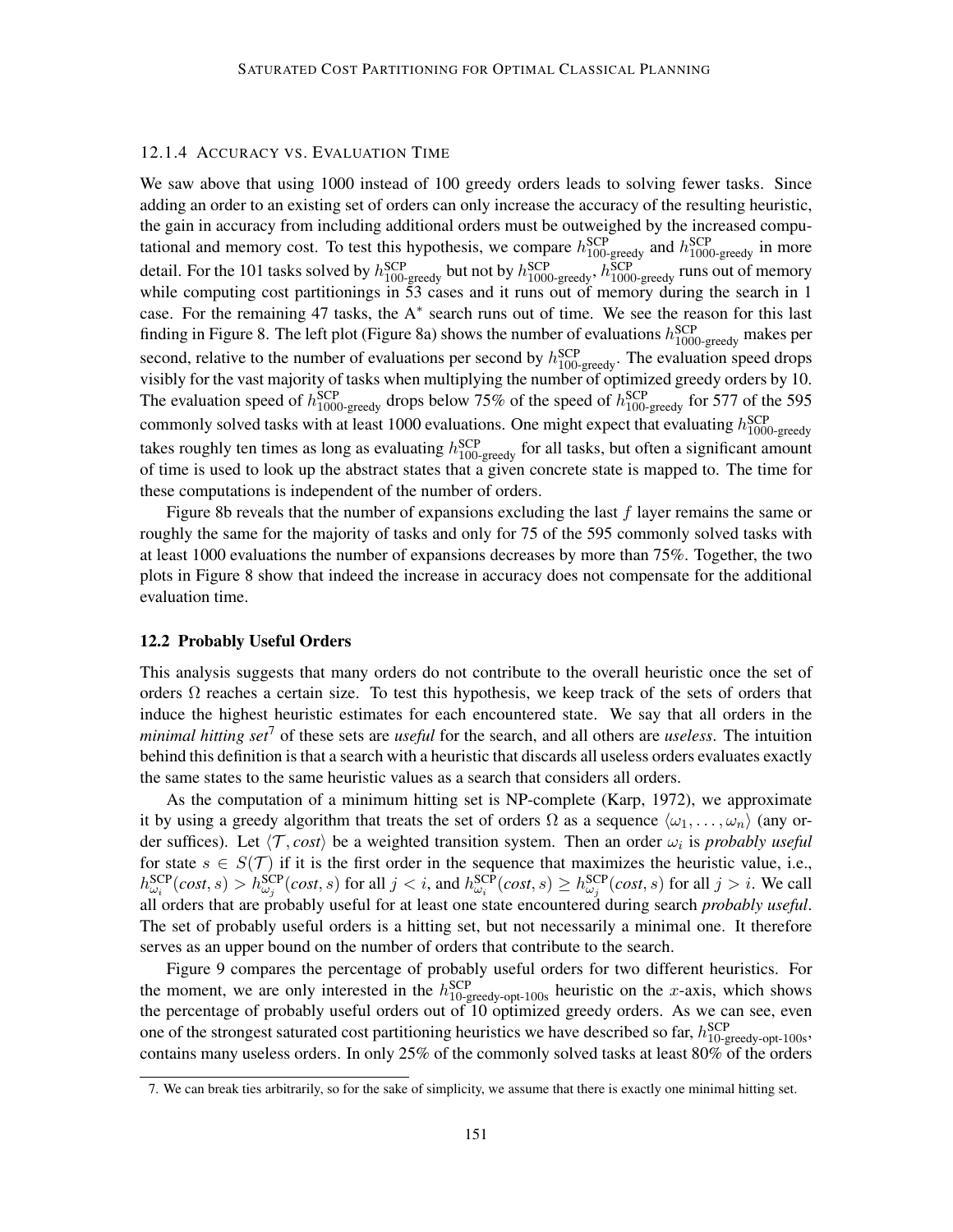

Figure 9: Percentage of *probably useful* orders for 10 optimized greedy orders ( $h_{10\text{-greedy-opt-100s}}^{\text{SCP}}$ ) and diverse orders with a diversification time limit of 1000 seconds  $(h_{div}^{SCP})$ . We exclude tasks for which any of the two heuristics uses fewer than 1000 expansions. The area of each circle is proportional to the number of tasks that it represents. Note that  $h_{10\text{-greedy-opt-100s}}^{\text{SCP}}$  uses fewer than 10 orders for 5 tasks because the total preprocessing time is limited by 1000 seconds and computing the final cost partitionings takes too long.

are probably useful. If we take into account that the number of probably useful orders is an upper bound on the real number of useful orders, we can confirm that it is rarely useful to add another order to an already sufficiently large set of orders. This raises the question of how to choose a good number of orders, which we focus on next.

#### 12.3 Diverse Orders

The analysis of probably useful orders not only explains why additional orders lead to a lower coverage once  $\Omega$  reaches a certain size, but it also shows that the convincing results by using multiple greedy orders are obtained *despite* having a large number of useless orders in Ω. Removing the useless orders from  $\Omega$  would result in faster heuristic evaluation without loss of information, and replacing them with useful orders would result in a more accurate heuristic.

Unfortunately, we can only decide whether an order is useful once the search has terminated. We therefore generate a set  $\ddot{S}$  of 1000 sample states with the previously described sampling procedure from Haslum et al. (2007), which serves as a proxy for the real set of states encountered during the search and is used to decide if an order is probably useful or not.

#### 12.3.1 DIVERSIFICATION ALGORITHM

We propose the following algorithm for finding a diverse set of useful orders  $\Omega$ : first, we initialize  $\Omega$  to be the empty set. Afterwards, until a given time limit T is reached, we iteratively generate a new order  $\omega$ , add it to  $\Omega$  if  $h_{\omega}^{\text{SCP}}(cost, s) > \max_{\omega' \in \Omega} h_{\omega'}^{\text{SCP}}(cost, s)$  for at least one state  $s \in \hat{S}$  and the original cost function *cost*, and discard it otherwise.

This diversification approach has the drawback that it keeps early-found orders with higher probability, even if they are dominated on all sample states by a later-found order. We also experimented with more sophisticated methods but the resulting heuristics were weaker than the ones produced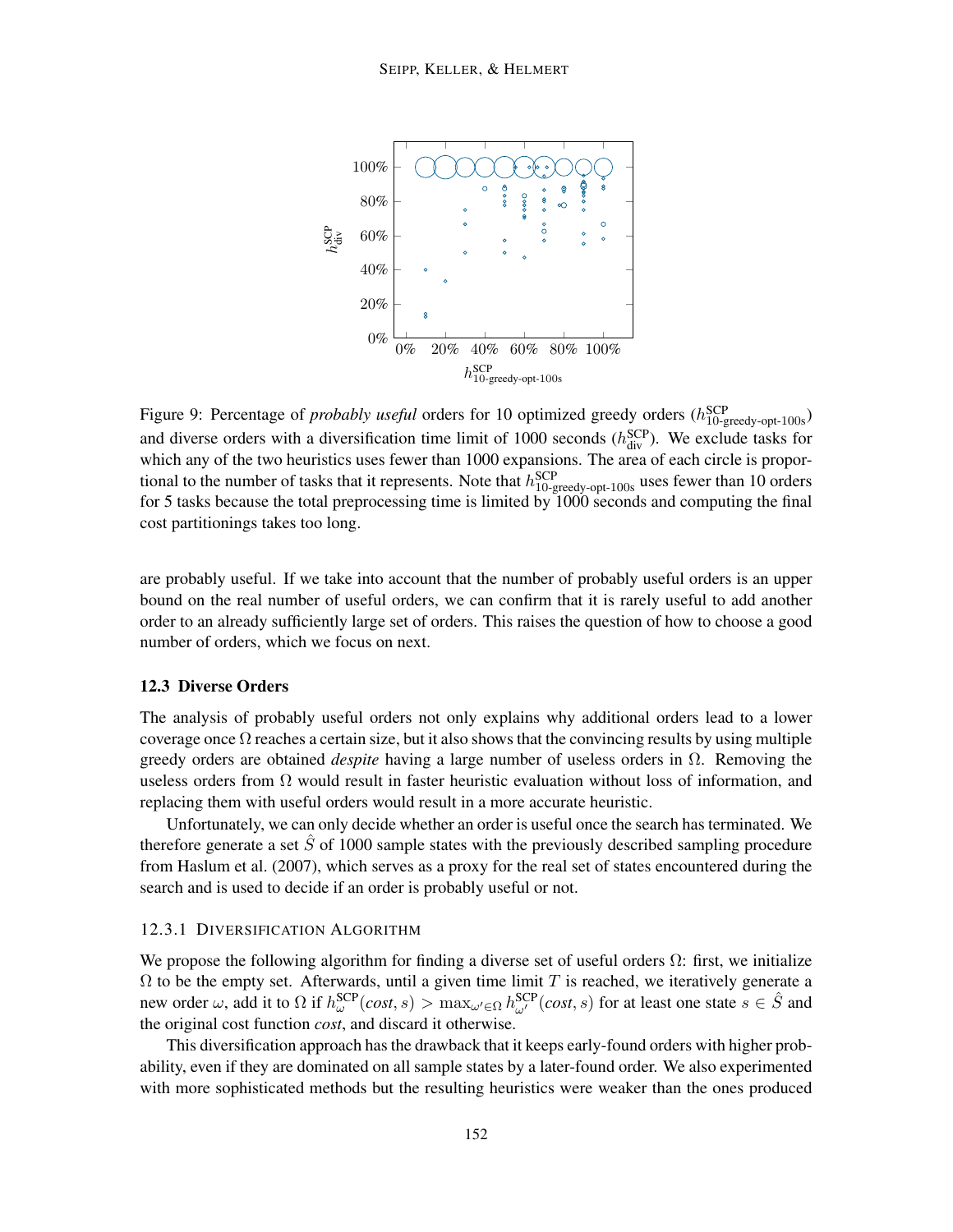| Diversification time 0s 1s 10s 20s 50s 100s 200s 500s 1000s 1200s 1500s |  |  |  |  |                                                        |  |
|-------------------------------------------------------------------------|--|--|--|--|--------------------------------------------------------|--|
| Coverage                                                                |  |  |  |  | 1013 1038 1121 1128 1132 1134 1136 1136 1133 1128 1105 |  |

Table 5: Number of solved tasks by diverse saturated cost partitioning heuristics for unoptimized greedy orders using different diversification time limits. The configuration in the left-most column uses a single (non-diverse) order.

|             | opt-0s | pt | SO<br>pt-1 | $opt-100s$ | $opt-1000$ s | Coverage |
|-------------|--------|----|------------|------------|--------------|----------|
| $opt-0s$    |        |    |            | 3          | 13           | 1133     |
| opt-1s      |        |    |            | 5          | - 15         | 1137     |
| $opt-10s$   | 5      | 3  |            |            | 5 14         | 1142     |
| opt-100s    |        | 6  |            |            | 14           | 1145     |
| $opt-1000s$ | 3      |    |            |            |              | 1098     |

Table 6: Coverage comparison of saturated cost partitioning heuristics diversified for 1000 seconds using different optimization time limits. Each  $(x, y)$  cell holds the number of domains in which configuration y solves more tasks than configuration x. We highlight the maximum of the entries in  $(x, y)$  and  $(y, x)$  in bold. Right: Total number of solved tasks.

by the diversification procedure above. For example, when we only kept the orders that were part of a greedily-approximated minimal hitting set for  $\hat{S}$ , the resulting set often contained too few orders. These orders are enough to cover the set of sample states, but other orders which do not have any benefit on the sample set may actually be useful during search.

# 12.3.2 NUMBER OF DIVERSE ORDERS

During the diversification process we do not impose any limit on the number of orders kept and instead let the algorithm find a good size for  $\Omega$  automatically. In principle, this could lead to using too many orders and therefore slowing down the evaluation too much. However, we hypothesize that if we find another diverse order for the relatively small set of samples, chances are high that it will prove useful during the A<sup>\*</sup> search as well. We confirmed this hypothesis in a simple experiment by limiting the number of orders that the diversification method produces. For all tested values of  $|\Omega| \geq 20$  the total coverage was almost identical to the number of solved tasks without any size limit on  $\Omega$ .

#### 12.3.3 EVALUATION OF DIVERSE ORDERS

We evaluate the diversification procedure using unoptimized greedy orders. Table 5 shows the total number of tasks solved by the resulting heuristic for various diversification time limits  $T$ . It solves more tasks with increasing T until it reaches the peak of 1136 solved tasks at  $T = 200$  and  $T = 500$ seconds. Afterwards, coverage decreases again.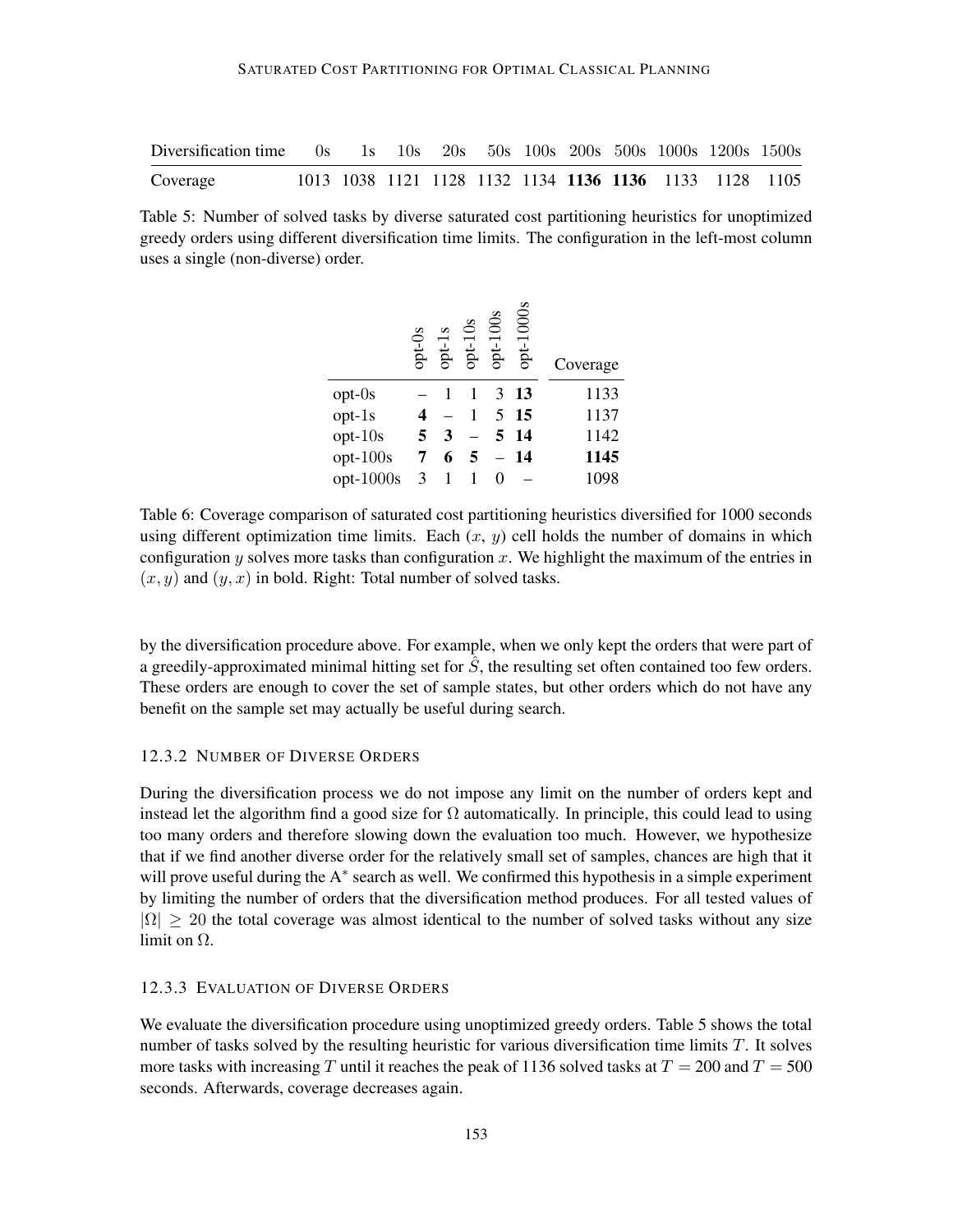We saw in Table 4 that the best configuration using multiple unoptimized greedy orders solves 1120 tasks. By diversifying unoptimized greedy orders we are able to raise the total coverage by up to 16 tasks, showing that diversifying the set of orders is useful.

In the next experiment, we evaluate whether *optimized* greedy orders also benefit from diversification. We use a fixed diversification time limit of 1000 seconds, but vary the time for hill climbing in the space of orders. Table 6 holds a per-domain coverage comparison and total coverage results. The setting that yields the strongest heuristic uses 100 seconds of hill-climbing optimization. We use the name  $h_{div}^{SCP}$  for this configuration (1000 seconds of diversification and at most 100 seconds of optimization for each greedy order). It solves 1145 of the 1827 tasks in our benchmark set, 4 tasks more than  $h_{10\text{-greedy-opt-100s}}^{\text{SCP}}$ , the best configuration using a fixed number of non-diverse greedy orders optimized for 100 seconds. In addition,  $h_{div}^{SCP}$  has the advantage over  $h_{10\text{-greedy-opt-100s}}^{SCP}$  that we do not need to find a good value for the number of orders when given a new task.

We believe that one of the reasons for  $h_{div}^{SCP}$  solving more tasks than  $h_{10\text{-greedy-opt-100s}}^{SCP}$  is that the selected orders are more diverse, and hence there are fewer relevant states where the heuristic guidance of  $h_{div}^{SCP}$  is poor. This is true even though the average size of  $\Omega$  is lower for  $h_{div}^{SCP}$  (arithmetic mean: 6.9 orders, standard deviation: 7.87), compared to 10 optimized greedy orders. For 170 tasks, only a single order is chosen, and there is only one task for which more than 100 orders are selected during diversification (107 orders). Even though the percentage of useful orders can be expected to be larger if  $\Omega$  is smaller, the difference does not make up for the vastly superior impression that can be seen in Figure 9: the percentage of probably useful orders of  $h_{div}^{SCP}$  is higher than for  $h_{10\text{-greedy-opt-100s}}^{\text{SCP}}$  in almost all tasks. Moreover, for 98% of the analyzed tasks at least 60% of the orders of  $h_{div}^{SCP}$  are probably useful, and there is even a large percentage of tasks (87%) where almost all orders of  $h_{div}^{SCP}$  (at least 95%) are probably useful.

#### 12.4 Summary of Improvements

The preceding experiments have shown four major improvements in quality for heuristics based on saturated cost partitioning: first, by computing a greedy order of heuristics; second, by optimizing the order of heuristics; third, by considering multiple orders; and finally, by explicitly searching for diversity among orders. Table 7a shows per-domain and total coverage results for the heuristics that correspond to these improvements. Using a greedy order instead of a random one and using multiple orders instead of a single one led to the biggest changes in total coverage: 86.7 and 100 additionally solved tasks, respectively. In comparison, optimization and diversification were responsible for smaller differences in coverage and led to solving 28 and 4 additional tasks, respectively. These improvements are already impressive by themselves, but even more so, given that each of them is able to raise the total number of solved tasks even after applying the other changes. The strongest heuristic,  $h_{\text{div}}^{\text{SCP}}$ , is a huge improvement over the saturated cost partitioning heuristic we started with,  $h_{\text{random}}^{\text{SCP}}$ .  $h_{\text{div}}^{\text{SCP}}$  solves as many or more tasks than  $h_{\text{random}}^{\text{SCP}}$  in all domains and raises the total coverage score by 218.7 tasks. This increase in coverage is remarkable, since task difficulty tends to scale exponentially in optimal classical planning.

# 13. Comparison to Other Approaches

The strong results for  $h_{div}^{SCP}$  raise the question how close it approximates the optimal cost partitioning heuristic and how it compares to other admissible heuristics and state-of-the-art optimal planners.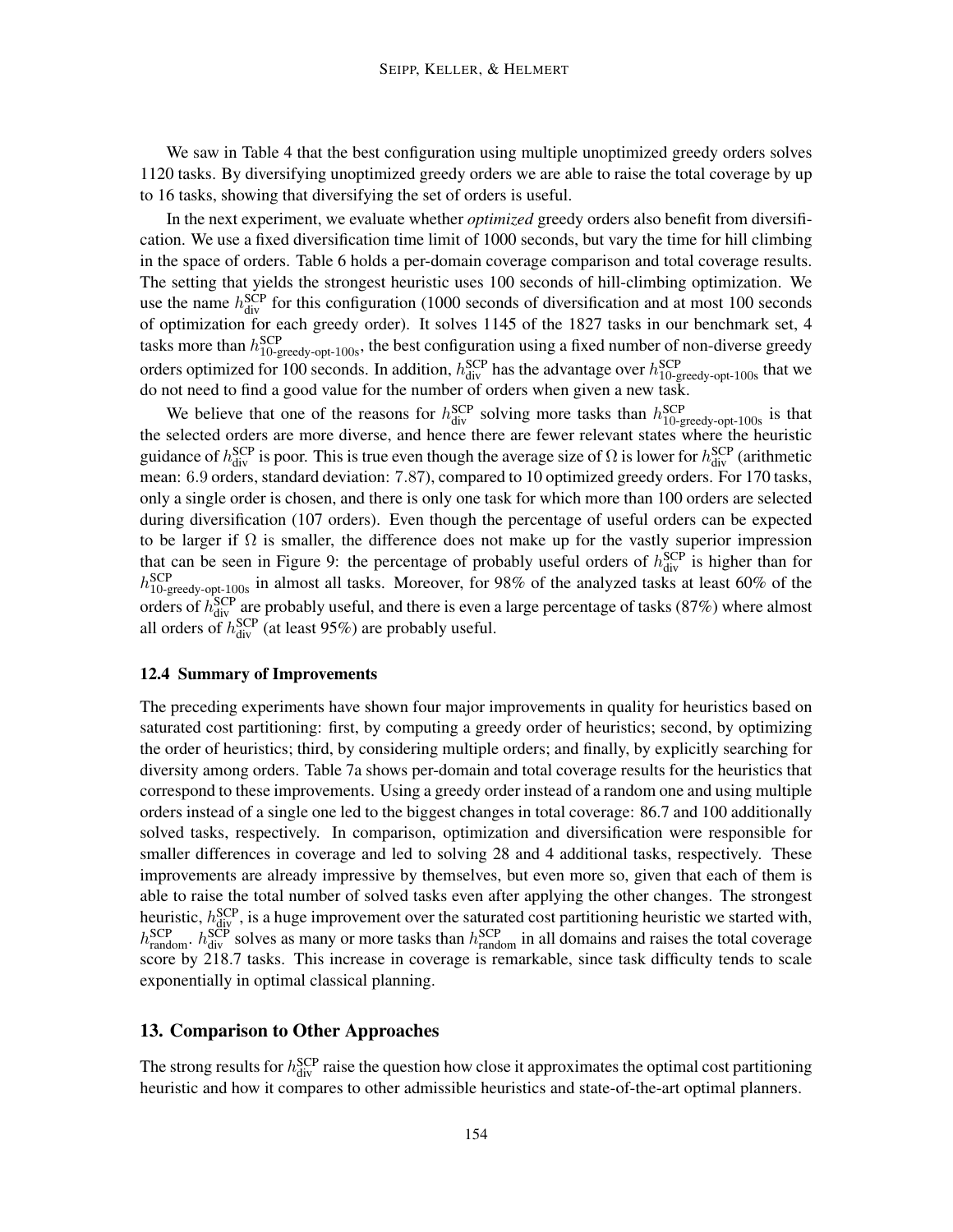|                    | $h^{\rm{SCP}}_{\rm{random}}$ | $h^{\rm{SCP}}_{\rm{greedy}}$ | $h^{\rm{SCP}}_{\rm{greedy-opt-1000s}}$ | $h^{\rm{SCP}}_{\rm{10-greedy-}}$<br>$opt-100s$ | $h^{\mathrm{SCP}}_{\mathrm{div}}$ |                    |                  |                |                | Comp1 Comp2 PPDBs Scorpion |
|--------------------|------------------------------|------------------------------|----------------------------------------|------------------------------------------------|-----------------------------------|--------------------|------------------|----------------|----------------|----------------------------|
| agricola (20)      | 0.0                          | $\bf{0}$                     | $\bf{0}$                               | $\bf{0}$                                       | $\bf{0}$                          | agricola (20)      | 6                | 6              | 6              | $\sqrt{2}$                 |
| airport (50)       | 24.3                         | 24                           | 24                                     | 25                                             | 25                                | airport (50)       | 21               | 23             | 23             | 37                         |
| barman(34)         | 4.0                          | 4                            | 4                                      | 4                                              | 4                                 | barman(34)         | 11               | 11             | 11             | $\overline{4}$             |
| blocks $(35)$      | 26.7                         | 28                           | 28                                     | 28                                             | 28                                | blocks $(35)$      | 30               | 30             | 30             | 28                         |
| childsnack (20)    | 0.0                          | $\boldsymbol{0}$             | $\bf{0}$                               | $\bf{0}$                                       | $\bf{0}$                          | childsnack (20)    | $\boldsymbol{0}$ | 1              | 4              | $\mathbf{0}$               |
| data-network (20)  | 13.0                         | 13                           | 14                                     | 14                                             | 14                                | data-network (20)  | 13               | 13             | 13             | 14                         |
| depot(22)          | 11.4                         | 11                           | 12                                     | 13                                             | 13                                | depot (22)         | $\overline{7}$   | $\tau$         | 7              | 14                         |
| driverlog (20)     | 12.9                         | 14                           | 15                                     | 15                                             | 15                                | driverlog (20)     | 14               | 13             | 14             | 15                         |
| elevators (50)     | 34.9                         | 37                           | 42                                     | 44                                             | 45                                | elevators (50)     | 37               | 37             | 37             | 44                         |
| floortile (40)     | 3.8                          | 6                            | 6                                      | 6                                              | 6                                 | floortile (40)     | 34               | 34             | 34             | 16                         |
| freecell (80)      | 36.6                         | 65                           | 65                                     | 66                                             | 66                                | freecell (80)      | 22               | 26             | 27             | 70                         |
| ged(20)            | 15.7                         | 15                           | 15                                     | 19                                             | 19                                | ged (20)           | 16               | 19             | 19             | 19                         |
| grid(5)            | 2.6                          | 3                            | 3                                      | 3                                              | $\mathbf{3}$                      | grid (5)           | $\mathbf{2}$     | $\mathbf{2}$   | $\overline{c}$ | 3                          |
| gripper (20)       | 8.0                          | 8                            | 8                                      | 8                                              | 8                                 | gripper (20)       | 20               | 20             | 20             | $\,8\,$                    |
| hiking $(20)$      | 13.0                         | 13                           | 13                                     | 14                                             | 14                                | hiking (20)        | 15               | 18             | 18             | 13                         |
| logistics (63)     | 25.4                         | 27                           | 29                                     | 36                                             | 39                                | logistics (63)     | 26               | 28             | 28             | 36                         |
| miconic (150)      | 85.4                         | 91                           | 91                                     | 143                                            | 144                               | miconic (150)      | 105              | 104            | 104            | 143                        |
| movie (30)         | 30.0                         | 30                           | 30                                     | 30                                             | 30                                | movie (30)         | 30               | 30             | 30             | 30                         |
| mprime $(35)$      | 26.2                         | 28                           | 29                                     | 30                                             | 30                                | mprime $(35)$      | 19               | 21             | 20             | 31                         |
| mystery (30)       | 18.0                         | 18                           | 19                                     | 19                                             | 19                                | mystery (30)       | 13               | 15             | 16             | 19                         |
| nomystery (20)     | 16.7                         | 20                           | 20                                     | 20                                             | 20                                | nomystery (20)     | 12               | 18             | 18             | 20                         |
| openstacks (100)   | 49.4                         | 51                           | 51                                     | 51                                             | 51                                | openstacks (100)   | 74               | 74             | 74             | 51                         |
| organic (20)       | 7.0                          | 7                            | 7                                      | $\overline{7}$                                 | $\overline{7}$                    | organic (20)       | 7                | 7              | $\overline{7}$ | $\overline{7}$             |
| organic-split (20) | 10.0                         | 10                           | 10                                     | 10                                             | 10                                | organic-split (20) | 13               | 13             | 13             | 13                         |
| parcprinter (50)   | 26.0                         | 30                           | 30                                     | 39                                             | 39                                | parcprinter (50)   | 38               | 41             | 40             | 50                         |
| parking (40)       | 12.4                         | 13                           | 13                                     | 14                                             | 14                                | parking (40)       | $\mathbf{2}$     | $\overline{c}$ | 5              | 15                         |
| pathways (30)      | 4.0                          | $\overline{4}$               | 4                                      | 5                                              | 5                                 | pathways (30)      | 5                | $\overline{4}$ | $\overline{4}$ | 5                          |
| pegsol (50)        | 46.4                         | 48                           | 48                                     | 48                                             | 48                                | pegsol (50)        | 48               | 48             | 48             | 50                         |
| petri-net (20)     | 0.0                          | $\bf{0}$                     | $\bf{0}$                               | $\bf{0}$                                       | $\bf{0}$                          | petri-net (20)     | 16               | 18             | 18             | $\mathbf{0}$               |
| pipes-nt (50)      | 21.2                         | 22                           | 23                                     | 25                                             | 24                                | pipes-nt (50)      | 15               | 20             | 18             | 25                         |
| pipes-t (50)       | 15.2                         | 16                           | 17                                     | 17                                             | 17                                | pipes-t (50)       | 13               | 16             | 16             | 18                         |
| psr-small (50)     | 50.0                         | 50                           | 50                                     | 50                                             | 50                                | psr-small (50)     | 50               | 50             | 50             | 50                         |
| rovers (40)        | 8.0                          | 8                            | 8                                      | 8                                              | 8                                 | rovers (40)        | 14               | 13             | 13             | 11                         |
| satellite (36)     | 6.0                          | 7                            | 7                                      | 7                                              | $\overline{7}$                    | satellite (36)     | 11               | 10             | 11             | 9                          |
| scanalyzer (50)    | 23.2                         | 23                           | 27                                     | 33                                             | 33                                | scanalyzer (50)    | 21               | 21             | 23             | 33                         |
| snake (20)         | 12.3                         | 13                           | 11                                     | 12                                             | 13                                | snake (20)         | 10               | 12             | 11             | 13                         |
| sokoban (50)       | 50.0                         | 50                           | 50                                     | 50                                             | 50                                | sokoban (50)       | 47               | 48             | 48             | 50                         |
| spider $(20)$      | 14.2                         | 15                           | 15                                     | 15                                             | 15                                | spider $(20)$      | 10               | 11             | 11             | 16                         |
| storage (30)       | 16.0                         | 16                           | 16                                     | 16                                             | 16                                | storage (30)       | 15               | 15             | 15             | 16                         |
| termes $(20)$      | 11.5                         | 12                           | 12                                     | 13                                             | 12                                | termes (20)        | 14               | 15             | 15             | 13                         |
| tetris $(17)$      | 11.0                         | 11                           | 11                                     | 11                                             | 11                                | tetris $(17)$      | 10               | 12             | 11             | 13                         |
| tidybot (40)       | 23.6                         | 25                           | 25                                     | 25                                             | 25                                | tidybot (40)       | 24               | 29             | 29             | 32                         |
| tpp(30)            | 6.6                          | $\overline{7}$               | 7                                      | 8                                              | ${\bf 8}$                         | tpp (30)           | 9                | 14             | 8              | $8\phantom{.0}$            |
| transport (70)     | 29.4                         | 32                           | 33                                     | 35                                             | 35                                | transport (70)     | 26               | $28\,$         | 28             | 35                         |
| trucks (30)        | 10.6                         | 12                           | 13                                     | 13                                             | 13                                | trucks (30)        | 11               | 10             | 10             | 15                         |
| visitall (40)      | 13.0                         | 30                           | 30                                     | 30                                             | 30                                | visitall (40)      | 16               | 20             | 20             | 30                         |
| woodwork (50)      | 28.4                         | 34                           | 44                                     | 49                                             | 49                                | woodwork (50)      | 45               | 46             | 46             | 50                         |
| zenotravel (20)    | 12.3                         | 12                           | 12                                     | 13                                             | 13                                | zenotravel (20)    | 13               | 13             | 13             | 13                         |
| <b>Sum</b> (1827)  | 926.3                        | 1013                         | 1041                                   | cCD                                            | 1141 1145                         | <b>Sum</b> (1827)  | 1030             | 1086           | 1086           | 1207                       |

(a)  $A^*$  search with variants of  $h^{SCP}$ .

(b) IPC 2018 optimal planners.

Table 7: Number of solved tasks by different algorithms. We average over 10 runs for  $h_{\text{random}}^{\text{SCP}}$ .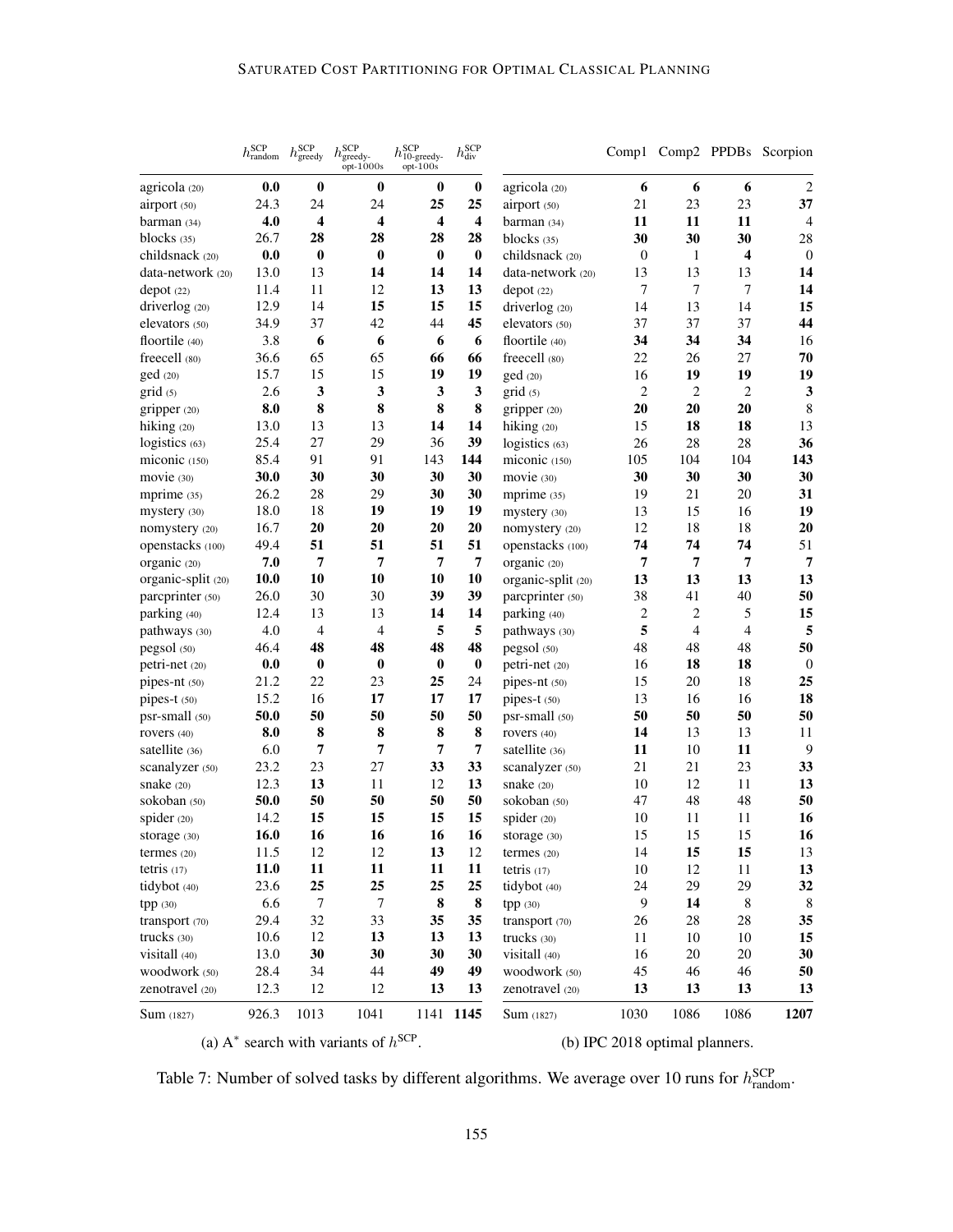

Figure 10: Number of expansions before the last f layer for  $h_{10h}^{OCP}$  and  $h_{div}^{SCP}$ .

# 13.1 Optimal Cost Partitioning

We compare  $h_{div}^{SCP}$  against the algorithm that computes an optimal cost partitioning in every state evaluated during the search ( $h^{OCP}$ ). Since  $h^{SCP}_{\text{div}}$  is much faster to evaluate than  $h^{OCP}$ ,  $h^{SCP}_{\text{div}}$  solves significantly more tasks than  $h^{\text{OCP}}$ . While  $h^{\text{SCP}}_{\text{div}}$  solves 1145 tasks in 30 minutes,  $h^{\text{OCP}}$  finds a solution for only 291 tasks in the same amount of time. Even if we raise the time limit for optimal cost partitioning to 10 hours  $(h_{10h}^{OCP})$ , it solves only 374 tasks.

Figure 10 compares the number of expansions needed by  $h_{div}^{SCP}$  and  $h_{10h}^{OCP}$ . The 1827 benchmark tasks can be divided into the following groups: 665 tasks are solved by neither heuristic. For 7 tasks both heuristics detect unsolvability and for 4 tasks only  $h_{10h}^{OCP}$  is able to do so. There are 777 tasks solved by  $h_{div}^{SCP}$  which  $h_{10h}^{OCP}$  fails to solve and for 6 tasks the opposite is the case. For 253 commonly solved tasks, both heuristics are perfect, i.e., they need no expansions before the last  $f$  layer. There are 42 commonly solved tasks for which  $h_{10h}^{OCP}$  is perfect, but  $h_{div}^{SCP}$  is not and 73 commonly solved tasks for which neither heuristic is perfect.

For the 777 tasks solved by  $h_{div}^{SCP}$  but not by  $h_{10h}^{OCP}$ ,  $h_{10h}^{OCP}$  runs out of time and memory while computing the optimal cost partitioning for the initial state in 215 and 314 cases, respectively. For the remaining 248 tasks  $h_{10h}^{OCP}$  runs out of time during the A<sup>\*</sup> search.

 $h_{\text{div}}^{\text{SCP}}$  needs more expansions than  $h_{\text{10h}}^{\text{OCP}}$  in 104 of the 368 commonly solved tasks, revealing that  $h_{div}^{SCP}$  is often not as accurate as  $h^{OCP}$ . This shows that one can still hope to find better approximations of optimal cost partitionings. Pommerening et al. (2019) recently introduced an anytime approximation algorithm that eventually converges to an optimal cost partitioning. Their algorithm can be seeded with any cost partitioning and they showed that it is able to increase the heuristic value of saturated cost partitioning heuristics. However, so far their method has not been used as part of a planning algorithm and it remains to be seen whether or not the increase in heuristic accuracy outweighs the additional computation cost.

# 13.2 Other Admissible Heuristics

We refer to the literature for an experimental comparison between saturated cost partitioning and other cost partitioning algorithms (Seipp et al., 2017). In the following, we compare  $h_{div}^{SCP}$  to some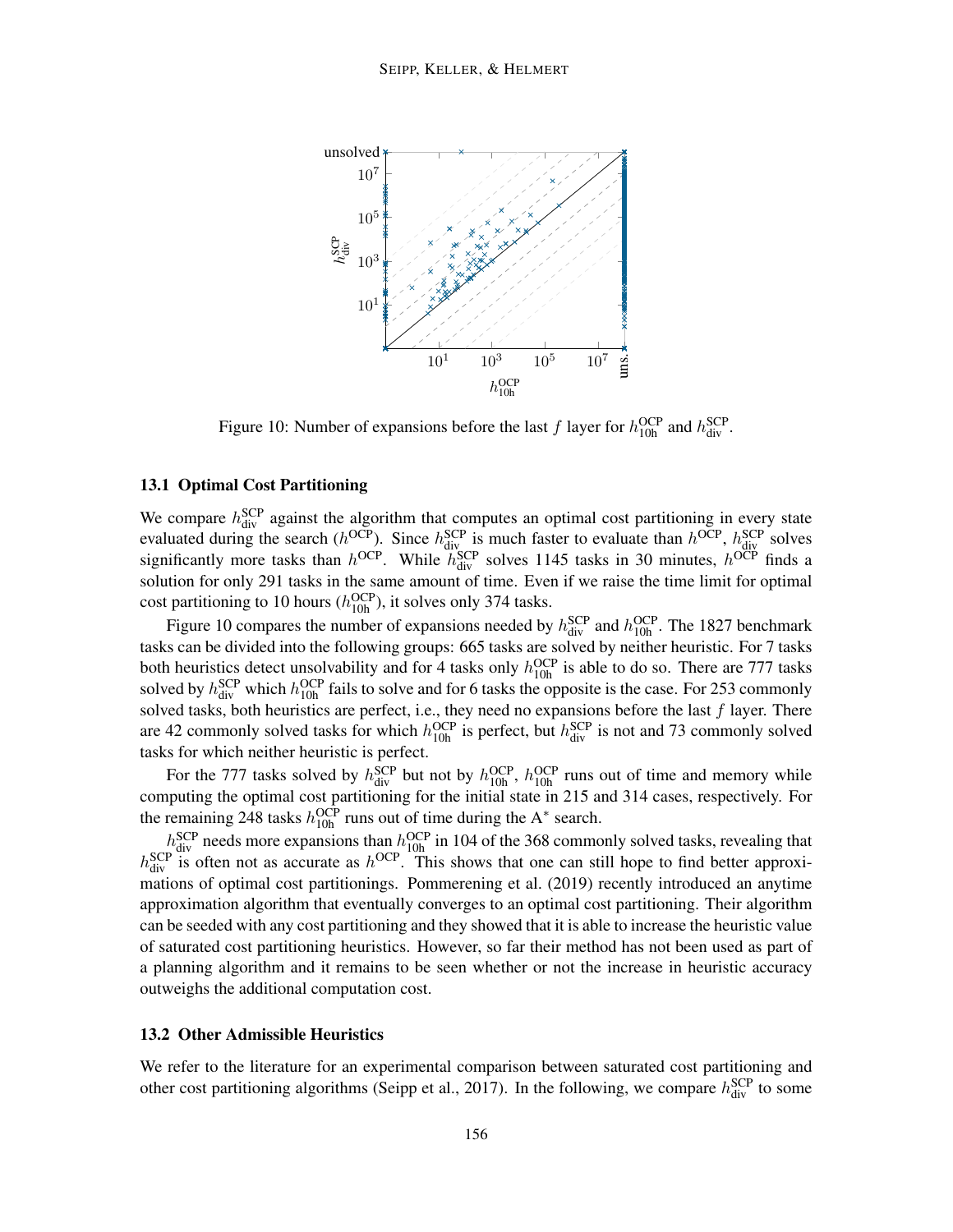|                                 |      |    |         |                 | $h_{\text{div}}^{\text{SCP}}$ $h_{900s}^{\text{BDDB}}$ $h_{\text{LM-cut}}^{\text{LM-cut}}$ $h_{\text{LM-cut}}^{\text{SEQ}}$ $h_{\text{MAS}}^{\text{MAS}}$ $h_{\text{SEQ}}$ |       |             |    |
|---------------------------------|------|----|---------|-----------------|----------------------------------------------------------------------------------------------------------------------------------------------------------------------------|-------|-------------|----|
| Coverage                        | 1145 |    | 979 960 |                 | 958 957 937 866 784                                                                                                                                                        |       |             |    |
| #Domains $h_{div}^{SCP}$ better |      | 30 | 24      | 32              |                                                                                                                                                                            | 31 30 | 29          | 34 |
| #Domains $h_{div}^{SCP}$ worse  |      |    |         | $5\overline{)}$ | $\mathcal{L}$ and $\mathcal{L}$                                                                                                                                            |       | $6 \quad 3$ | -3 |

Table 8: Overall and per-domain comparison of  $h_{div}^{SCP}$  to some of the strongest admissible heuristics from the literature.

of the strongest admissible heuristics from the literature, namely the  $h^{\text{BJOLP}}$  landmark heuristic (Domshlak, Helmert, Karpas, & Markovitch, 2011),  $h^{1}PDB$  (Haslum et al., 2007),  $h^{LM-cut}$  (Helmert & Domshlak, 2009), the operator counting heuristic with the state equation and LM-Cut constraints  $h_{LM-cut}^{SEQ+}$  (Pommerening, Röger, Helmert, & Bonet, 2014), the diverse potentials heuristic  $h<sup>pot</sup>$  (Seipp et al., 2015), merge-and-shrink ( $h<sup>MAS</sup>$ ) using bisimulation and the SCC-DFP merge strategy (Helmert, Haslum, Hoffmann, & Nissim, 2014; Sievers, Wehrle, & Helmert, 2016), and the state-equation heuristic  $h^{\text{SEQ}}$  (Bonet, 2013). The approach by Karpas et al. (2011), which precomputes multiple optimal cost partitionings, is inapplicable in our setting, as there are already 604 tasks solved by  $h_{div}^{SCP}$  for which we fail to compute even a single optimal cost partitioning within 30 minutes and 3.5 GiB.

Table 8 shows the total coverage scores and also compares the algorithms to  $h_{div}^{SCP}$  on a perdomain basis. The  $h_{div}^{SCP}$  heuristic significantly outperforms all other heuristics, solving 166 more tasks than the heuristic with the second-highest coverage score in this comparison,  $h^{\text{BIOLP}}$ . Beyond total coverage,  $h_{div}^{SCP}$  also has an edge over the other heuristics in most individual domains. For example, out of the 48 tested domains,  $h_{div}^{SCP}$  solves more tasks than  $h^{LM-cut}$  in 32 domains, while the opposite is true in only 5 domains.

#### 13.3 IPC 2018 planners

Diverse saturated cost partitioning heuristics also competed in the sequential optimization track of IPC 2018 as the main ingredient of the Scorpion planner (Seipp, 2018). Scorpion and  $h_{div}^{SCP}$  both compute diverse saturated cost partitioning heuristics over hill climbing PDBs, systematic PDBs up to size 2 and Cartesian abstractions. The main difference between the two planners is that Scorpion uses  $h^2$  mutexes to prune irrelevant operators (Alcázar & Torralba, 2015), an important preprocessing technique used by all top performers in IPC 2018. Another difference is that the two planners employ different time limits for diversification and optimization:  $h_{\text{div}}^{\text{SCP}}$  uses 1000 seconds and 100 seconds, whereas Scorpion uses 200 seconds and 2 seconds, respectively. Also, in contrast to  $h_{div}^{SCP}$ , Scorpion uses strong stubborn sets to prune successor states (Alkhazraji, Wehrle, Mattmüller, & Helmert, 2012; Wehrle & Helmert, 2014).

Table 7b compares Scorpion to the three strongest non-portfolio planners from IPC 2018: Complementary 1 (Franco, Lelis, Barley, Edelkamp, Martines, & Moraru, 2018), Complementary 2 (Franco, Torralba, Lelis, & Barley, 2017) and Planning-PDBs (Moraru, Edelkamp, Martinez, & Franco, 2018). Scorpion solves more tasks than the other three planners in 29 domains, while the opposite is the case in only 12–13 domains. Scorpion also has an edge over the other three planners in terms of total coverage: it solves 121 more tasks than the strongest contender.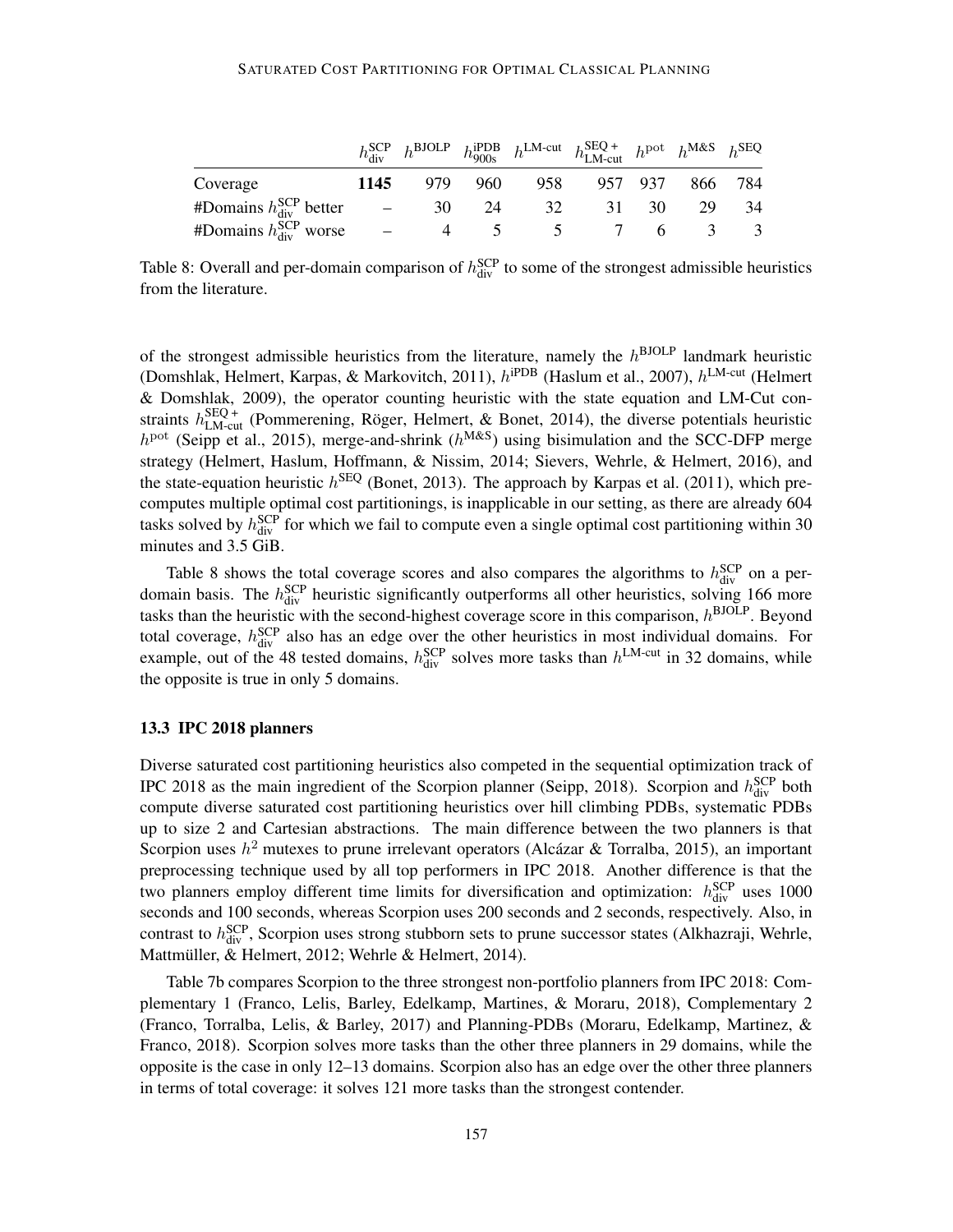# 14. Conclusion

We showed both theoretically and in experiments that the order in which saturated cost partitioning considers a set of component heuristics greatly influences the quality of the resulting cost-partitioned heuristic. Greedy orders result in significantly more accurate heuristics than those obtained with random orders. In addition, greedy orders greatly benefit from optimization via a hill-climbing search. Maximizing over heuristics from multiple orders leads to further improvements, especially when explicitly diversifying the set of orders to include only those that prove useful on a set of sample states.

#### Acknowledgments

We have received funding for this work from the European Research Council (ERC) under the European Union's Horizon 2020 research and innovation programme (grant agreement no. 817639).

# Appendix A. Abstraction Heuristics with General Cost Functions are Admissible and Consistent

We state in Section 5 that all abstraction heuristics are admissible and consistent even if we allow negative and infinite costs. We now show this result.

First, we recall the definition of goal distances for a transition system  $\mathcal{T}$ , cost function *cost* ∈  $C(\mathcal{T})$  and state  $s \in S(\mathcal{T})$ :

$$
h^*_{\mathcal{T}}(cost, s) = \inf_{\pi \in \Pi_*({\mathcal{T}}, s)} cost(\pi),
$$

where  $\Pi_{\star}(\mathcal{T}, s)$  is the set of goal paths from s in T and inf  $\emptyset$  is defined as  $\infty$ . We write  $h^*$  for  $h^*_{\mathcal{T}}$ where  $T$  is clear from context or does not matter.

We first show that all heuristics that are goal-aware and consistent are admissible, and then we conclude the proof by showing that abstraction heuristics (with general cost functions) are goalaware and consistent.

#### A.1 Goal-Aware + Consistent  $\Longrightarrow$  Admissible

It is well-known that in the setting of finite non-negative cost functions, a heuristic that is both goal-aware and consistent is admissible. We now show that this result also holds for general cost functions.

Let T be a transition system, and let h be a heuristic for T that is goal-aware and consistent. We show that  $h$  is admissible.

Let  $s \in S(\mathcal{T})$  and  $cost \in \mathcal{C}(\mathcal{T})$ . We must show  $h(s) \leq h^*(s)$ . Because  $h^*(s)$  is defined as the infimum of the costs of all goal paths for s, it is sufficient to show that  $h(s) \leq \cos(\pi)$  for all goal paths  $\pi$  for s.

Let  $\pi = \langle s \xrightarrow{\ell_1} s^1, \ldots, s^{n-1} \xrightarrow{\ell_n} s^n \rangle$  be such a goal path from s to a goal state  $s_n$ . Because h is consistent we have  $h(s) \leq cost(\ell_1) \oplus h(s_1) \leq cost(\ell_1) \oplus cost(\ell_2) \oplus h(s_2) \leq \cdots \leq cost(\ell_1) \oplus$ ...  $cost(\ell_n) \oplus h(s_n) = cost(\pi) \oplus h(s_n)$ . Since h is goal-aware, we have  $h(s_n) \leq 0$  and therefore  $h(s) \leq \cos t(\pi)$ .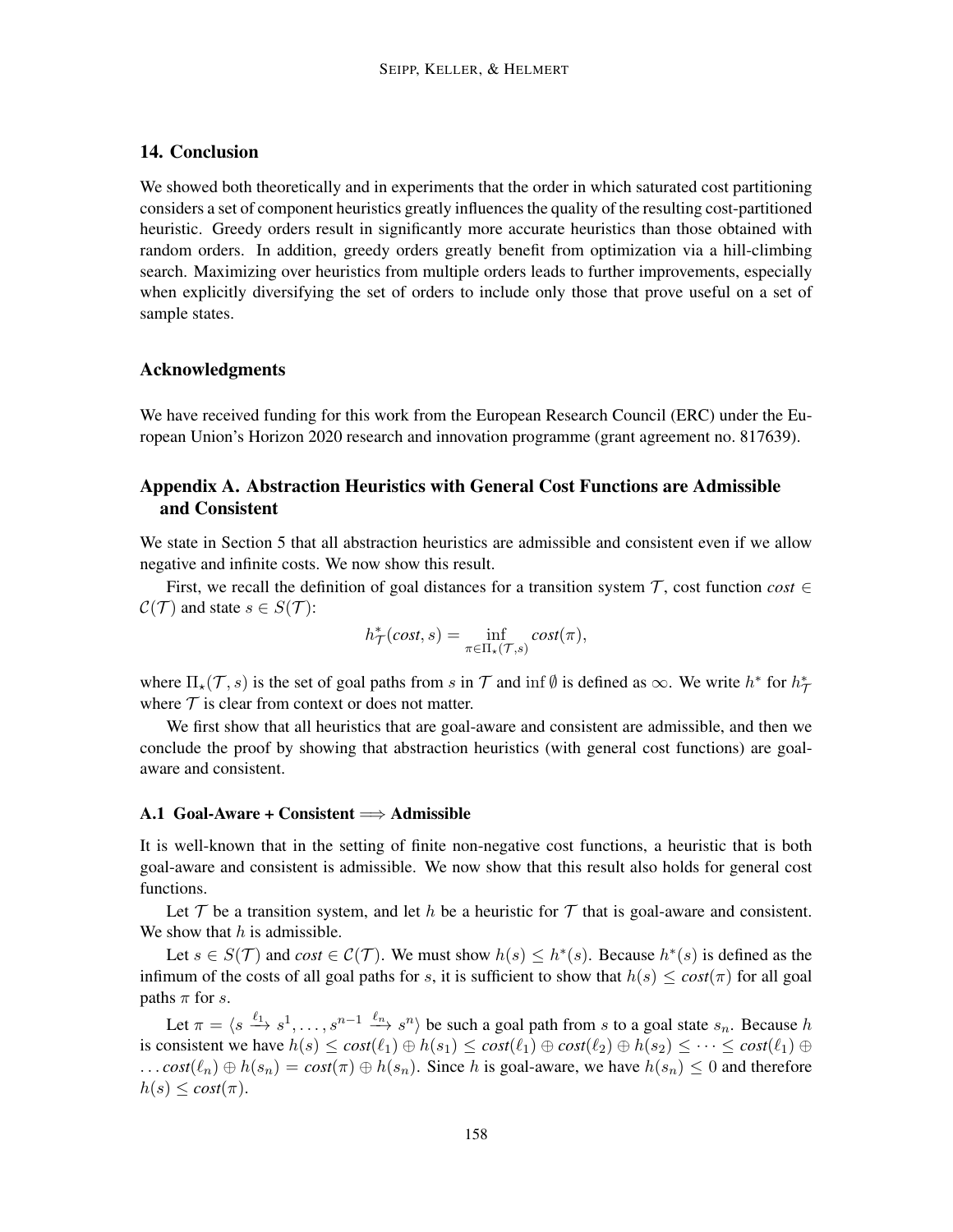#### A.2 Abstraction Heuristics with General Cost Functions are Goal-Aware

Let h be an abstraction heuristic for transition system T with abstraction mapping  $\alpha$  and abstract transition system  $\mathcal{T}'$ . Let  $cost \in \mathcal{C}(\mathcal{T})$  and  $s \in S_\star(\mathcal{T})$ . We must show  $h(cost, s) \leq 0$ .

By definition of abstraction heuristics, we have  $h(cost, s) = h^*_{\mathcal{T}'}(cost, \alpha(s))$ . Because s is a goal state of T,  $\alpha(s)$  is a goal state of T'. (This is one of the properties required of abstraction mappings; cf. Helmert et al., 2007.) Because the empty path is a goal path for  $\alpha(s)$  with cost 0, we have  $h_{\mathcal{T}}^*(cost, \alpha(s)) \leq 0$ , showing that h is goal-aware.

#### A.3 Abstraction Heuristics with General Cost Functions are Consistent

Let h be an abstraction heuristic for transition system  $T$  with abstract transition system  $T'$ . Let  $cost \in \mathcal{C}(\mathcal{T})$  and  $s \stackrel{\ell}{\to} s' \in T(\mathcal{T})$ . We must show  $h(cost, s) \leq cost(\ell) \oplus h(cost, s')$ .

Since abstractions preserve transitions (Helmert et al., 2007), we have  $\alpha(s) \stackrel{\ell}{\to} \alpha(s') \in T(\mathcal{T}')$ .  $\text{Therefore, } h(cost, s) = h_{\mathcal{T}}^*(cost, \alpha(s)) = \inf_{\pi \in \Pi_*(\mathcal{T}', \alpha(s))} cost(\pi) \leq \inf_{\pi' \in \Pi_*(\mathcal{T}', \alpha(s'))}(cost(\ell) \oplus$  $cost(\pi')$  =  $cost(\ell) \oplus \inf_{\pi' \in \Pi_{\star}(\mathcal{T}', \alpha(s'))} cost(\pi') = cost(\ell) \oplus h(s')$ , where the inequality holds because for every goal path  $\pi' \in \Pi_{\star}(\mathcal{T}', \alpha(s'))$  the path  $\pi$  that consists of  $\ell$  followed by  $\pi'$  is a goal path for  $\alpha(s)$ . This proves the result.

#### Appendix B. Cost Partitioning with General Cost Functions: Consistency

Let  $h_1, \ldots, h_n$  be consistent heuristics for transition system  $\mathcal{T}$ , let  $cost \in \mathcal{C}(\mathcal{T})$ , and let  $cost_1, \ldots,$  $cost_n \in \mathcal{C}(\mathcal{T})$  such that  $\sum_{i=1}^n cost_i(\ell) \leq cost(\ell)$  for all  $\ell \in \mathcal{L}(\mathcal{T})$ . We must show that the costpartitioned heuristic h for  $\mathcal{T}$  is consistent under cost function *cost*, i.e.,  $h(cost, s) \leq cost(\ell) \oplus$  $h(cost, s')$  for all  $s \stackrel{\ell}{\to} s' \in T(\mathcal{T})$ , where  $h(cost, s) := \sum_{i=1}^n h_i(cost_i, s)$ . We emphasize that we place no restrictions on the cost functions *cost*,  $cost_1, \ldots, cost_n$ , i.e., negative and (positively or negatively) infinite costs are permitted.

We obtain

$$
h(cost, s) = \sum_{i=1}^{n} h_i(cost_i, s)
$$
 (definition of h)  
\n
$$
\leq \sum_{i=1}^{n} (cost_i(\ell) \oplus h_i(cost_i, s'))
$$
 (consistency of h<sub>i</sub>)  
\n
$$
\leq \sum_{i=1}^{n} cost_i(\ell) \oplus \sum_{i=1}^{n} h_i(cost_i, s')
$$
 (main step of the proof, see below)  
\n
$$
\leq cost(\ell) \oplus \sum_{i=1}^{n} h_i(cost_i, s')
$$
 (cost partitioning condition)  
\n
$$
= cost(\ell) \oplus h(s')
$$
 (definition of h),

which proves the result.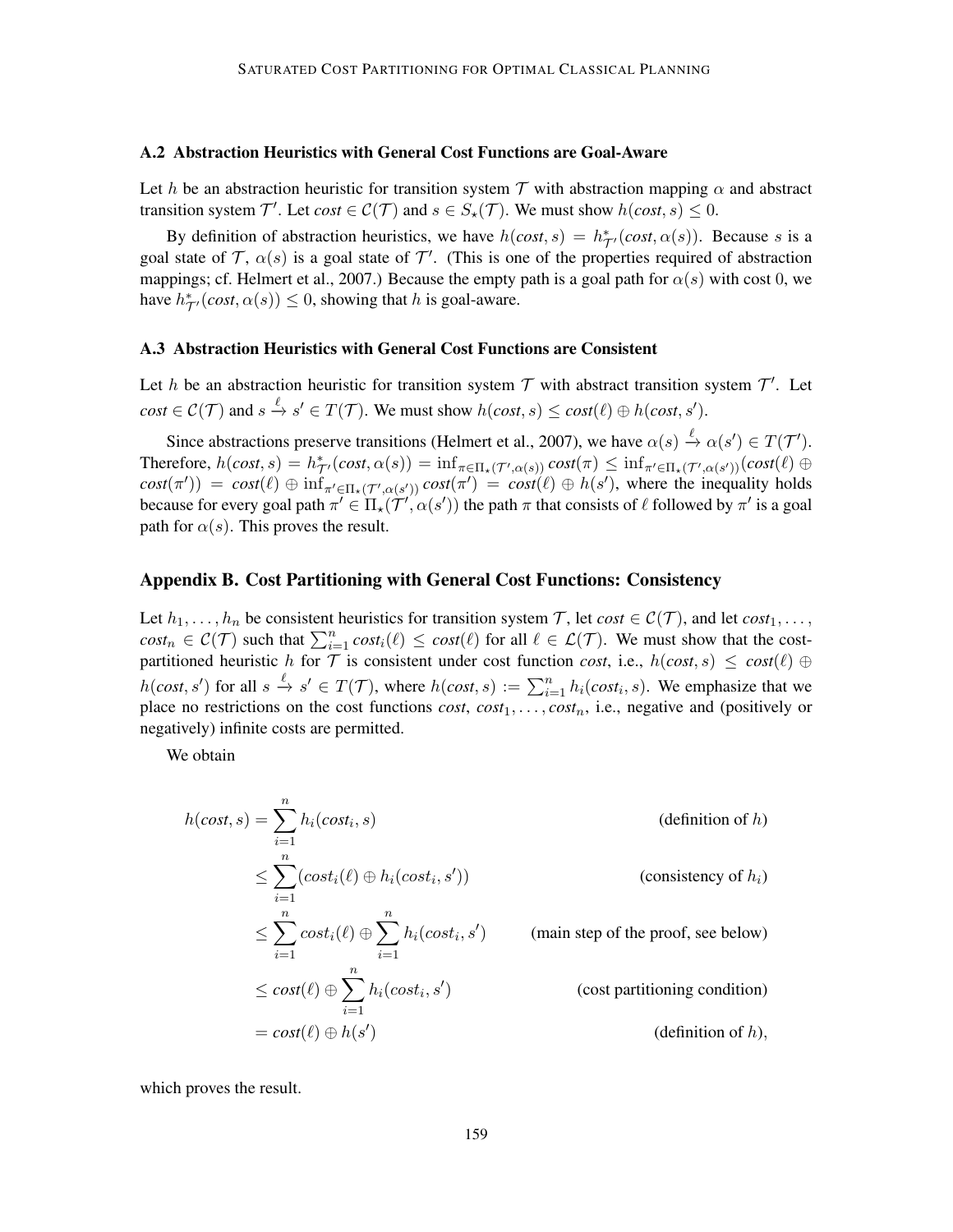It remains to show the main step of the proof: we must demonstrate LHS  $\leq$  RHS, where

LHS = 
$$
\sum_{i=1}^{n} (cost_i(\ell) \oplus h_i(cost_i, s'))
$$
 and  
RHS =  $\sum_{i=1}^{n} cost_i(\ell) \oplus \sum_{i=1}^{n} h_i(cost_i, s').$ 

If  $cost_i(\ell)$  and  $h_i(cost_i, s')$  are finite for all  $1 \le i \le n$ , then all terms in the definition of LHS and RHS are finite, in which case it is easy to see LHS = RHS. Otherwise, let  $i_0 \in \{1, ..., n\}$  be the smallest index for which at least one of  $cost_{i0}(\ell)$  and  $h_{i0}(cost_{i0}, s')$  is (positively or negatively) infinite.

If  $cost_{i_0}(\ell) = \infty$ , then  $\sum_{i=1}^{n} cost_i(\ell) = \infty$  and hence RHS =  $\infty$ . Similarly, if  $h_{i_0}(cost_{i_0}, s') =$  $\infty$ , we get  $\sum_{i=1}^{n} h_i(cost_i, s') = \infty$  and again RHS =  $\infty$ . In both cases LHS  $\le$  RHS holds trivially because  $x \leq \infty$  for all x.

So it remains to consider the case where neither  $cost_{i_0}(\ell)$  nor  $h_{i_0}(cost_{i_0}, s')$  equals  $\infty$ , but at least one of them is infinite. Then this must be a negative infinity, and we obtain  $cost_{i_0}(\ell) \oplus$  $h_{i_0}(cost_{i_0}, s') = -\infty$ . Because  $i_0$  is the first index for which we get infinities, we also know that  $cost_j(\ell) \oplus h_j(cost_j, s')$  is finite for all  $j < i_0$ . Together, these two facts show LHS =  $-\infty$ , from which LHS  $\leq$  RHS follows trivially because  $-\infty \leq x$  for all x. This concludes the proof.

# Appendix C. Cost Partitioning with General Cost Functions: Admissibility

Let  $h_1, \ldots, h_n$  be admissible heuristics for transition system  $\mathcal{T}$ , let  $cost \in \mathcal{C}(\mathcal{T})$ , and let  $cost_1, \ldots,$  $cost_n \in \mathcal{C}(\mathcal{T})$  such that  $\sum_{i=1}^n cost_i(\ell) \leq cost(\ell)$  for all  $\ell \in \mathcal{L}(\mathcal{T})$ . We must show that the costpartitioned heuristic h for  $\mathcal T$  is admissible under cost function *cost*, i.e.,  $h(cost, s) \leq h^*(cost, s)$  for all  $s \in S(\mathcal{T})$ , where  $h(cost, s) := \sum_{i=1}^n h_i(cost_i, s)$ . Again, no restrictions are placed on the cost functions.

We define

$$
h'(cost, s) := \sum_{i=1}^{n} h^*(cost_i, s)
$$

and view h' as a cost-partitioned heuristic under cost function *cost* whose component heuristics are all  $h^*$ . The heuristic  $h'$  is clearly goal-aware, and from Appendix B, it is consistent (because  $h^*$  is consistent). As shown in Appendix A.1,  $h'$  is therefore admissible.

We get:

$$
h(cost, s) = \sum_{i=1}^{n} h_i(cost_i, s)
$$
 (definition of h)  
\n
$$
\leq \sum_{i=1}^{n} h^*(cost_i, s)
$$
 (because all  $h_i$  are admissible)  
\n
$$
= h'(cost, s)
$$
 (definition of h')  
\n
$$
\leq h^*(cost, s)
$$
 (because h' is admissible),

proving that  $h$  is admissible.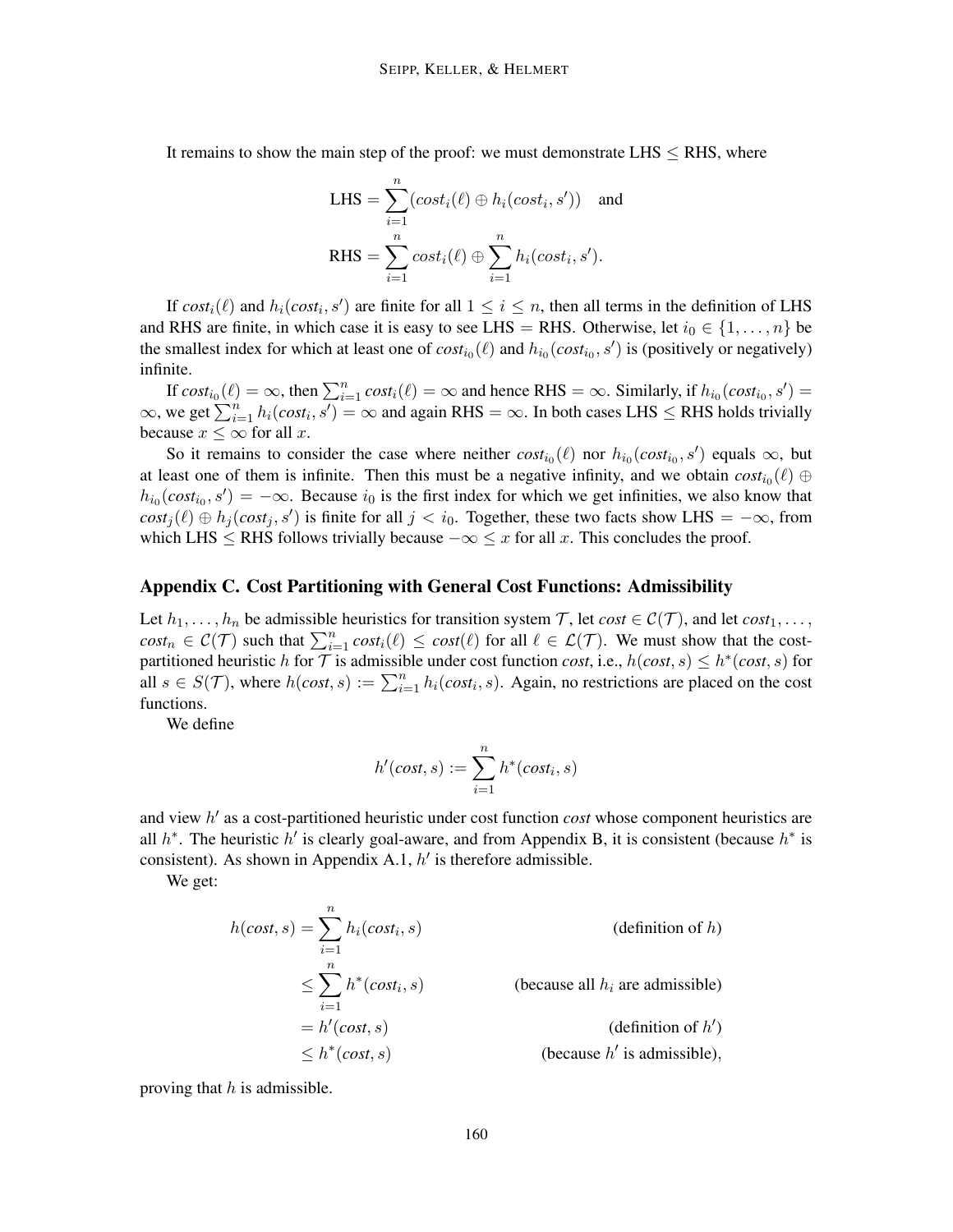# Appendix D. Remaining Cost Functions are Non-Negative if Original Cost Function is Non-Negative

Consider a transition system T and a sequence of heuristics  $\mathcal{H} = \langle h_1, \ldots, h_n \rangle$  for T. Let  $\langle cost_1, \ldots, h_n \rangle$  $\ldots$ , *cost<sub>n</sub>*) be a saturated cost partitioning over H of a non-negative cost function *cost*  $\in \mathcal{C}(\mathcal{T})$  and let  $\langle remain_0, \ldots, remain_n \rangle$  be the sequence of remaining cost functions produced by the saturated cost partitioning algorithm. Then all remaining cost functions are non-negative.

Since *remain*<sub>0</sub> = *cost* by Definition 13 and *cost*  $\geq$  0, we have *remain*<sub>0</sub>  $\geq$  0. By requirement 1 for saturated cost functions in Definition 10, we have  $cost_i \leq remain_{i-1}$  and therefore *remain*<sub>i</sub> = *remain*<sub>i-1</sub> −  $cost_i \geq 0$  for  $1 \leq i \leq n$ .

# Appendix E. Cost-Partitioned Heuristic Values are Non-Negative if Original Cost Function is Non-Negative

Consider a transition system  $\mathcal T$  and a sequence of abstraction heuristics  $\mathcal H = \langle h_1, \ldots, h_n \rangle$  for T. Let  $\langle cost_1, \ldots, cost_n \rangle$  be a saturated cost partitioning over H of a non-negative cost function  $cost \in C(\mathcal{T})$  and let  $\langle remain_0, \ldots, remain_n \rangle$  be the sequence of remaining cost functions produced by the saturated cost partitioning algorithm. Then  $\sum_{i=1}^{n} h(cost_i, s) \ge 0$  for all  $s \in S(\mathcal{T})$ .

To see this, consider any  $i \in \{1, \ldots, n\}$ . By Appendix D we have  $\text{remain}_{i-1} \geq 0$ . Therefore,  $h_{\mathcal{T}_{h_i}}^*$  (*remain*<sub>i−1</sub>, s') ≥ 0 for all abstract states  $s' \in S(\mathcal{T}_{h_i})$  and consequently  $h_i$  (*remain*<sub>i−1</sub>, s) ≥ 0 for all concrete states  $s \in S(\mathcal{T})$ . Together with requirement 2 for saturated cost functions in Definition 10, we obtain  $h_i(cost_i, s) = h_i(remain_{i-1}, s) \ge 0$  for all  $s \in S(\mathcal{T})$  and therefore  $\sum_{i=1}^{n} h(cost_i, s) \ge 0$  for all  $s \in S(\mathcal{T})$ .

### Appendix F. Minimum Saturated Cost Function for Abstraction Heuristics

Consider a weighted (concrete) transition system  $\langle \mathcal{T}, cost \rangle$  and an abstraction heuristic h for  $\mathcal T$  with underlying (abstract) transition system  $\mathcal{T}'$ . We first show that the minimum saturated cost function *mscf* for h and *cost*, as defined in Equation 1, satisfies the two properties of saturated cost functions from Definition 10 and then show that *mscf* is minimal among all saturated cost functions for h and *cost*:

Prop. 1. We must show  $mscf(\ell) \leq cost(\ell)$  for all labels  $\ell \in \mathcal{L}(\mathcal{T})$ . We distinguish between four cases:

(1) If  $mscf(\ell) = -\infty$  or  $cost(\ell) = \infty$ , the inequality holds trivially. (2) We have  $mscf(\ell) =$  $\infty$  if there is a transition  $a \stackrel{\ell}{\to} b \in T(\mathcal{T}')$  such that one of the following conditions holds:

- $h^*_{\mathcal{T}'}(cost, a)$  is finite and  $h^*_{\mathcal{T}'}(cost, b) = -\infty$
- $h^*_{\mathcal{T}'}(cost, a) = \infty$  and  $h^*_{\mathcal{T}'}(cost, b)$  is finite
- $h^*_{\mathcal{T}'}(cost, a) = \infty$  and  $h^*_{\mathcal{T}'}(cost, b) = -\infty$

By the definition of path addition and the triangle inequality for shortest paths in graphs, *cost*( $\ell$ ) must be  $\infty$  in all three conditions and therefore  $mscf(\ell) = cost(\ell) = \infty$ .

(3) For the last case involving infinities, we show by contradiction that  $cost(\ell) = -\infty$ implies  $\textit{mscf}(\ell) = -\infty$  for all labels  $\ell \in \mathcal{L}(\mathcal{T})$ . Assume there is a label  $\ell \in \mathcal{L}(\mathcal{T})$  with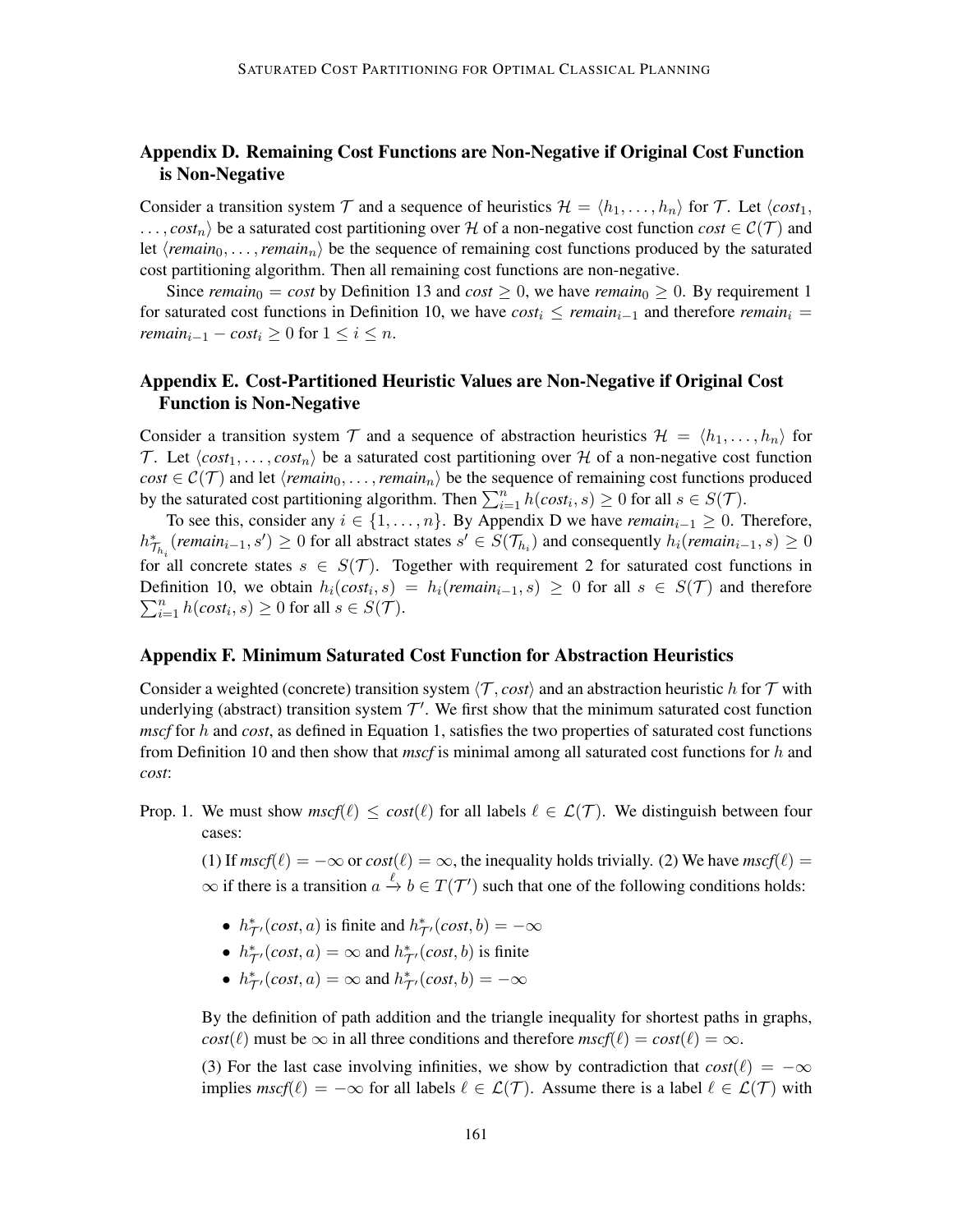$cost(\ell) = -\infty$  and  $mscf(\ell) > -\infty$ . Then there is a transition  $a \stackrel{\ell}{\to} b \in T(\mathcal{T}')$ , such that  $h_{\mathcal{T}}^*(cost, a) \neq -\infty$  and  $h_{\mathcal{T}}^*(cost, b) \neq \infty$ . However, if  $h_{\mathcal{T}}^*(cost, b) \neq \infty$ , we must have  $h_{\tau}^{*}(cost, a) = -\infty$ , since b is reachable from a via  $\ell$  with cost  $-\infty$ , which leads to a contradiction.

Otherwise,  $mscf(\ell)$  and  $cost(\ell)$  are finite and there exists a transition  $a \stackrel{\ell}{\to} b \in T(\mathcal{T}')$  such that  $h_{\mathcal{T}}^*$  (*cost*, *a*) and  $h_{\mathcal{T}}^*$  (*cost*, *b*) are finite and  $mscf(\ell) = h_{\mathcal{T}}^*$  (*cost*, *a*) –  $h_{\mathcal{T}}^*$  (*cost*, *b*)  $\leq$  $cost(\ell) + h_{\mathcal{T}'}^*(cost, b) - h_{\mathcal{T}'}^*(cost, b) = cost(\ell)$ , where we use that  $h_{\mathcal{T}'}^*(cost, a) \leq cost(\ell) +$  $h^*_{\mathcal{T}'}(cost, b)$  by the triangle inequality.

Prop. 2. We must show  $h(mscf, s) = h(cost, s)$  for all states  $s \in S(\mathcal{T})$ .

From  $\textit{mscf}(\ell) \leq \textit{cost}(\ell)$  for all  $\ell \in \mathcal{L}(\mathcal{T})$ , we get that  $h(\textit{mscf}, s) \leq h(\textit{cost}, s)$  for all states  $s \in S(\mathcal{T})$  since lowering the weights in a transition system can only decrease goal distances.

It remains to show  $h(mscf, s) \geq h(cost, s)$  for all concrete states  $s \in S(\mathcal{T})$ . Since changing the cost function does not affect the abstraction mapping, this is the case if  $h^*_{\mathcal{T}'}(mscf, a) \geq h^*_{\mathcal{T}'}(cost, a)$  for all abstract states  $a \in S(\mathcal{T}')$ .

Let  $a_0$  be any abstract state in  $S(\mathcal{T}')$ . If there is no goal path for  $a_0$ , we get  $h_{\mathcal{T}'}^*(mscf, a_0)$  =  $h_{\mathcal{T}}^* (cost, a_0) = \infty.$ 

If all goal paths for  $a_0$  use a transition with label cost  $\infty$ , we also have  $h^*_{\mathcal{T}'}(cost, a_0) = \infty$ . We need to show that  $h^*_{\mathcal{T}}(\textit{mscf}, a_0) = \infty$  in this case as well. Let  $a \xrightarrow{\ell} b$  with  $\textit{cost}(\ell) = \infty$ be one of the transitions that is part of a shortest goal path for  $a_0$ . Since the transition is part of the shortest goal path, we know that  $h^*_{\mathcal{T}}(\text{cost}, a) = \infty$ . If  $h^*_{\mathcal{T}}(\text{cost}, b) \neq \infty$ , we have  $h_{\mathcal{T}}^*(cost, a) \ominus h_{\mathcal{T}}^*(cost, b) = \infty$  and therefore  $mscf(\ell) = \infty$  and  $h_{\mathcal{T}}^*(mscf, a_0) = \infty$ . If  $h_{\mathcal{T}}^* (cost, b) = \infty$ , then b is not a goal state and the shortest goal path for b uses a transition with cost  $\infty$ . Therefore, we have  $h^*_{\mathcal{T}'}(cost, a) \ominus h^*_{\mathcal{T}'}(cost, b) = -\infty$  but  $h^*_{\mathcal{T}'}(mscf, a_0)$  is still  $\infty$ .

Otherwise, we know that there is a goal path for  $a_0$  that only uses labels  $\ell$  with  $cost(\ell)$  <  $\infty$ . Let  $\pi = \langle a_0 \xrightarrow{\ell_1} a_1, \ldots, a_{k-1} \xrightarrow{\ell_k} a_k \rangle$  be such a goal path. If  $cost(\ell_i) = -\infty$ for a label  $\ell_i$  on the path, we have  $h^*_{\mathcal{T}'}(cost, a_0) = -\infty$ . Since  $mscf(\ell_i) \leq cost(\ell_i)$  by the first requirement for saturated cost functions, we have  $mscf(\ell_i) = -\infty$  and therefore  $h^*_{\mathcal{T}'}(mscf, a_0) = -\infty.$ 

Otherwise, all label costs on  $\pi$  are finite. However, the goal distance  $h^*_{\mathcal{T}'}(cost, a_0)$  is still  $-\infty$  if there is a negative-cost cycle on  $\pi$ . Since reducing label costs preserves all negative-cost cycles, we have  $h_{\mathcal{T}}^*(cost, a_0) = h_{\mathcal{T}}^*(mscf, a_0) = -\infty$  in this case.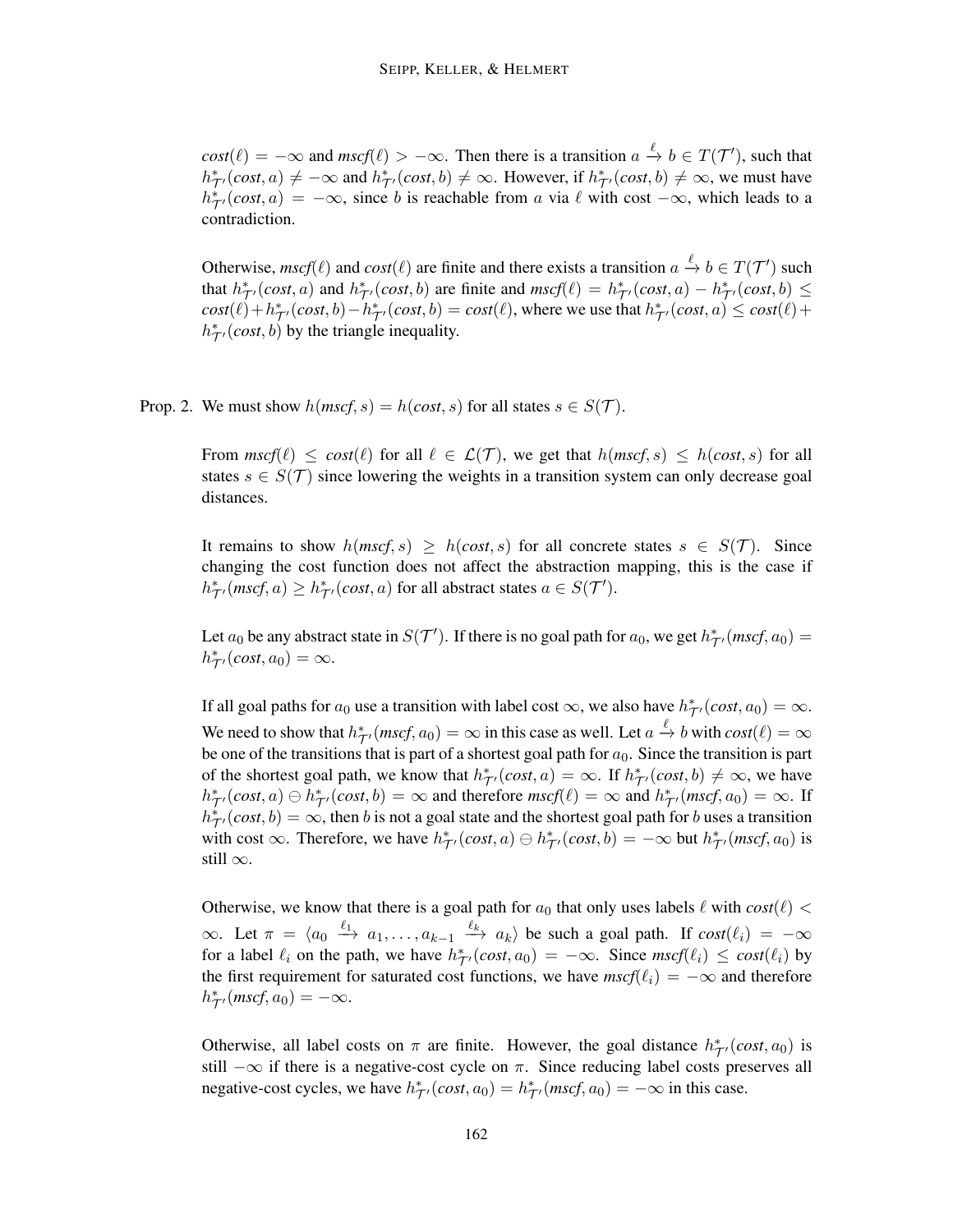If all label costs on π and all goal distances under *cost* are finite, we can bound the cost of π under *mscf* by

$$
\sum_{i=1}^{k} mscf(\ell_i) \geq \sum_{i=1}^{k} (h_{\mathcal{T}'}^*(cost, a_{k-1}) - h_{\mathcal{T}'}^*(cost, a_k))
$$
  

$$
\stackrel{(2)}{=} \sum_{i=0}^{k-1} h_{\mathcal{T}'}^*(cost, a_k) - \sum_{i=1}^{k} h_{\mathcal{T}'}^*(cost, a_k)
$$
  

$$
\stackrel{(3)}{=} h_{\mathcal{T}'}^*(cost, a_0) - h_{\mathcal{T}'}^*(cost, a_k)
$$
  

$$
\stackrel{(4)}{=} h_{\mathcal{T}'}^*(cost, a_0) - 0
$$
  

$$
= h_{\mathcal{T}'}^*(cost, a_0),
$$

where (1) uses that  $mscf(\ell) \geq h_{\mathcal{T}'}^*(cost, a) \ominus h_{\mathcal{T}'}^*(cost, b)$  for all transitions  $a \xrightarrow{\ell} b \in T(\mathcal{T}'),$ (2) and (3) are basic arithmetic, and (4) uses that  $a_k$  is a goal state.

This shows that the cost of any plan for  $a_0$  under *mscf* is never lower than  $h^*_{\mathcal{T}}(\text{cost}, a_0)$ , the cost of an optimal plan under *cost*. This proves  $h^*_{\mathcal{T}'}(mscf, a) \geq h^*_{\mathcal{T}'}(cost, a)$  for all abstract states  $a \in S(\mathcal{T}')$  with finite goal distances under *cost*, concluding this part of the proof.

Finally, we show by contradiction that *mscf* is minimal among all saturated cost functions for h and *cost*. Let *cost'* be a cost function with  $h(cost, s) = h(cost, s)$  for all concrete states  $s \in$  $S(\mathcal{T})$  and  $cost'(\ell) < mscf(\ell)$  for some label  $\ell \in \mathcal{L}(\mathcal{T})$ . Since  $cost'(\ell)$  can only be lower than  $mscf(\ell)$  if  $mscf(\ell) \neq -\infty$ , this means that there exists a transition  $a \stackrel{\ell}{\to} b \in T(\mathcal{T}')$  with  $cost'(\ell)$  $h_{\tau}^*(\text{cost}, a) - h_{\tau'}^*(\text{cost}, b)$ . Because  $h(\text{cost}, s) = h(\text{cost}, s)$  for all concrete states  $s \in S(\tau)$ , we also have  $h_{\mathcal{T}}^*(cost', c) = h_{\mathcal{T}}^*(cost, c)$  for all abstract states  $c \in S(\mathcal{T}')$ . With this, we obtain  $\textit{cost}'(\ell) < h^*_{\mathcal{T}'}(\textit{cost}', a) - h^*_{\mathcal{T}'}(\textit{cost}', b)$ , which violates the triangle inequality for shortest paths in graphs.

#### References

- Alcázar, V., & Torralba, Á. (2015). A reminder about the importance of computing and exploiting invariants in planning. In Brafman, R., Domshlak, C., Haslum, P., & Zilberstein, S. (Eds.), *Proceedings of the Twenty-Fifth International Conference on Automated Planning and Scheduling (ICAPS 2015)*, pp. 2–6. AAAI Press.
- Alkhazraji, Y., Wehrle, M., Mattmuller, R., & Helmert, M. (2012). A stubborn set algorithm for ¨ optimal planning. In De Raedt, L., Bessiere, C., Dubois, D., Doherty, P., Frasconi, P., Heintz, F., & Lucas, P. (Eds.), *Proceedings of the 20th European Conference on Artificial Intelligence (ECAI 2012)*, pp. 891–892. IOS Press.
- Ball, T., Podelski, A., & Rajamani, S. K. (2001). Boolean and Cartesian abstraction for model checking C programs. In *Proceedings of the 7th International Conference on Tools and Algorithms for the Construction and Analysis of Systems (TACAS 2001)*, pp. 268–283.
- Bellman, R. E. (1958). On a routing problem. *Quarterly of Applied Mathematics*, *16*, 87–90.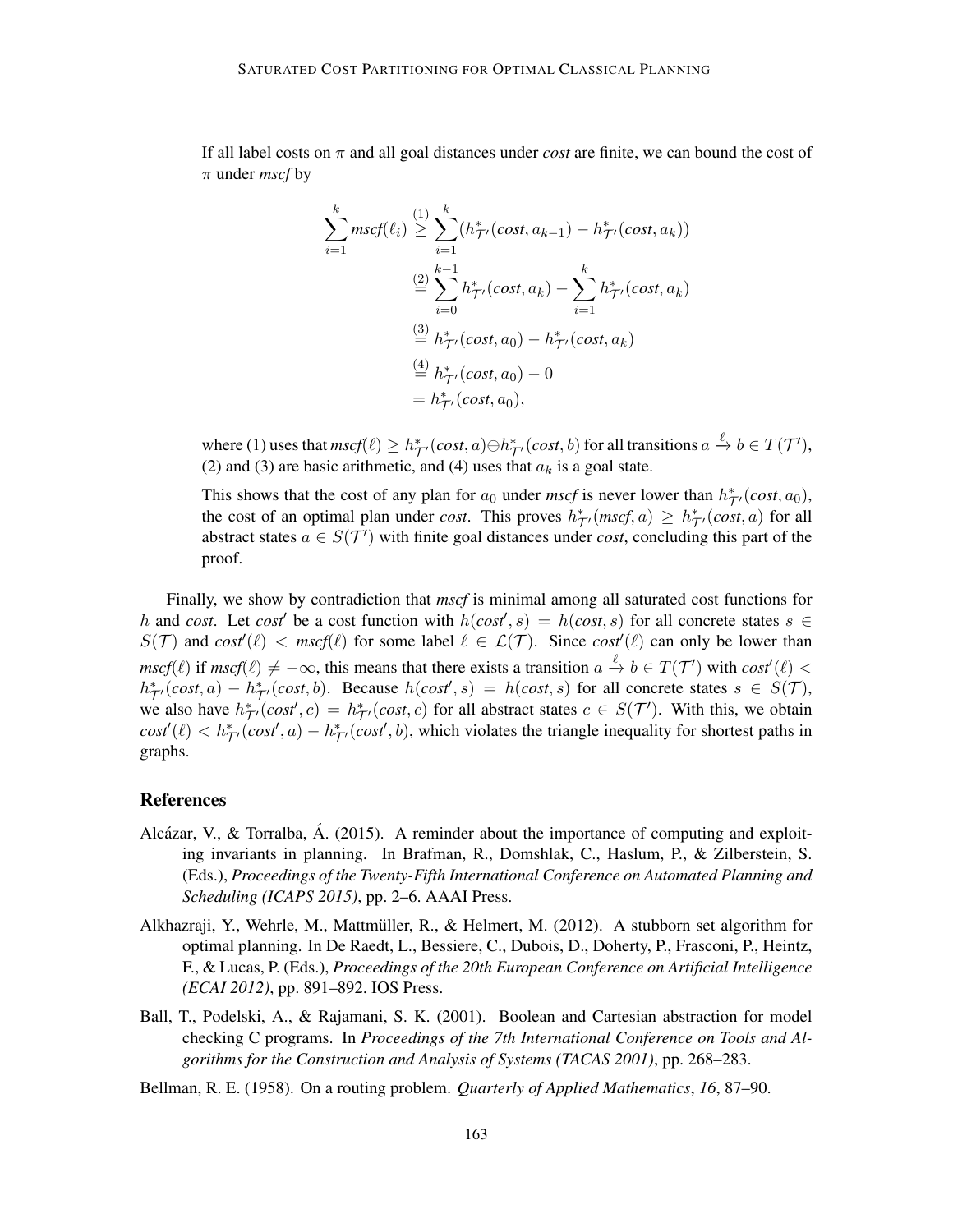- Bonet, B. (2013). An admissible heuristic for  $SAS^+$  planning obtained from the state equation. In Rossi, F. (Ed.), *Proceedings of the 23rd International Joint Conference on Artificial Intelligence (IJCAI 2013)*, pp. 2268–2274. AAAI Press.
- Bonet, B., & Geffner, H. (2001). Planning as heuristic search. *Artificial Intelligence*, *129*(1), 5–33.
- Cormen, T. H., Leiserson, C. E., & Rivest, R. L. (1990). *Introduction to Algorithms*. The MIT Press.
- Culberson, J. C., & Schaeffer, J. (1998). Pattern databases. *Computational Intelligence*, *14*(3), 318–334.
- Dijkstra, E. W. (1959). A note on two problems in connexion with graphs. *Numerische Mathematik*, *1*, 269–271.
- Domshlak, C., Helmert, M., Karpas, E., & Markovitch, S. (2011). The SelMax planner: Online learning for speeding up optimal planning. In *IPC 2011 planner abstracts*, pp. 108–112.
- Doran, J. E., & Michie, D. (1966). Experiments with the graph traverser program. *Proceedings of the Royal Society A*, *294*, 235–259.
- Edelkamp, S. (2001). Planning with pattern databases. In Cesta, A., & Borrajo, D. (Eds.), *Proceedings of the Sixth European Conference on Planning (ECP 2001)*, pp. 84–90. AAAI Press.
- Edelkamp, S. (2006). Automated creation of pattern database search heuristics. In Edelkamp, S., & Lomuscio, A. (Eds.), *Proceedings of the 4th Workshop on Model Checking and Artificial Intelligence (MoChArt 2006)*, pp. 35–50.
- Franco, S., Lelis, L. H. S., Barley, M., Edelkamp, S., Martines, M., & Moraru, I. (2018). The Complementary1 planner in the IPC 2018. In *Ninth International Planning Competition (IPC-9): planner abstracts*, pp. 28–31.
- Franco, S., Torralba, A., Lelis, L. H. S., & Barley, M. (2017). On creating complementary pattern ´ databases. In Sierra, C. (Ed.), *Proceedings of the 26th International Joint Conference on Artificial Intelligence (IJCAI 2017)*, pp. 4302–4309. IJCAI.
- Ghallab, M., Nau, D., & Traverso, P. (2004). *Automated Planning: Theory and Practice*. Morgan Kaufmann.
- Hart, P. E., Nilsson, N. J., & Raphael, B. (1968). A formal basis for the heuristic determination of minimum cost paths. *IEEE Transactions on Systems Science and Cybernetics*, *4*(2), 100–107.
- Haslum, P., Botea, A., Helmert, M., Bonet, B., & Koenig, S. (2007). Domain-independent construction of pattern database heuristics for cost-optimal planning. In *Proceedings of the Twenty-Second AAAI Conference on Artificial Intelligence (AAAI 2007)*, pp. 1007–1012. AAAI Press.
- Helmert, M. (2006). The Fast Downward planning system. *Journal of Artificial Intelligence Research*, *26*, 191–246.
- Helmert, M., & Domshlak, C. (2009). Landmarks, critical paths and abstractions: What's the difference anyway?. In Gerevini, A., Howe, A., Cesta, A., & Refanidis, I. (Eds.), *Proceedings of the Nineteenth International Conference on Automated Planning and Scheduling (ICAPS 2009)*, pp. 162–169. AAAI Press.
- Helmert, M., Haslum, P., & Hoffmann, J. (2007). Flexible abstraction heuristics for optimal sequential planning. In Boddy, M., Fox, M., & Thiebaux, S. (Eds.), ´ *Proceedings of the Seventeenth International Conference on Automated Planning and Scheduling (ICAPS 2007)*, pp. 176– 183. AAAI Press.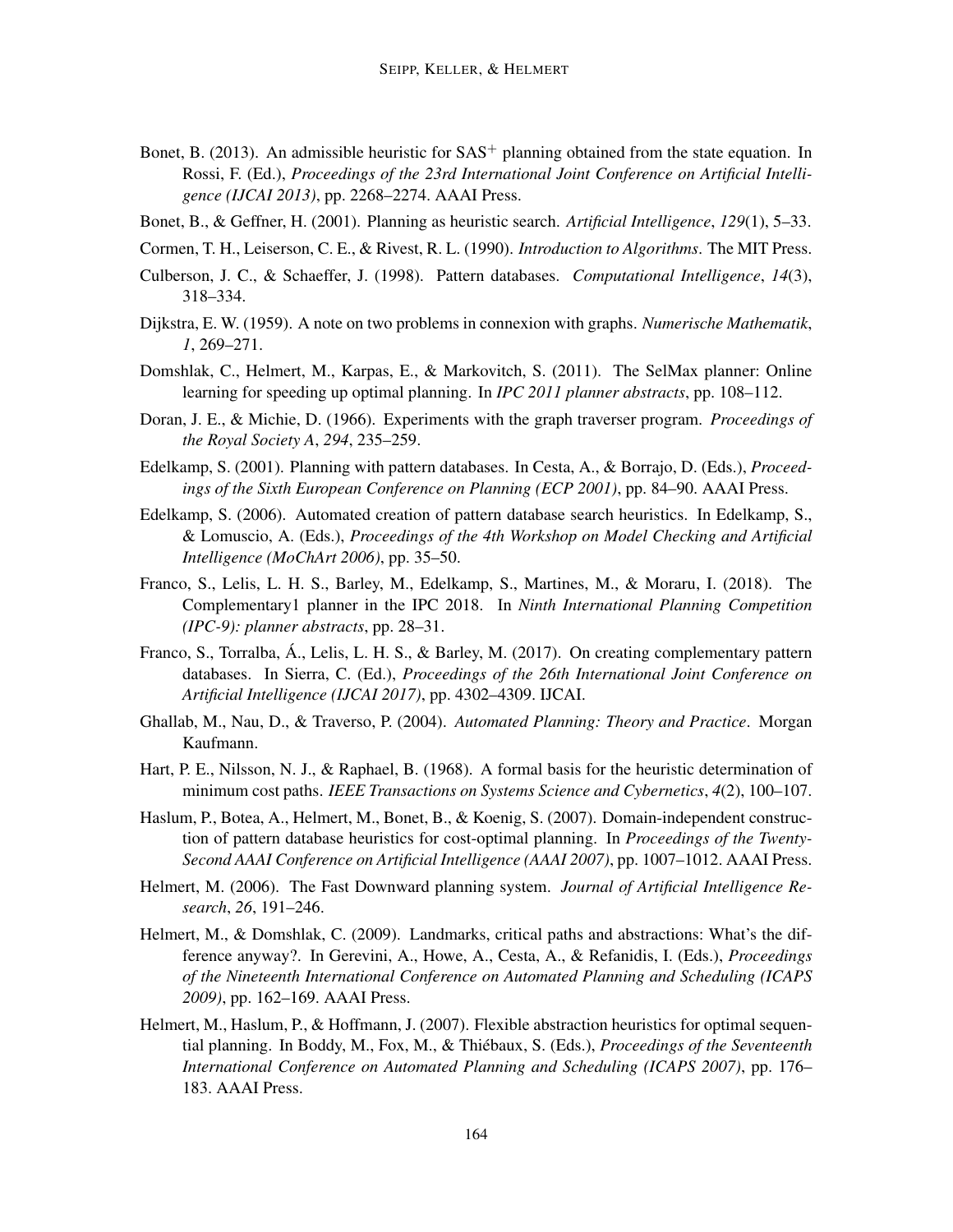- Helmert, M., Haslum, P., Hoffmann, J., & Nissim, R. (2014). Merge-and-shrink abstraction: A method for generating lower bounds in factored state spaces. *Journal of the ACM*, *61*(3), 16:1–63.
- Holte, R. C., Felner, A., Newton, J., Meshulam, R., & Furcy, D. (2006). Maximizing over multiple pattern databases speeds up heuristic search. *Artificial Intelligence*, *170*(16–17), 1123–1136.
- Karp, R. M. (1972). Reducibility among combinatorial problems. In Miller, R. E., & Thatcher, J. W. (Eds.), *Complexity of Computer Computations*, pp. 85–103. Plenum Press.
- Karpas, E., & Domshlak, C. (2009). Cost-optimal planning with landmarks. In Boutilier, C. (Ed.), *Proceedings of the 21st International Joint Conference on Artificial Intelligence (IJ-CAI 2009)*, pp. 1728–1733. AAAI Press.
- Karpas, E., Katz, M., & Markovitch, S. (2011). When optimal is just not good enough: Learning fast informative action cost partitionings. In Bacchus, F., Domshlak, C., Edelkamp, S., & Helmert, M. (Eds.), *Proceedings of the Twenty-First International Conference on Automated Planning and Scheduling (ICAPS 2011)*, pp. 122–129. AAAI Press.
- Katz, M., & Domshlak, C. (2007). Structural patterns of tractable sequentially-optimal planning. In Boddy, M., Fox, M., & Thiébaux, S. (Eds.), *Proceedings of the Seventeenth International Conference on Automated Planning and Scheduling (ICAPS 2007)*, pp. 200–207. AAAI Press.
- Katz, M., & Domshlak, C. (2008). Optimal additive composition of abstraction-based admissible heuristics. In Rintanen, J., Nebel, B., Beck, J. C., & Hansen, E. (Eds.), *Proceedings of the Eighteenth International Conference on Automated Planning and Scheduling (ICAPS 2008)*, pp. 174–181. AAAI Press.
- Katz, M., & Domshlak, C. (2010). Optimal admissible composition of abstraction heuristics. *Artificial Intelligence*, *174*(12–13), 767–798.
- Korte, B., & Vygen, J. (2001). *Combinatorial Optimization: Theory and Algorithms* (2nd edition). Springer.
- Lelis, L. H. S., Franco, S., Abisrror, M., Barley, M., Zilles, S., & Holte, R. C. (2016). Heuristic subset selection in classical planning. In Kambhampati, S. (Ed.), *Proceedings of the 25th International Joint Conference on Artificial Intelligence (IJCAI 2016)*, pp. 3185–3191. AAAI Press.
- Moraru, I., Edelkamp, S., Martinez, M., & Franco, S. (2018). Planning-PDBs planner. In *Ninth International Planning Competition (IPC-9): planner abstracts*, pp. 69–73.
- Pearl, J. (1984). *Heuristics: Intelligent Search Strategies for Computer Problem Solving*. Addison-Wesley.
- Pisinger, D., & Ropke, S. (2010). Large neighborhood search. In Gendreau, M., & Potvin, J.-Y. (Eds.), *Handbook of Metaheuristics*, pp. 399–419. Springer.
- Pommerening, F., Helmert, M., Röger, G., & Seipp, J. (2015). From non-negative to general operator cost partitioning. In *Proceedings of the Twenty-Ninth AAAI Conference on Artificial Intelligence (AAAI 2015)*, pp. 3335–3341. AAAI Press.
- Pommerening, F., Röger, G., & Helmert, M.  $(2013)$ . Getting the most out of pattern databases for classical planning. In Rossi, F. (Ed.), *Proceedings of the 23rd International Joint Conference on Artificial Intelligence (IJCAI 2013)*, pp. 2357–2364. AAAI Press.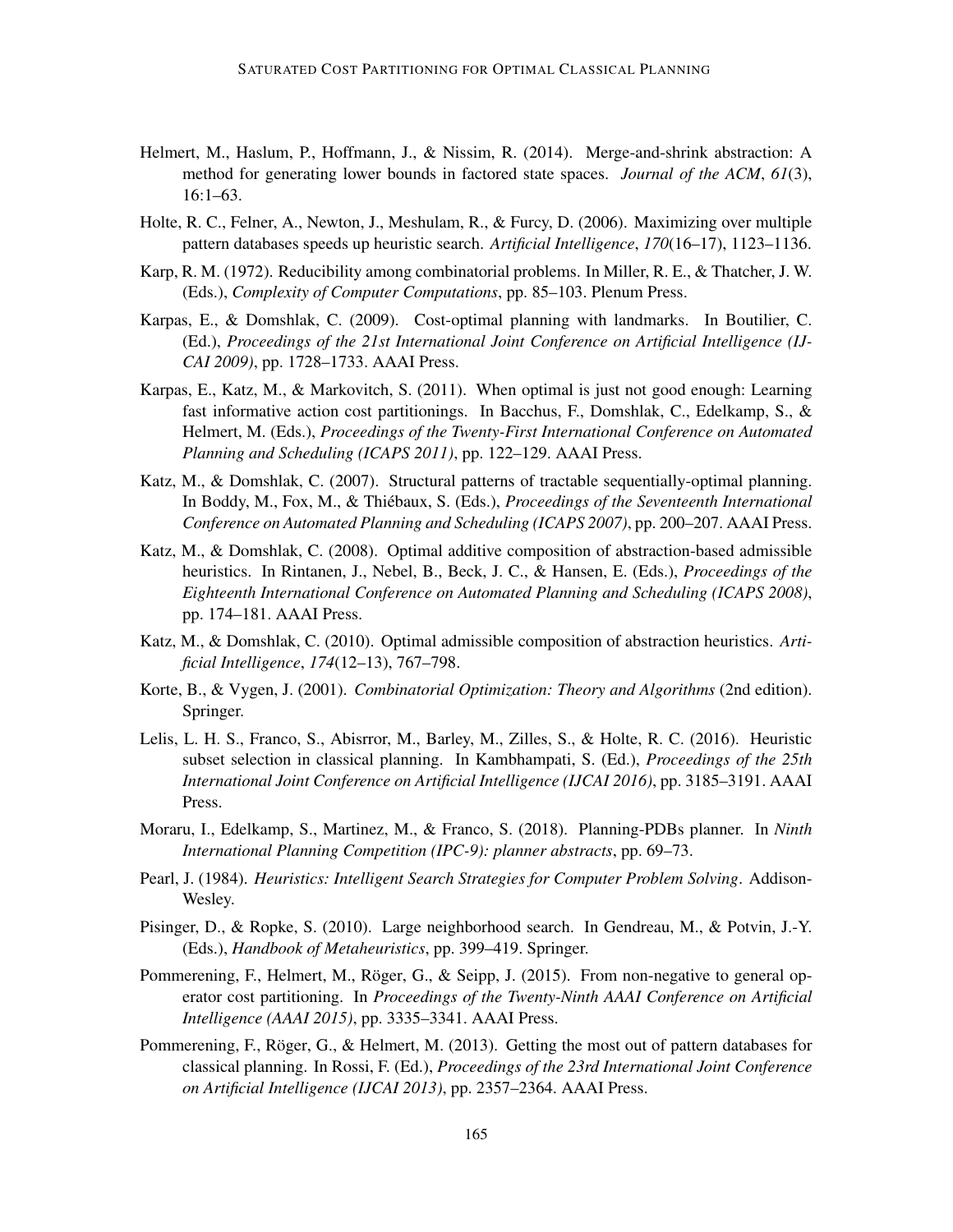- Pommerening, F., Röger, G., Helmert, M., & Bonet, B. (2014). LP-based heuristics for cost-optimal planning. In Chien, S., Fern, A., Ruml, W., & Do, M. (Eds.), *Proceedings of the Twenty-Fourth International Conference on Automated Planning and Scheduling (ICAPS 2014)*, pp. 226–234. AAAI Press.
- Pommerening, F., Roger, G., Helmert, M., Cambazard, H., Rousseau, L.-M., & Salvagnin, D. ¨ (2019). Lagrangian decomposition for optimal cost partitioning. In Lipovetzky, N., Onaindia, E., & Smith, D. E. (Eds.), *Proceedings of the Twenty-Ninth International Conference on Automated Planning and Scheduling (ICAPS 2019)*, pp. 338–347. AAAI Press.
- Russell, S., & Norvig, P. (1995). *Artificial Intelligence A Modern Approach*. Prentice Hall.
- Seipp, J. (2017). Better orders for saturated cost partitioning in optimal classical planning. In Fukunaga, A., & Kishimoto, A. (Eds.), *Proceedings of the 10th Annual Symposium on Combinatorial Search (SoCS 2017)*, pp. 149–153. AAAI Press.
- Seipp, J. (2018). Fast Downward Scorpion. In *Ninth International Planning Competition (IPC-9): planner abstracts*, pp. 77–79.
- Seipp, J., & Helmert, M. (2013). Counterexample-guided Cartesian abstraction refinement. In Borrajo, D., Kambhampati, S., Oddi, A., & Fratini, S. (Eds.), *Proceedings of the Twenty-Third International Conference on Automated Planning and Scheduling (ICAPS 2013)*, pp. 347–351. AAAI Press.
- Seipp, J., & Helmert, M. (2014). Diverse and additive Cartesian abstraction heuristics. In Chien, S., Fern, A., Ruml, W., & Do, M. (Eds.), *Proceedings of the Twenty-Fourth International Conference on Automated Planning and Scheduling (ICAPS 2014)*, pp. 289–297. AAAI Press.
- Seipp, J., & Helmert, M. (2018). Counterexample-guided Cartesian abstraction refinement for classical planning. *Journal of Artificial Intelligence Research*, *62*, 535–577.
- Seipp, J., & Helmert, M. (2019). Subset-saturated cost partitioning for optimal classical planning. In Lipovetzky, N., Onaindia, E., & Smith, D. E. (Eds.), *Proceedings of the Twenty-Ninth International Conference on Automated Planning and Scheduling (ICAPS 2019)*, pp. 391– 400. AAAI Press.
- Seipp, J., Keller, T., & Helmert, M. (2017). A comparison of cost partitioning algorithms for optimal classical planning. In Barbulescu, L., Frank, J., Mausam, & Smith, S. F. (Eds.), *Proceedings of the Twenty-Seventh International Conference on Automated Planning and Scheduling (ICAPS 2017)*, pp. 259–268. AAAI Press.
- Seipp, J., Pommerening, F., & Helmert, M. (2015). New optimization functions for potential heuristics. In Brafman, R., Domshlak, C., Haslum, P., & Zilberstein, S. (Eds.), *Proceedings of the Twenty-Fifth International Conference on Automated Planning and Scheduling (ICAPS 2015)*, pp. 193–201. AAAI Press.
- Seipp, J., Pommerening, F., Sievers, S., & Helmert, M. (2017). Downward Lab. https://doi. org/10.5281/zenodo.790461.
- Sievers, S., Wehrle, M., & Helmert, M. (2014). Generalized label reduction for merge-and-shrink heuristics. In *Proceedings of the Twenty-Eighth AAAI Conference on Artificial Intelligence (AAAI 2014)*, pp. 2358–2366. AAAI Press.